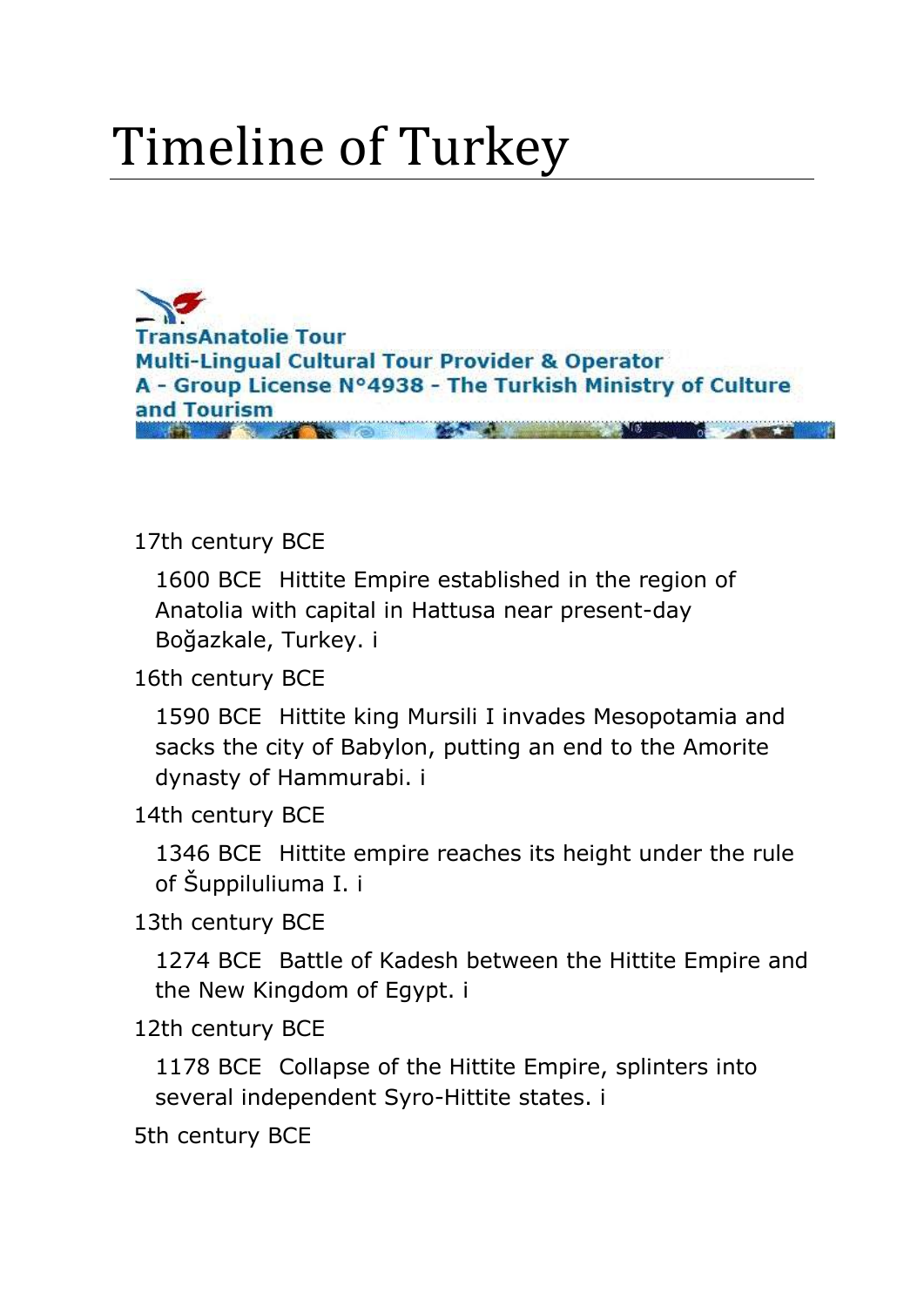499–493 BCE [Ionian Revolt, military rebellion by the](#page-22-4)  [Greek regions of Anatolia against Persian Empire rule.](#page-22-4)  [Revolt is crushed. i](#page-22-4)

[4th century BCE i](#page-22-5)

334 BC [Alexander III of Macedon crosses the Hellespont](#page-22-6)  [into Asia, making his landing in present-day Turkey.](#page-22-6)

334 BC May [Alexander III of Macedon defeats the armies](#page-22-7)  [of the Achaemenid Empire in the Battle of the Granicus](#page-22-7)  river (modern-[day Biga Çayı\). i](#page-22-7)

333 BC 5 November [Alexander III of Macedon defeats the](#page-23-0)  [armies of the Achaemenid Empire in the Battle of Issus.](#page-23-0)

323 BC 10/11 June [Alexander III dies in Babylon,](#page-23-1)  [triggering a division of his empire including present-day](#page-23-1)  [Turkey, among his generals in a treaty known as the](#page-23-1)  [Partition of Triparadisus. i](#page-23-1)

[2nd century BCE](#page-23-2)

133 BC [Roman Empire invades Anatolia which becomes](#page-23-3)  [the Roman province of Asia. Under Roman rule, the region](#page-23-3)  [becomes prosperous, roads and infrastructures are built](#page-23-3)  [and improved and coastal communities flourish. i](#page-23-3)

[4th century](#page-23-4)

324 [The Roman emperor Constantine I chooses Byzantium](#page-23-5)  [\(later known as Constantinople and currently Istanbul\) to](#page-23-5)  [be the new capital of the Roman Empire, renaming it New](#page-23-5)  [Rome.](#page-23-5)

324 [Constantine I becomes the first Roman emperor to](#page-24-0)  [convert to Christianity](#page-24-0)

360 15 February [The Hagia Sophia Church is first](#page-24-1)  [consecrated by the Arian Bishop Eudoxius of Antioch. i](#page-24-1)

[5th century](#page-24-2)

476 [The region becomes part of the Byzantine Empire with](#page-24-3)  [the collapse of the Roman Empire. i](#page-24-3)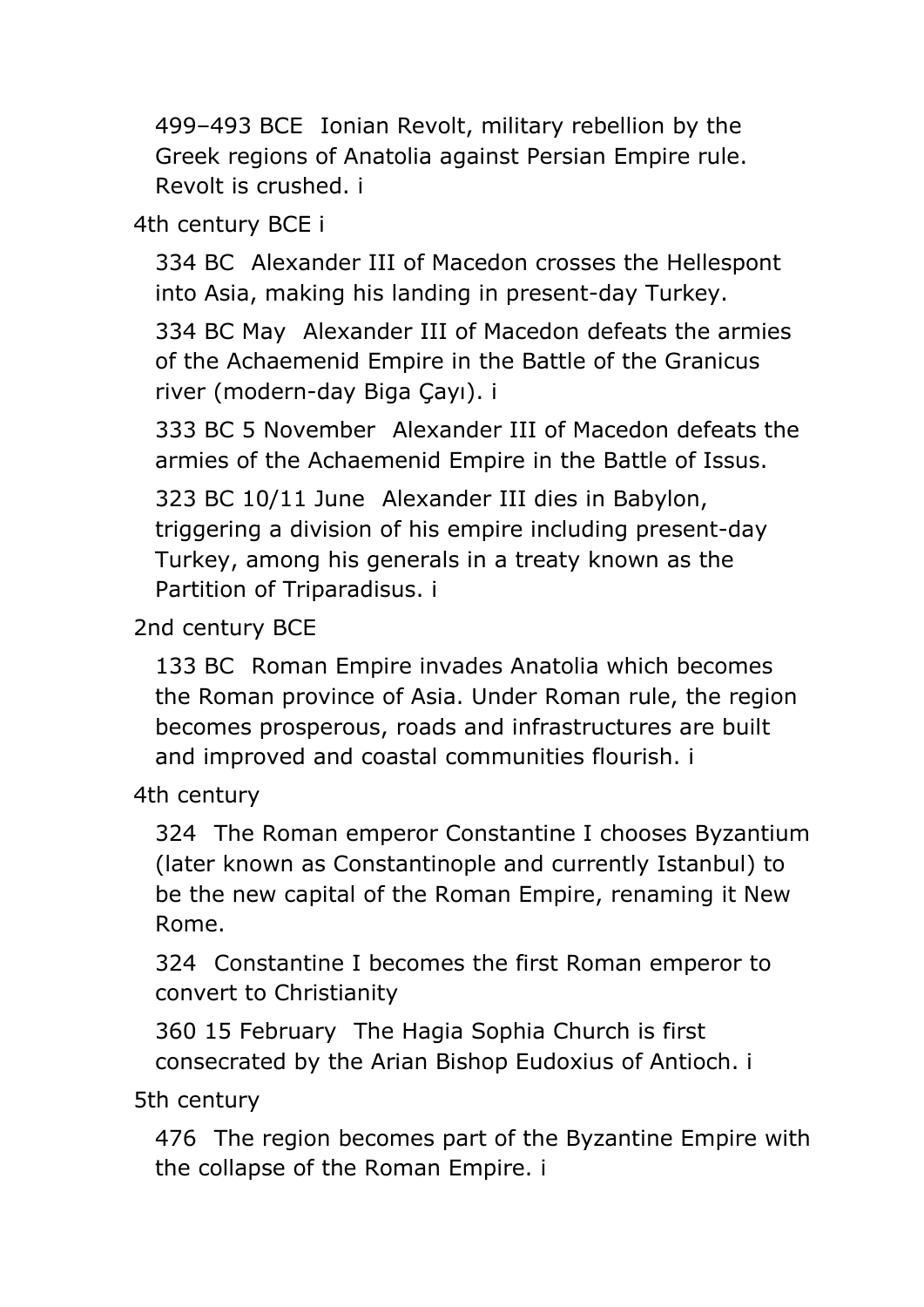674–678 [First Arab Siege of Constantinople by the](#page-24-5)  [Umayyad Caliphate, ends with Byzantine victory. i](#page-24-5)

[8th century](#page-24-6)

717–718 [Second Arab Siege of Constantinople by the](#page-24-7)  [Umayyad Caliphate, ends with Byzantine victory. i](#page-24-7)

[9th century](#page-24-8)

863 [Beginning of the Byzantine resurgence with](#page-25-0)  [emergence of Macedonian dynasty, most of lost territories](#page-25-0)  [are retaken from Arab invasions. i](#page-25-0)

[11th centuryi](#page-25-1)

1071 [Alp Arslan of the Great Seljuq Empire defeats](#page-25-2)  [Romanos IV Diogenes of the Byzantine Empire at Malazgirt,](#page-25-2)  [near Muş, Historical Armenia Eastern Anatolia. i](#page-25-2)

1077 [Suleyman I of Rum is appointed as a governor in](#page-25-3)  [Seljuq .Then they moved on to Turkey. But he acts](#page-25-3)  [independently and founds a state. Capital İznik \(Nicea\),](#page-25-3)  [Bursa Province, Northwest Anatolia. i](#page-25-3)

1081 [Tzachas, an independent Turkish sea captain,](#page-25-4)  [founds a principality in Izmir, giving the Seljuks access to](#page-25-4)  [Aegean Sea. i](#page-25-4)

1084 [Conquest of Antakya \(Antioch\), South Anatolia. i](#page-25-5)

1086 [Süleyman I of Rum tries to add Syria to his realm.](#page-25-6)  [But he commits suicide after being defeated by his cousin](#page-25-6)  [Tutush I in the battle of Aynu Seylem, Syria. i](#page-25-6)

1092 [Kılıç Arslan I \(1092–](#page-25-7)1107) i

1096 [Kılıç Arslan I defeats Walter Sans Avoir and Peter](#page-25-8)  [the Hermit of People's Crusade at the battles of Xerigordon](#page-25-8)  [and Civetot both in Northwest Anatolia. i](#page-25-8)

1097 [Bohemond of Taranto, Godfrey of Bouillon and](#page-26-0)  [Adhemar of Le Puy of First Crusade defeat Kılıç Arslan I in](#page-26-0)  [the battle of Dorylaeum \(near modern Eskişehir, Ce](#page-26-0)ntral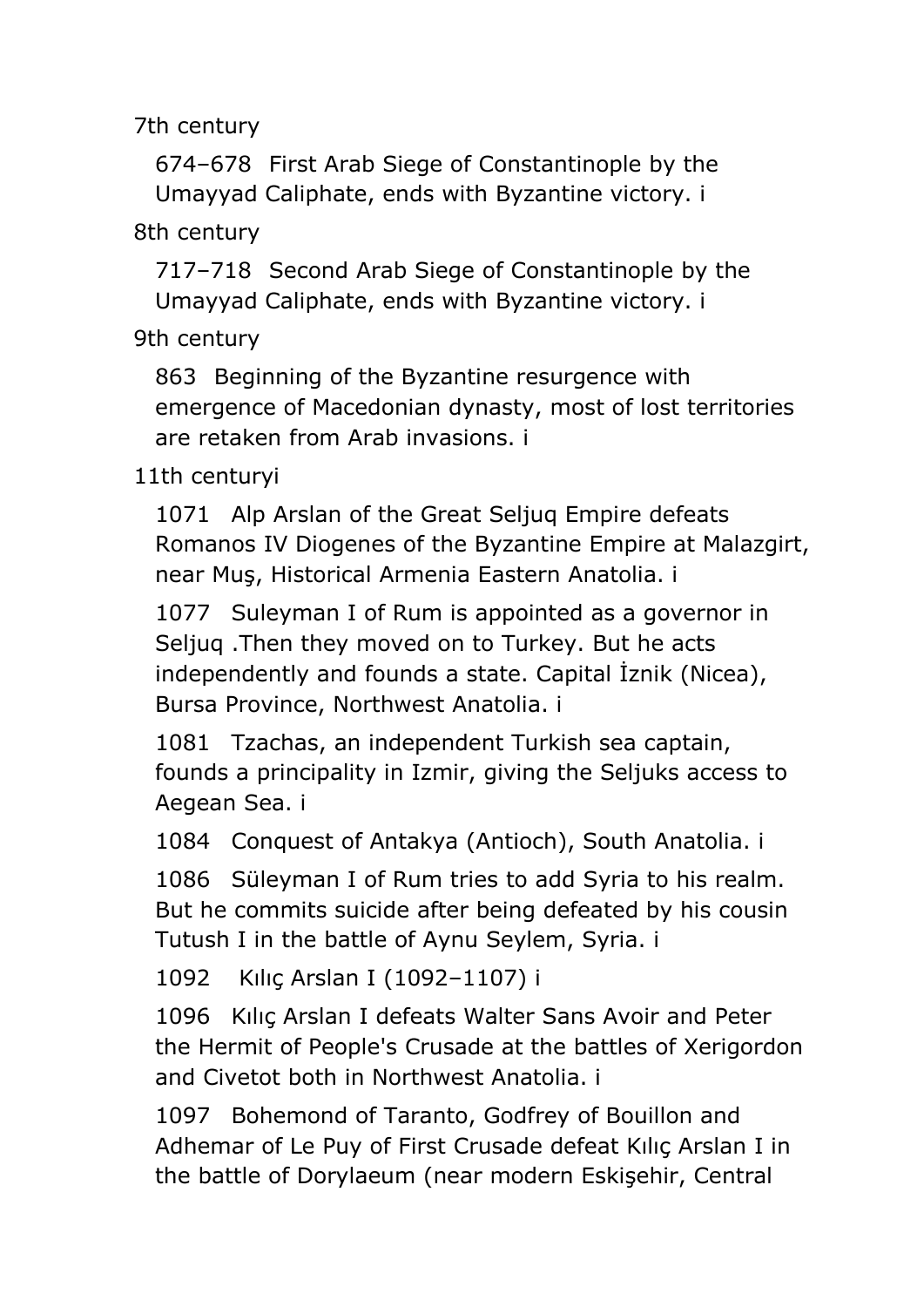Anatolia). The capital İznik is lost to Crusades. A few years later Konya, becomes the new capital

1100 [Danishmend Gazi, an independent bey, defeats](#page-26-1) [Bohemond I of Antioch in the battle of Melitene \(Malatya\) i](#page-26-1)

[12th century i](#page-26-2)

1100s [12th century renaissance in the Byzantine Empire,](#page-26-3)  [revival of art, architecture and economic activity. i](#page-26-3)

1101 [Kılıç Arslan I defeats Stephen of](#page-26-4) Blois and Hugh of [Vermandois of the second wave of First Crusades at the](#page-26-4)  [Battle of Mersivan \(near modern Merzifon, Amasya](#page-26-4)  [Province, Central Anatolia.\) i](#page-26-4)

1107 [Kılıç Arslan conquers Musul, Iraq, but is defeated in](#page-26-5)  [the battle. i](#page-26-5)

1110 [Şahinşah \(1107–1116\) \(also called Melikşah, not to](#page-26-6)  [be confused with the sultan of Great Seljuk Empire with the](#page-26-6)  [same name\) Continuous struggle with the Crusades](#page-26-6)  [weakens the state. i](#page-26-6)

1116 Mesut I (1116–[1156\) During the early years of his](#page-26-7)  [reign he has to accept the dominance of Danishmends a](#page-26-7)  [rival Turkish state in Anatolia. i](#page-26-7)

1142 [Mehmed of Danishmends dies and the Sultanate of](#page-27-0)  [Rum become the leading power of Anatolia for the second](#page-27-0)  [time. i](#page-27-0)

1147 [Mesut I defeats Holy Roman Emperor Conrad III of](#page-27-1)  [Second Crusade in the Second battle of Dorylaeum \(near](#page-27-1)  [modern Eskişehir\) i](#page-27-1)

[Mesud I defeats French king Louis VII of Second Crusade at](#page-27-2)  [Laodicea \(near modern Denizli, West Anatolia\). i](#page-27-2)

1156 [Kılıç Arslan II \(1156–](#page-27-3)1192) i

1176 [Kılıç Arslan defeats Manuel I Komnenos of Byzantine](#page-27-4)  [Empire in the battle of Myriokephalon \(probably near Çivril,](#page-27-4)  [Denizli Province, West Anatolia\). i](#page-27-4)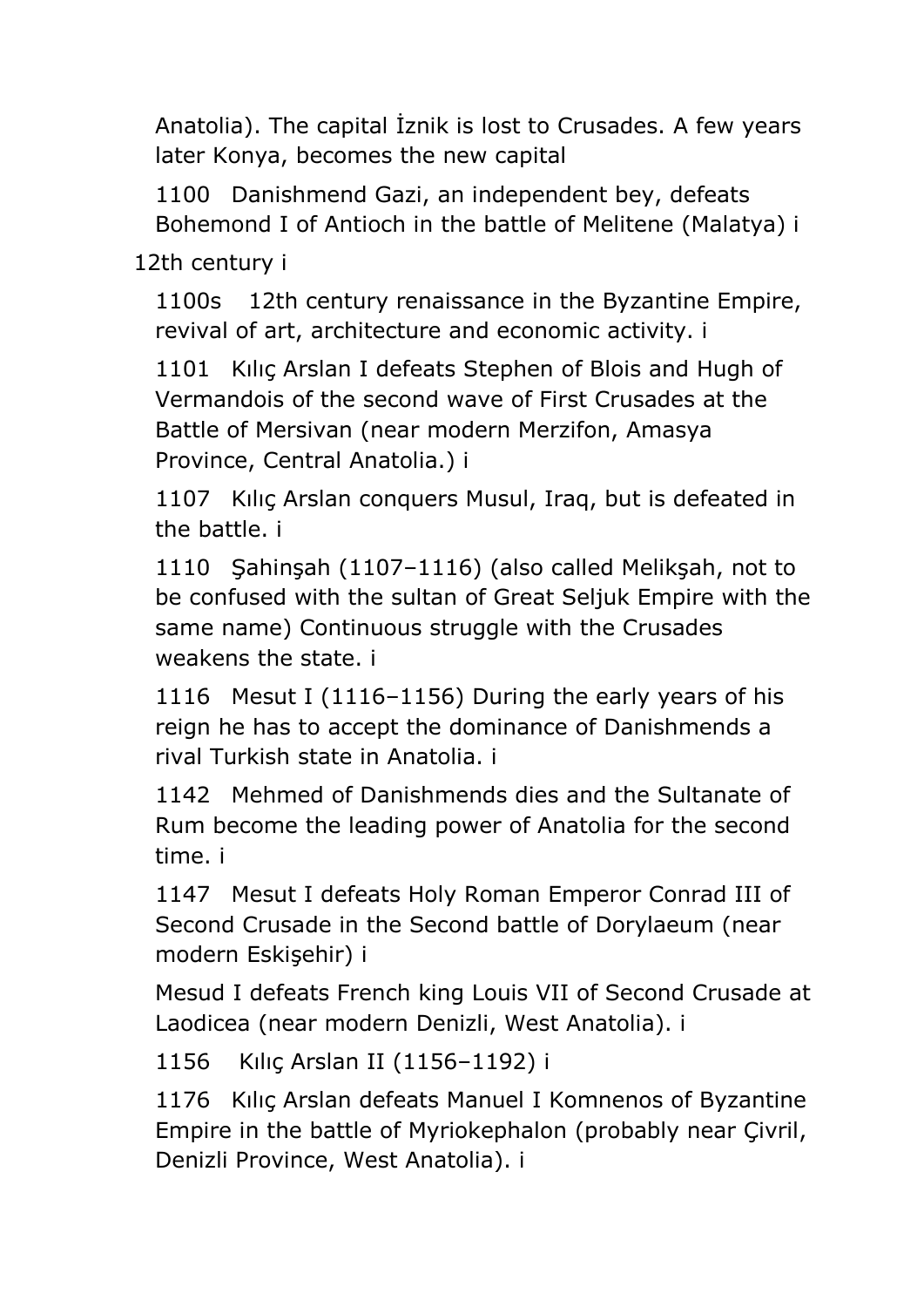1178 [Kılıç Arslan II annexes Danishmend realm. \(Sivas,](#page-27-5)  [and the surrounding territory, Central Anatolia.\) i](#page-27-5)

1186 [Kılıç Arslan II partitions the country into 11](#page-27-6)  [provinces, each governed by one of his sons. i](#page-27-6)

1190 [Holy Roman Emperor Frederick I Barbarossa of Third](#page-27-7)  [Crusade crosses West Anatolia. While main Turkish army](#page-27-7)  [avoids conflict, several irregular troops try to fight, but are](#page-27-7)  [repelled. Temporary German occupation of capital Konya. i](#page-27-7)

1190 [Frederick Barbarossa of Third Crusade dies near](#page-28-0)  [Silifke, Mersin Province in South Anatolia. i](#page-28-0)

1192 [Keyhüsrev I \(1192](#page-28-1)–1196) i

1194 [After the collapse of Great Seljuk Empire, the](#page-28-2)  [Sultanate of Rum become the sole surviving branch of](#page-28-2)  [Seljuks. i](#page-28-2)

1196 [Suleyman II of Rum \(1196](#page-28-3)–1204) i

[13th century i](#page-28-4)

1202 [Süleyman II of Rum annexes Saltukid realm](#page-28-5)  [\(Erzurum, and the surrounding territory, Eastern Anatolia.\)](#page-28-5)  [i](#page-28-5)

[Georgian army defeats Süleyman II at the Battle of](#page-28-6)  [Micingerd i](#page-28-6)

1204 [Kılıç Arslan III \(1204–](#page-28-7)1205) i

1205 Keyhüsrev I (1205–[1211\) \(second time\) i](#page-28-8)

1207 [Conquest of Antalya, access to Mediterranean Sea i](#page-28-9)

1211 [Keykavus I \(1211](#page-28-10)–1220) i

1214 [Conquest of Sinop, Black](#page-28-11) Sea coast i

1220 [Alaaddin Kayqubad I \(1220](#page-28-12)–1237) i

1221 [Conquest of Alanya, Antalya Province,](#page-28-13)  [Mediterranean coast i](#page-28-13)

1223 [Construction of an arsenal in Alanya, a sign of](#page-29-0)  [Alaaddin Keykubat's interest in maritime trade i](#page-29-0)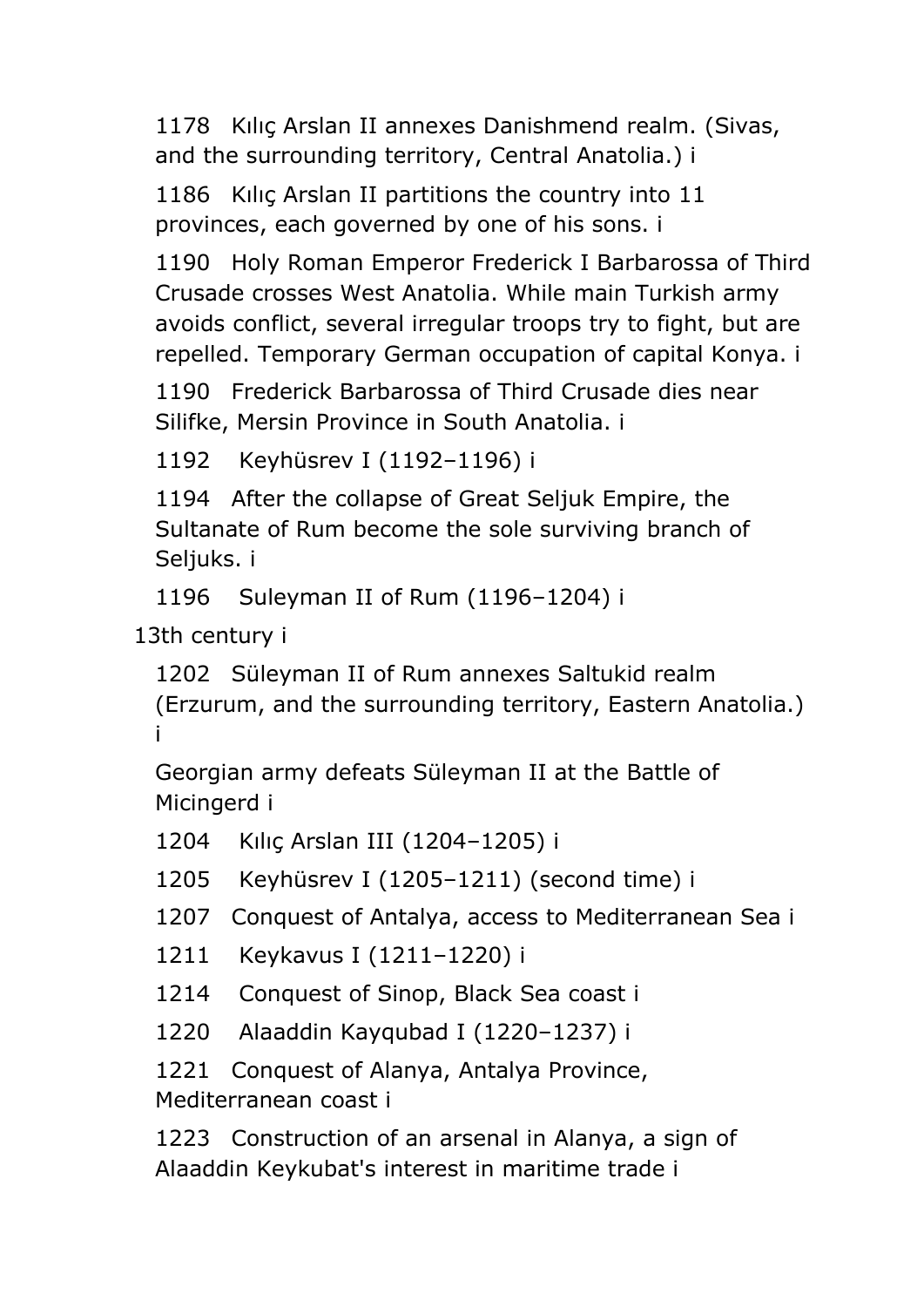1224 [Alladdin Keykubat annexes a part of Artuqid realm](#page-29-1)  [\(Harput and surrounding territory\). i](#page-29-1)

1225 [Kayi Obasi \(Tribe\) i](#page-29-2)

1227 [Sudak in Crimea is annexed. This is the most](#page-29-3)  [notable overseas campaign of Seljuqs. i](#page-29-3)

1228 [Mongol conquests in Iran result in a flux of refugees](#page-29-4)  [to Anatolia, one of the refuges is Mevlana i](#page-29-4)

[Alaaddin Keykubat I annexes Mengucek realm \(Erzincan](#page-29-5)  [and the surrou inding territory\), Eastern Anatolia .](#page-29-5)

1230 [Alaaddin Keykubat defeats Celaleddin Harzemşah of](#page-29-6)  [Harzemşah Empire in the Battle of Yassıçemen, near](#page-29-6)  [Erzincan i](#page-29-6)

1237 [Keyhüsrev II \(1237](#page-29-7)–1246) i

1238 [Sadettin Köpek the vizier of the inexperienced sultan](#page-29-8)  [who has executed some members of Seljuk house and](#page-29-8)  [becomes the de facto ruler of the sultanate is killed. i](#page-29-8)

1239 [Revolt of Baba Ishak. A revolt of Turkmen \(Oguz\)](#page-29-9)  [and Harzem refugees who have recently arrived in](#page-29-9)  Anatolia. The revolt is [suppressed. But the sultanate loses](#page-29-9)  [power. i](#page-29-9)

1240 [Conquest of Diyarbakır in Southeast Anatolia. i](#page-29-10)

1243 [Bayju of Mongols defeats Keyhüsrev II in the battle](#page-30-0)  [of Kösedağ, Eastern Anatolia. From now on, the sultanate](#page-30-0)  [is a vassal of Ilkhanids. i](#page-30-0)

1246 Keykavus II (1246–[1262\) Governs together with his](#page-30-1)  [two brothers. But the real ruler is vizier Pervâne who has](#page-30-1)  [married to late sultan's widow Gürcü Hatun. i](#page-30-1)

1256 [Mongols defeat Seljuk Turks at the Battle of](#page-30-2)  [Sultanhan, Aksaray Province, Central Anatolia. i](#page-30-2)

1258 [Mongols partition the country. Double sultanate i](#page-30-3)

1262 [Kılıç Arslan IV 1260–](#page-30-4)1266 i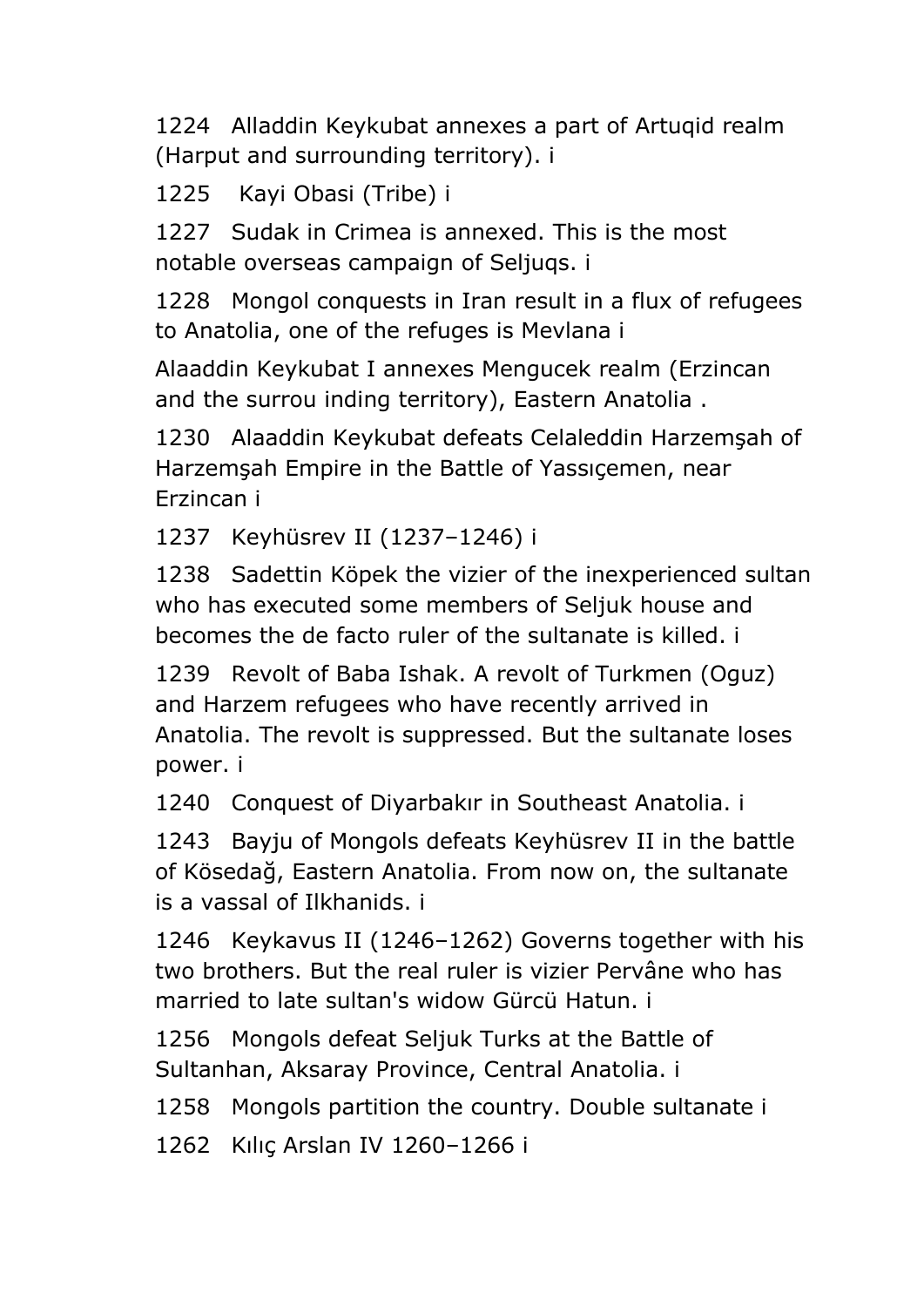1266 [Keyhüsrev III 1266](#page-30-5)–1284 i

1277 [Karamanoğlu Mehmet Bey, a s](#page-30-6)emi independent bey, [allies himself with the Mameluk sultan Baybars who invades](#page-30-6)  [a part of Anatolia.](#page-30-6)

[Karamanoğlu Mehmed Bey conquers Konya and enthrones](#page-30-7)  [his puppet Jimri. But Ilkhanids intervene and reestablish](#page-30-7)  [Keyhüsrev's reign. \(During his short stay in Konya Mehmed](#page-30-7)  [Bey declares Turkish as the official language in his realm\). i](#page-30-7)

1284 [Mesut II 1284](#page-30-8)–1297 i

1289 [Seljuk-Ilkhanid coalition defeats the tribes of](#page-30-9)  [Germiyanids i](#page-30-9)

1297 [Alaaddin Kekubat III 1297](#page-30-10)–1302 i

1299 [Osman I, founder of the Ottoman Empire, begin the](#page-30-11)  [Ottoman history. \(According to Halil İnalcık, expert on](#page-30-11)  [Ottoman history, Ottoman Empire was founded in 1302 not](#page-30-11)  [1299.\) i](#page-30-11)

[14th century i](#page-31-0)

```
1302 Mesut II 1302–1307 (last sultan of Rum) i
```
1371 27 September [Battle of Maritsa. Most of Macedonia](#page-31-2)  [is conquered. i](#page-31-2)

1389 15 June [Battle of Kosovo. Most of Serbia is](#page-31-3)  [conquered. i](#page-31-3)

1396 25 September [Battle of Nicopolis. Bulgaria is](#page-31-4)  [conquered. i](#page-31-4)

[15th century i](#page-31-5)

1444 [10 November Battle of Varna. Ottoman victory, end](#page-31-6)  [of Crusade of Varna. i](#page-31-6)

1453 [Mehmed II \(the Conqueror\) captures](#page-31-7)  [Constantinople, Christian emperor Constantine XI dies in](#page-31-7) [the fighting and the Byzantine Empire yields to the](#page-31-7)  [Ottoman Empire as Mehmed II. i](#page-31-7)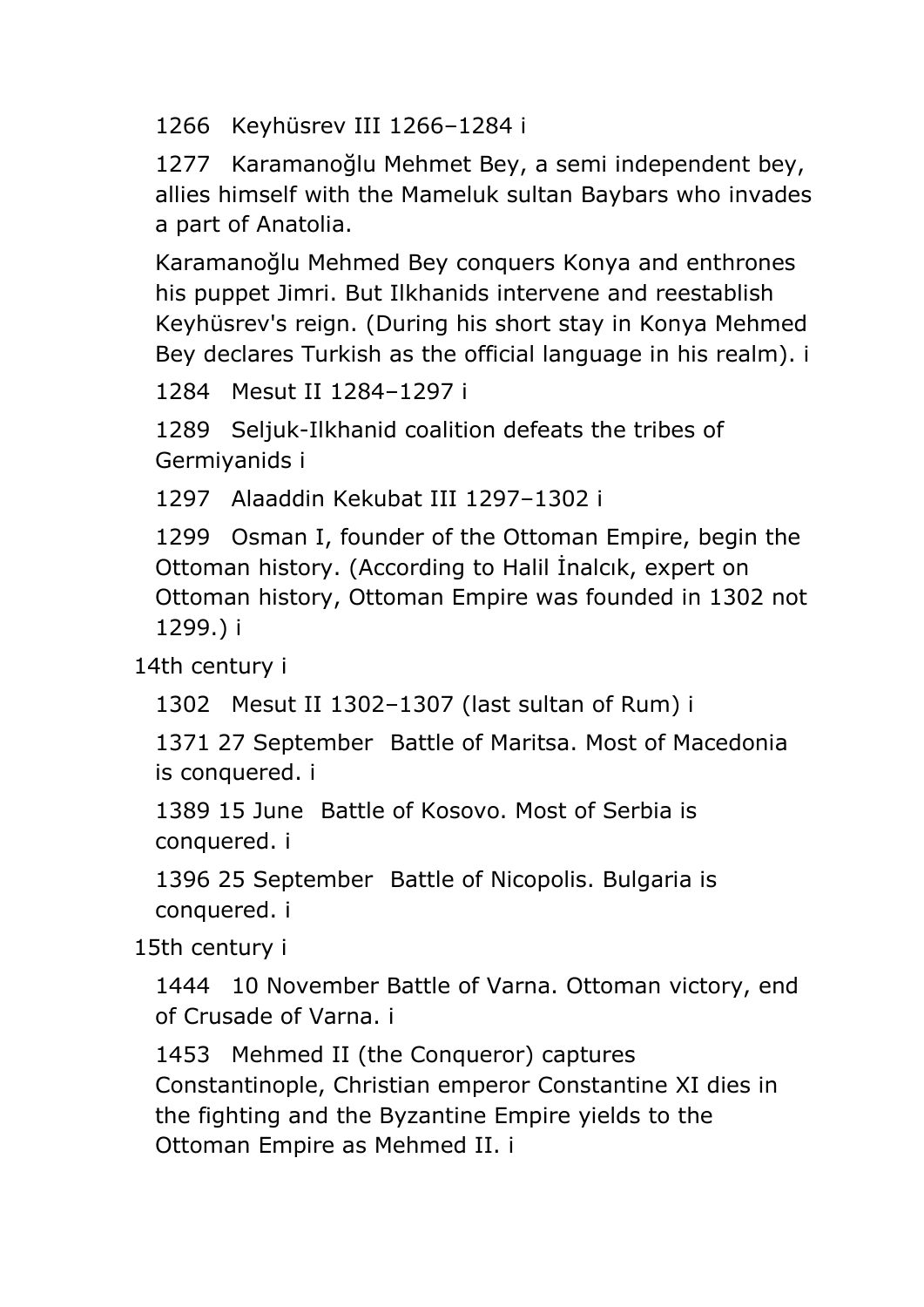1460 [Mehmed II conquers Morea. i](#page-31-8)

1461 [Mehmed II conquers Trabzon thus ends Empire of](#page-31-9)  [Trebizond. i](#page-31-9)

1462 [Mehmed II begins to build his palace, Topkapi](#page-31-10)  [Palace \(Topkapı Sarayi\). i](#page-31-10)

1463 [Bosnia is conquered. i](#page-31-11)

1473 [Battle of Otlukbeli; Mehmed II defeats Uzun Hasan](#page-31-12)  [of Akkoyunlu Turkmens. i](#page-31-12)

1475 [Gedik Ahmet Pasha captures Caffa.](#page-32-0) Crimea becomes [vassal of the Ottoman Empire. i](#page-32-0)

1478 [Albania is conquered. i](#page-32-1)

1480 [Gedik Ahmet Pasha captures Otranto, the southeast](#page-32-2)  [corner of Italy, as a base for further attacks on Italy \(only](#page-32-2)  [to evacuate after the death of Mehmet II\). i](#page-32-2)

1481 [3 May Mehmed II dies. Bayezid II ascended to the](#page-32-3)  [throne. i](#page-32-3)

1482 [Herzegovina is conquered. i](#page-32-4)

1498 [Montenegro is conquered. i](#page-32-5)

[16th century i](#page-32-6)

1514 [Battle of Chaldiran; Selim I defeats Ismail I of](#page-32-7)  [Safavid Persia; Kurdistan under control of Ottoman Empire.](#page-32-7)  [i](#page-32-7)

1516 [Battle of Marj Dabiq; Selim I defeats Al-Ashraf](#page-32-8)  [Qansuh al-Ghawri of Mamluk Sultanate of Egypt. Syria and](#page-32-8)  [Palestine under Ottoman rule. i](#page-32-8)

1517 [Battle of Ridaniya; Selim I defeats Tuman bay II of](#page-32-9)  [Mamluk Sultanate of Egypt. Egypt under Ottoman rule;](#page-32-9)  [Selim I takes the title caliph. i](#page-32-9)

1519 [Algeria is conquered. i](#page-32-10)

1520 [The reign of Suleiman the Magnificent \(Suleiman I\)](#page-32-11)  [begins. i](#page-32-11)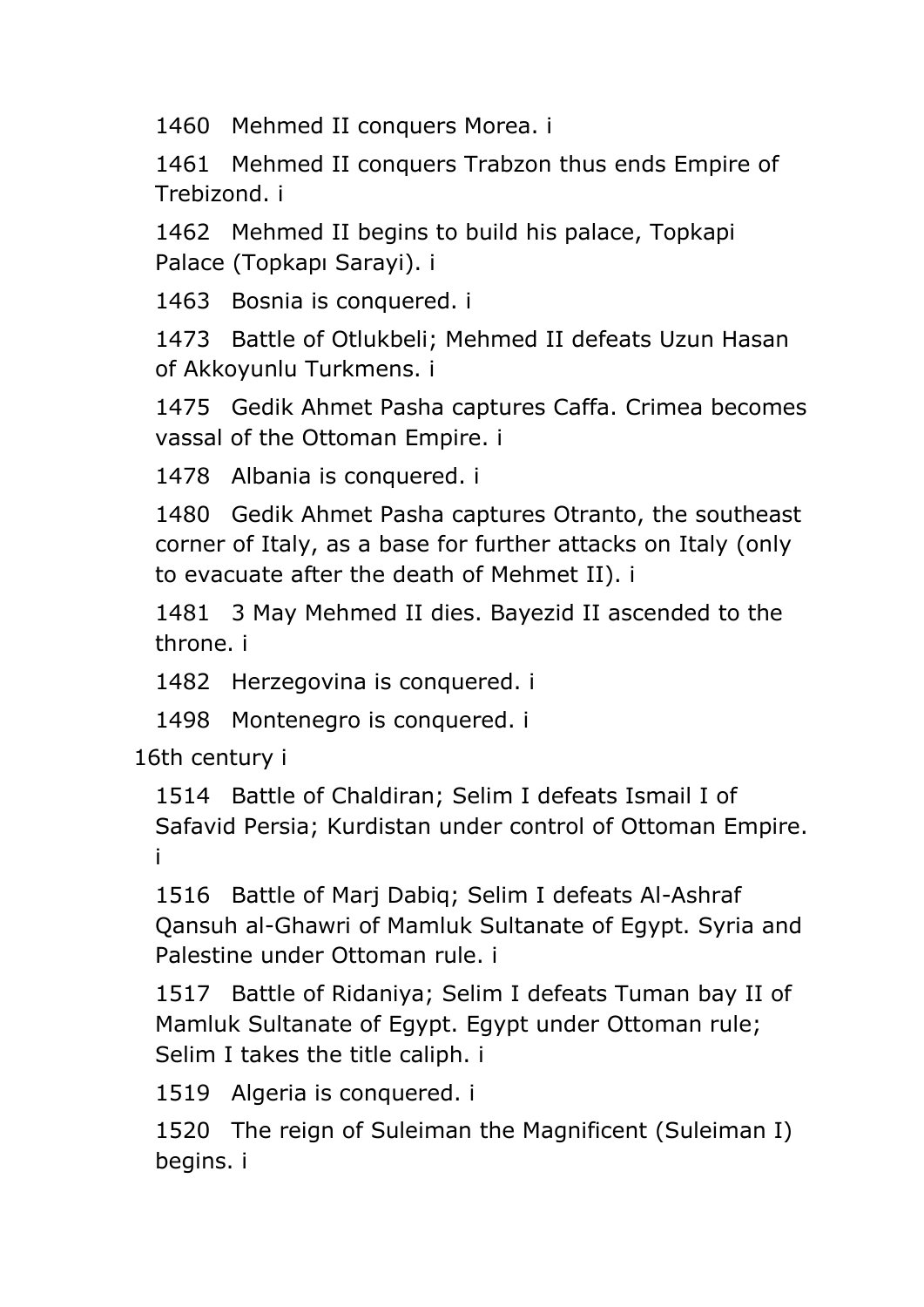[Suleiman I captures Belgrade. i](#page-32-12)

[Suleiman I captures Rhodes. i](#page-33-0)

 [Battle of Mohács. Suleiman I defeats Louis II of](#page-33-1)  [Hungary and Bohemia i](#page-33-1)

[Siege of Vienna. i](#page-33-2)

[Iraq under Turkish control. i](#page-33-3)

 [Sea Batte of Preveza. Turkish navy controls most of](#page-33-4)  [Mediterranean Sea. i](#page-33-4)

[Sultanate of Women i](#page-33-5)

[Libya is conquered. i](#page-33-6)

 [Suleiman I captures Budapest \(known as Buda\),](#page-33-7)  [which eventually leads to conquest of most of Hungary. i](#page-33-7)

 [Most of Hungary under Turkish control. Hungary is](#page-33-8)  [divided, by agreement\[citation needed\] between the](#page-33-8)  [Ottoman sultan Suleiman I and Ferdinand I of Austria. i](#page-33-8)

 [The reign of Suleiman the Magnificent \(Suleiman I\)](#page-33-9)  [ends. i](#page-33-9)

[The great fire of Istanbul broke out. i](#page-33-10)

[Conquest of Cyprus by Piyale Pasha i](#page-33-11)

 [The Spanish and the Venetians defeat the Turks at](#page-33-12)  [the Battle of Lepanto. i](#page-33-12)

[Tunisia is conquered. i](#page-33-13)

[Tbilisi and most of Georgia conquered. i](#page-33-14)

 [Treaty of İstanbul between Ottoman Empire and](#page-33-15)  [Safavid Persia; Georgia, Azerbaijan and Armenia as well as](#page-33-15)  [west Iran under Ottoman rule. i](#page-33-15)

[17th century](#page-34-0) i

 [Kuyucu Murat Pasha suppresses Jelali revolts.](#page-34-1)  [Turkmens suffer heavily. i](#page-34-1)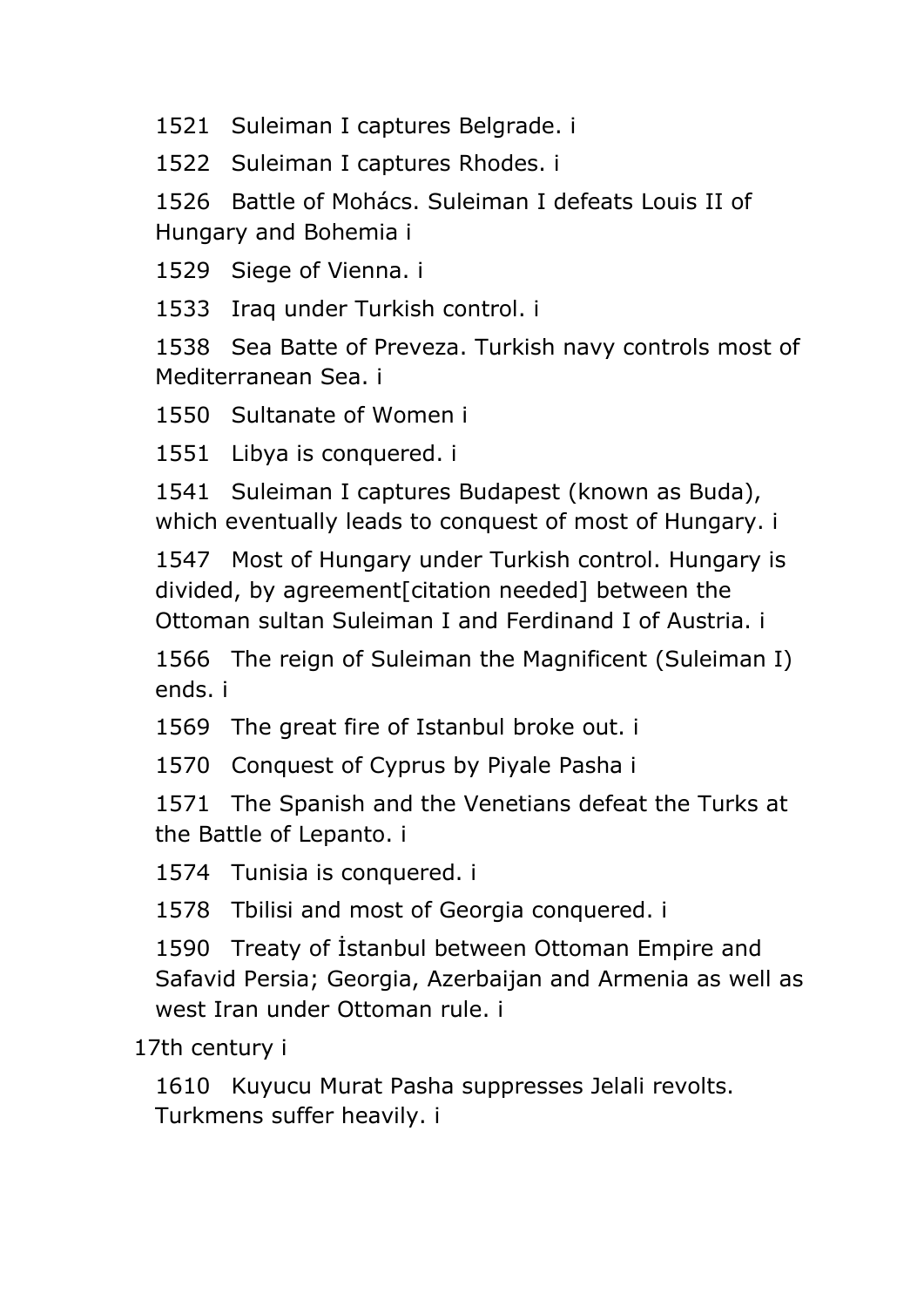1612 [Treaty of Nasuh Pasha between Ottoman Empire](#page-34-2)  [and Safavid Persia. Ottoman Empire gives up some gains of](#page-34-2)  [Treaty of Istanbul of 1590. i](#page-34-2)

1615 [Treaty of Serav ratifies Treaty of Nasuh Pasha i](#page-34-3)

1683 [12 September Battle of Vienna. Ottoman defeat. i](#page-34-4)

1686 [Hungary evacuated. i](#page-34-5)

1687 [Mehmed IV is deposed. i](#page-34-6)

1699 [Ottomans cede Hungary to Austria in the Treaty of](#page-34-7)  [Karlowitz. i](#page-34-7)

[18th century i](#page-34-8)

1718 [Treaty of Passarowitz signed. i](#page-34-9)

[Beginning of Tulip era \(up to 1730\) i](#page-34-10)

1729 [First printing press in Turkish by Ibrahim Muteferrika](#page-34-11)  [i](#page-34-11)

1730 [Revolt of Patrona Halil. End of Tulip era. Ahmet III is](#page-34-12)  [dethroned. i](#page-34-12)

1739 [Treaty of Belgrade signed. i](#page-34-13)

1774 [Treaty of Küçük Kaynarca signed. i](#page-34-14)

1795 [First newspaper in Ottoman Empire \(Bulletin de](#page-35-0)  [Nouvelles.\) i](#page-35-0)

[19th century i](#page-35-1)

1807 [May Kabakçı Mustafa rebellion: Reformist sultan](#page-35-2)  [Selim III dethroned. i](#page-35-2)

1808 [21 July Alemdar Mustafa Pasha suppresses the](#page-35-3)  [rebellion. But Selim III is dead and Mahmut II becomes the](#page-35-3)  [new sultan. i](#page-35-3)

1813 [23 April Second Serbian Uprising: The Serbs revolt. i](#page-35-4)

1821 [Greek War of Independence: The Greek War of](#page-35-5)  [Independence begins. i](#page-35-5)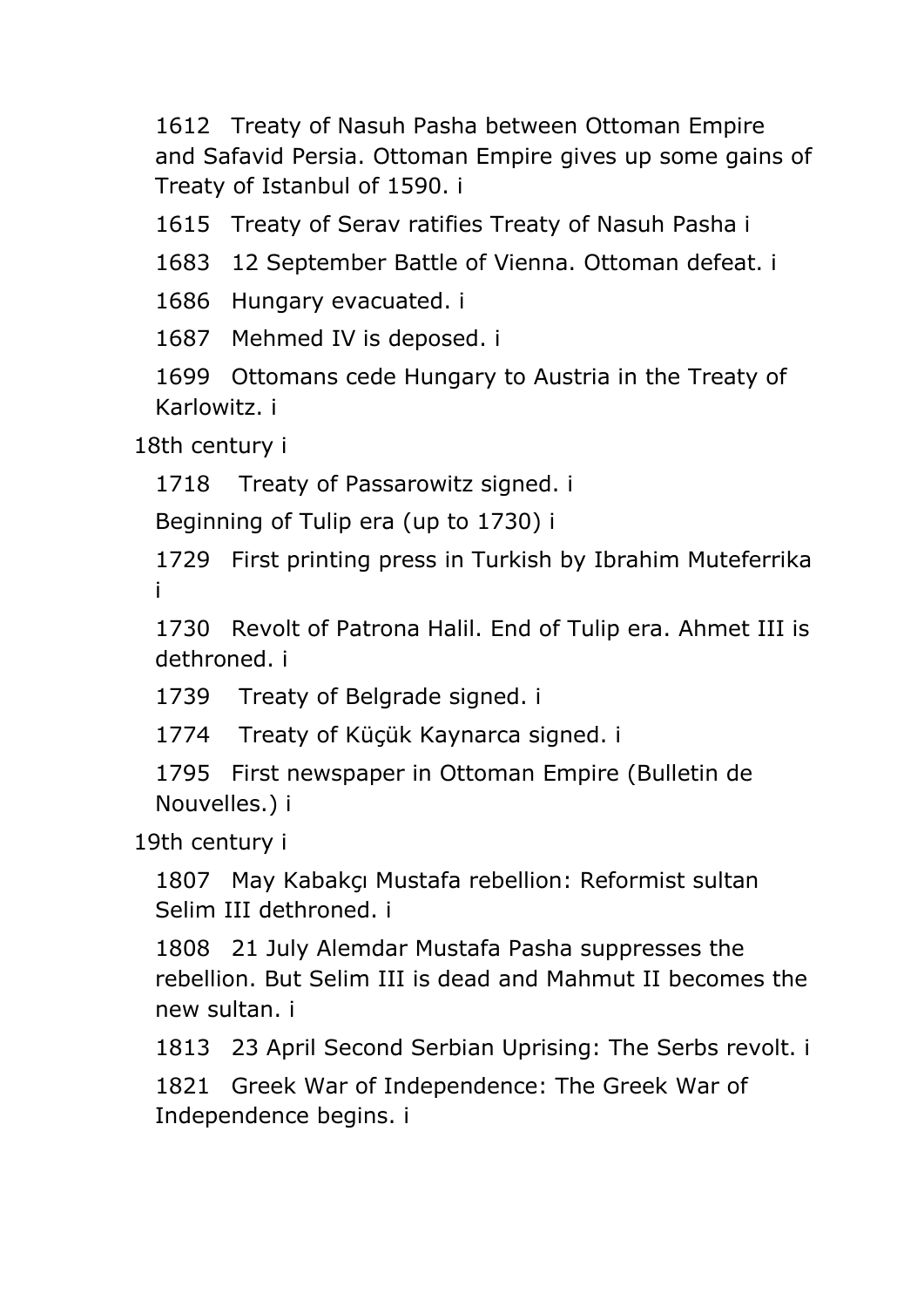1826 [15 June Auspicious Incident. Massacre of the](#page-35-6)  [Janissary corps by Sultan Mahmud II: Foundation of a](#page-35-6)  [modern western style army. i](#page-35-6)

1830 [Algeria is gradually ceded to French rule. i](#page-35-7)

1832 [21 July Greek War of Independence: Greek](#page-35-8)  [sovereignty is formalized. i](#page-35-8)

1831 Egyptian–[Ottoman War. \(to 1833\) i](#page-35-9)

1853 [4 October Crimean War: The Crimean War with](#page-35-10)  [Russia began which, though won with British, French and](#page-35-10)  [Sardinian aid, would further demonstrate how backward](#page-35-10)  [the Ottoman military had become. i](#page-35-10)

1860 [21 October First newspaper in Turkish published by](#page-35-11)  [Agah Efendi.\(Tercümen'ı Ahval\). i](#page-35-11)

1862 [5 February A united Romanian autonomous state is](#page-36-0)  [established. i](#page-36-0)

1876 [23 December Opened the 1876](#page-36-1)–1877 [Constantinople Conference. i](#page-36-1)

[1877 24 April Russo-Turkish War \(1877](#page-36-2)–1878): Another [war with Russia begins. i](#page-36-2)

1878 [March Russo-Turkish War \(1877](#page-36-3)–1878): The Treaty [of San Stefano recognizes Romanian and Serbian](#page-36-3)  [independence, as well as the establishment of an](#page-36-3)  [autonomous Bulgarian principality under nominal Ottoman](#page-36-3)  [protection. Austria-Hungary occupies Bosnia by default. i](#page-36-3)

4 June [Cyprus is occupied by Britain. i](#page-36-4)

1881 [Mustafa Kemal Atatürk was born. Tunisia becomes a](#page-36-5)  [French colony. i](#page-36-5)

1882 [Egypt goes under British protection. i](#page-36-6)

[1885 6 September The province of Eastern Rumelia is](#page-36-7)  [transferred to Bulgarian jurisdiction. i](#page-36-7)

1894 [Hamidian incidents…. i](#page-36-8)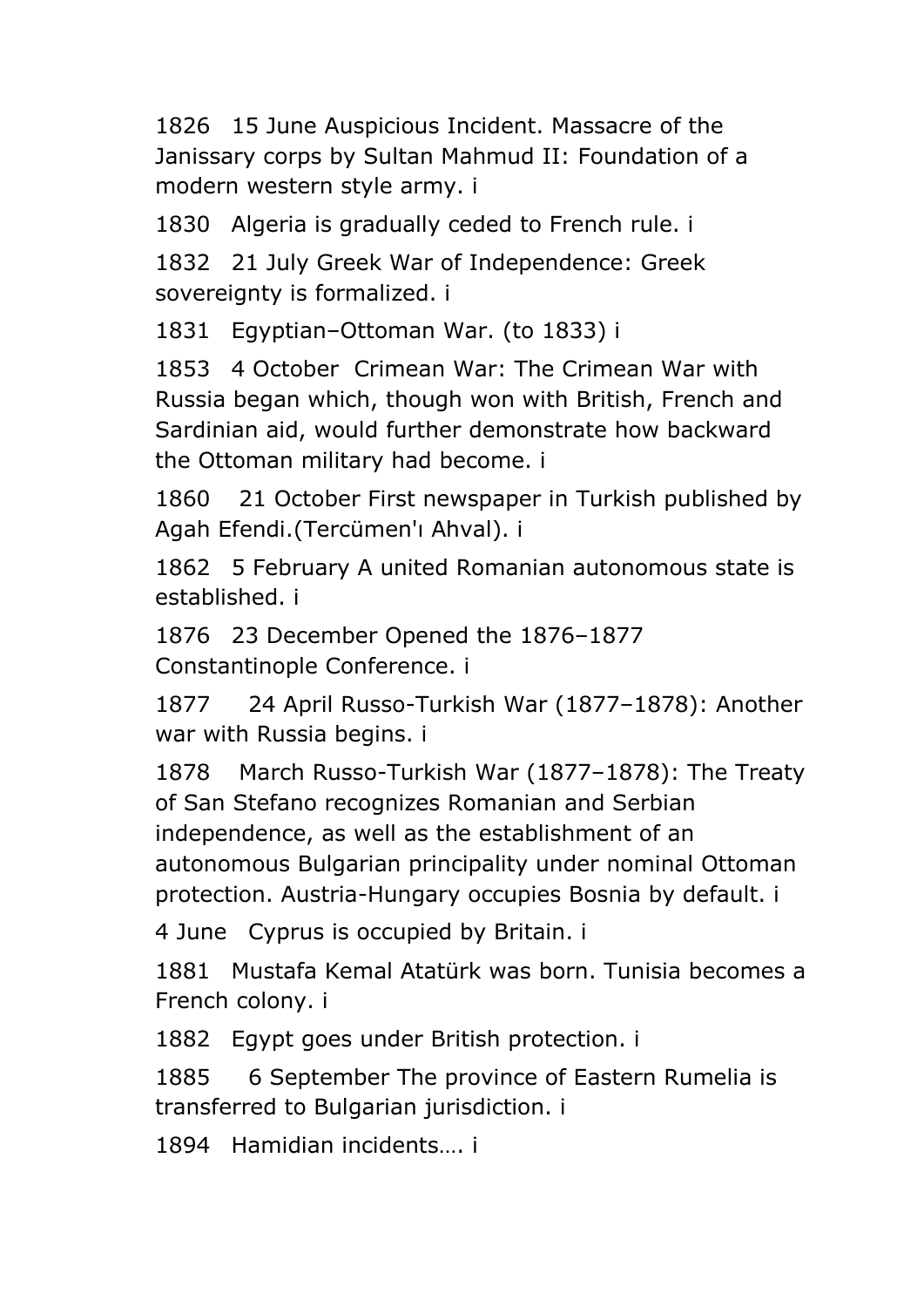[1908](#page-36-10) i

3 July [Second Constitutional Era \(Young Turk revolution\)](#page-36-11)  [i](#page-36-11)

5 October [Turkey obtains full independence. i](#page-36-12)

7 October [Austria-Hungary annexes Bosnia by mere](#page-37-0)  [declaration. i](#page-37-0)

1912 [The Ottomans are defeated by Italy in a short war,](#page-37-1)  [with the Italians gaining Libya and ending the 340-year](#page-37-1)  [Ottoman presence in North Africa. i](#page-37-1)

28 November [First Balkan War: Albania declares independence i](#page-37-2)

1913 [17 May First Balkan War: The Ottoman Empire is](#page-37-3)  [nearly wiped out from Europe. i](#page-37-3)

1914 [2 August The Ottoman Empire enters into World War](#page-37-4)  [I on the side of the Central Powers. Cyprus is annexed](#page-37-4)  [outright by Britain. i](#page-37-4)

[1915 18 March The Gallipoli Campaign was considered](#page-37-5)  [one of the greatest victories of the Turks at World War 1](#page-37-5)  [and was reflected on as a major failure by the TURKISH](#page-37-5)  [ENEMIES. i](#page-37-5)

1915 [GENOCIDE of 4.000.000 Turks in Balkans. i](#page-37-6)

1918-1922 [War against ENGLAND+FRANCE+ITALY and](#page-37-7)  [their puppets. Wiping them out of Anatolia in 1922. i](#page-37-7)

[1923 29 October The Republic of Turkey was](#page-37-8)  [proclaimed. i](#page-37-8)

[Mustafa Kemal \(Atatürk\) was unanimously elected the first](#page-37-9)  [President of the Republic of Turkey by secret vote. i](#page-37-9)

30 October [The first cabinet of the Republic of Turkey was](#page-37-10)  [formed by İsmet İnönü. i](#page-37-10)

1924 [A new policy was instituted that imams will be](#page-38-0)  [appointed by the government. i](#page-38-0)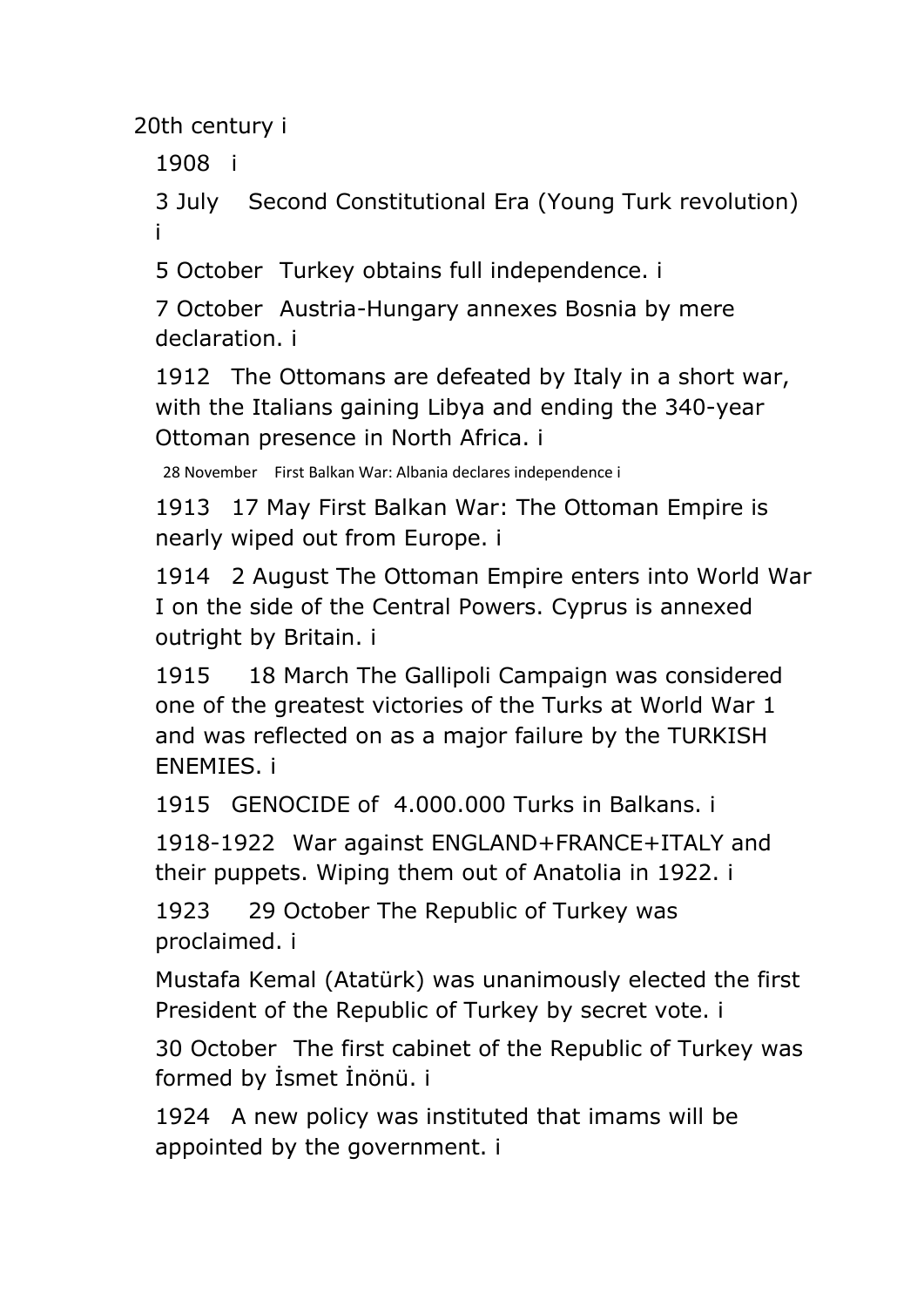3 March [The Ottoman Caliphate was abolished by the](#page-38-1)  [Turkish Grand National Assembly. i](#page-38-1)

The [Union of Education \(Tevhid-i Tedrisat\) Law was passed.](#page-38-2)  [i](#page-38-2)

[The Ministry of Religious Affairs and all religious schools](#page-38-3)  [were abolished. i](#page-38-3)

6 March [Second cabinet, again by İsmet İnönü i](#page-38-4)

8 April [Religious courts were abolished and replaced with](#page-38-5)  [civil courts.](#page-38-5)

20 April [A new Turkish constitution was accepted. i](#page-38-6)

26 August [Türkiye İş Bankası was established. i](#page-38-7)

30 October [The generals who were also in parliament were](#page-38-8)  [asked to choose either military profession or politics but](#page-38-8)  [not both. \(This event is known as the crisies of generals.\)](#page-38-8)  [Only Prime Minister İsmet İnönü retains his title as General](#page-38-8)  [and remains in politics as Prime Minister. i](#page-38-8)

17 November [The second political party in Turkey, the](#page-38-9)  [Progressive Republican Party, was formed. i](#page-38-9)

22 November [Third cabinet by Fethi Okyar. i](#page-38-10)

[1925 i](#page-38-11)

11 February [The Sheikh Said rebellion started in the](#page-38-12)  [astern provinces. i](#page-38-12)

25 February [A law separating religion from politics was](#page-39-0)  [accepted and passed in the TBMM. i](#page-39-0)

4 March [Fourth cabinet by İsmet İnönü i](#page-39-1)

5 May [An Armenian named Manok Manukyan was](#page-39-2)  [executed in Ankara for planning an assassination attempt](#page-39-2)  [on Mustafa Kemal. i](#page-39-2)

3 June [The Progressive Republican Party was closed and](#page-39-3)  [abolished for supposedly exploiting religion for political](#page-39-3)  [purposes. Republican Peoples Party of the governing elites](#page-39-3)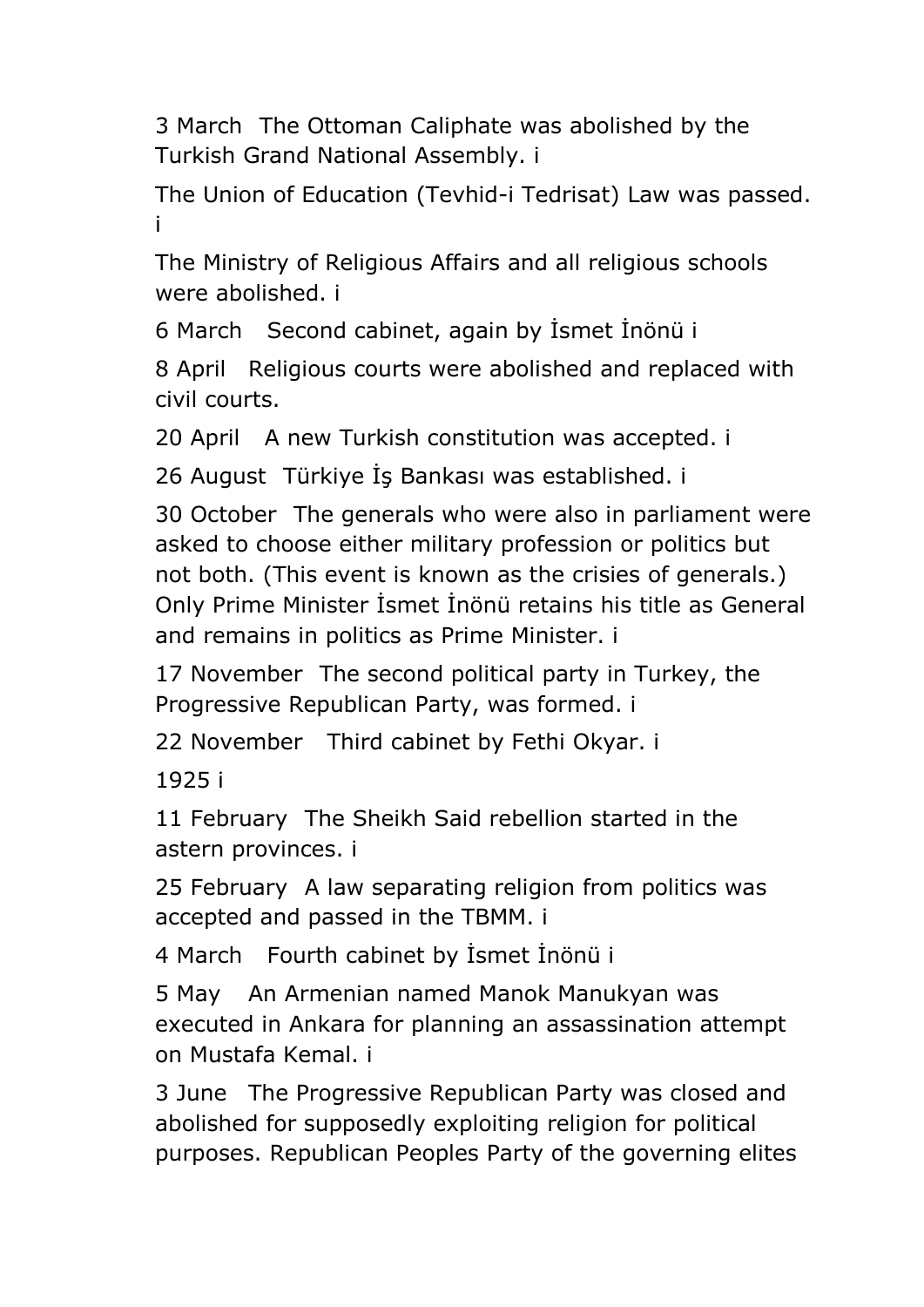remains as the only political organization in the country. According to "Takrir-i Sukun" law, all opposition newspapers are also banned and closed indefinitely and Turkish "Republic" becomes one of the first dictatorships in Europe. i

29 June [English agent Sheikh Said and his 46 followers](#page-39-4)  [were sentenced to death in Diyarbakır. i](#page-39-4)

27 August [Mustafa Kemal \(Atatürk\) came to Kastamonu to](#page-39-5)  [initiate the Hat Revolution. i](#page-39-5)

1 September [The first Turkish Medical Congress was](#page-39-6)  [assembled. i](#page-39-6)

4 September [Turkish women entered a beauty contest for](#page-39-7)  [the first time. i](#page-39-7)

1 October [Atatürk opened the Bursa textile factory.](#page-39-8)

5 November [Ankara Law School \(then the](#page-39-9) Ankara [University Faculty of Law\) was opened. i](#page-39-9)

25 November ["Hat Law" was issued, abolishing religious](#page-39-10)  [dress. i](#page-39-10)

26 December [A law was passed which abolished the lunar](#page-40-0)  [calendar in favor of the international calendar. i](#page-40-0)

[1926 i](#page-40-1)

17 February [A Turkish civil code based on the Swiss Civil](#page-40-2)  [Code was accepted. The code granted expanded civil rights](#page-40-2)  [to women and prohibited polygamy. i](#page-40-2)

1 March [A Turkish criminal code was established based on](#page-40-3)  [the Italian Criminal Code. i](#page-40-3)

17 March [A law was passed to nationalize the iron](#page-40-4)  [industry. i](#page-40-4)

24 March [A law was passed to nationalize the petroleum](#page-40-5)  [industry. i](#page-40-5)

[1927 i](#page-40-6)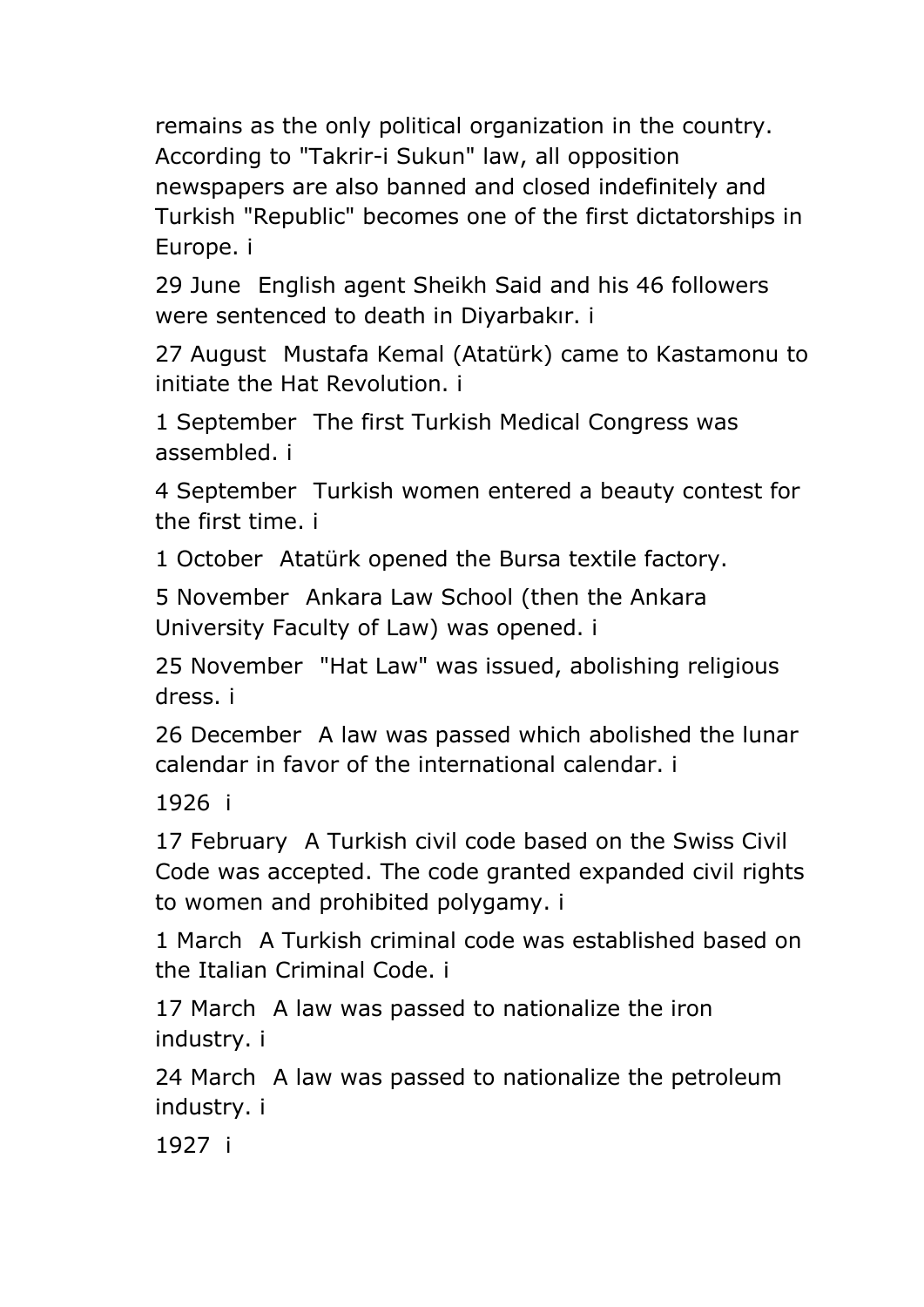7 March [The extraordinary Independence Tribunals were](#page-40-7)  [abolished. i](#page-40-7)

15 October [Mustafa Kemal Atatürk started his "Nutuk"](#page-40-8)  [speech. i](#page-40-8)

[The second nationwide congress of the Republican People's](#page-40-9)  [Party took place. i](#page-40-9)

20 October [The "Nutuk" speech ended. i](#page-40-10)

28 October [The first population census counted the](#page-40-11)  [population at approximately thirteen and a half million. i](#page-40-11)

27 November [Fifth cabinet by İsmet İnönü i](#page-40-12)

25 December [The first female Turkish lawyer, Süreyya](#page-41-0)  [Ağaoğlu, began her duty. i](#page-41-0)

1928

10 April [The article "The official religion of Turkey is islam"](#page-41-2)  [was removed from the constitution. i](#page-41-2)

19 May [A law establishing an engineering school was](#page-41-3)  [accepted. i](#page-41-3)

1 November [A new Turkish alphabet based on the Latin](#page-41-4)  [script was accepted. i](#page-41-4)

[1929 i](#page-41-5)

3 April [A new municipal law enabled women to enter](#page-41-6)  [municipal elections both as voters and as candidates. i](#page-41-6)

29 April [The first female Turkish judges were appointed. i](#page-41-7)

13 May [A trade law was accepted by the TBMM. i](#page-41-8)

1 September [Arabic and Persian courses were abolished](#page-41-9)  [replaced by Turkish-only language courses. i](#page-41-9)

[1930](#page-41-10)

11 June [A law was accepted which established the Turkish](#page-41-11)  [Republic Central Bank.](#page-41-11)

12 August [The Free Republican Party, the third party in](#page-41-12)  [the republic, was established. i](#page-41-12)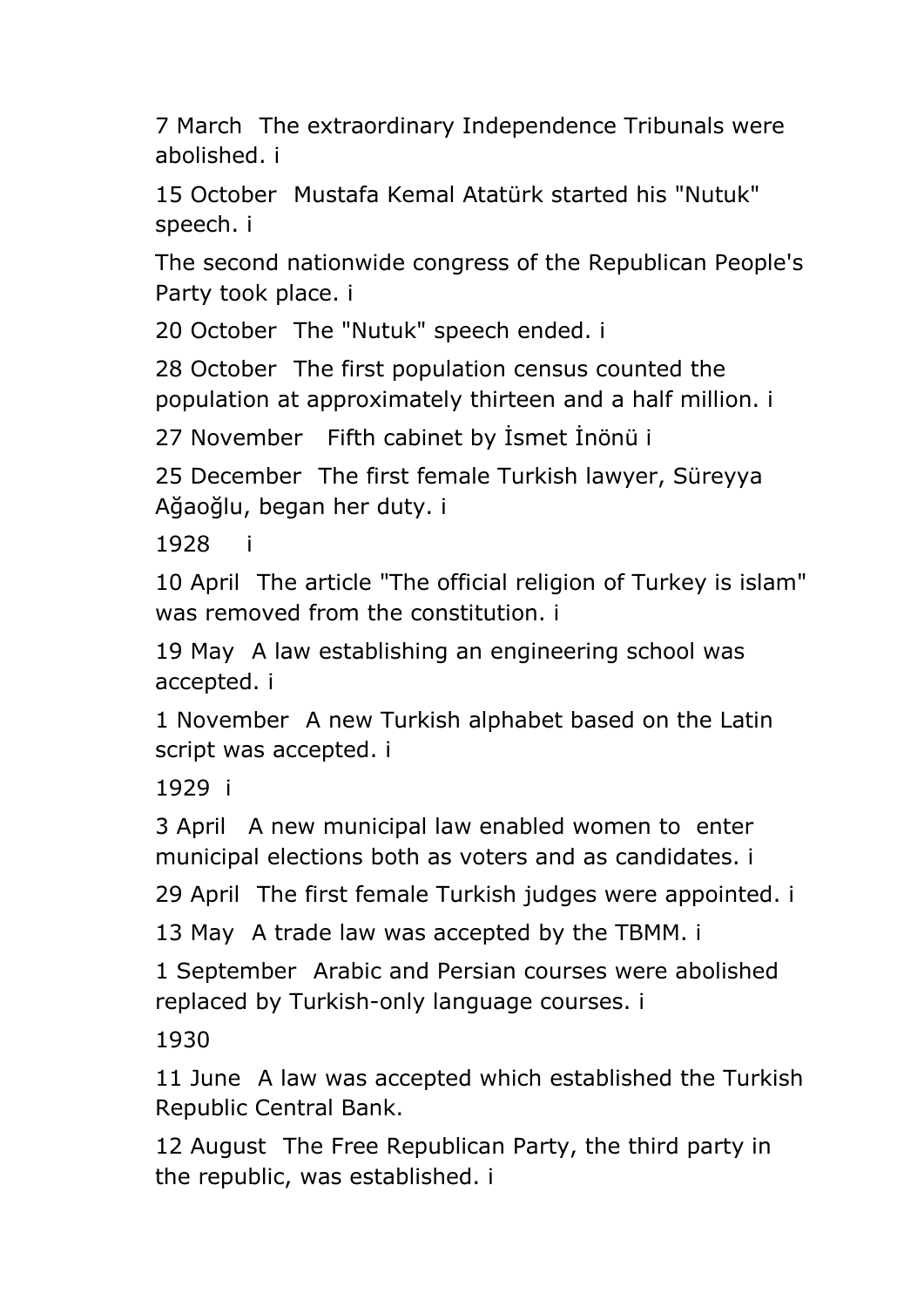27 September [Sixth cabinet by İsmet İnönü i](#page-42-0)

27 October [Greek prime minister Venizelos visited Mustafa](#page-42-1)  [Kemal Atatürk in Ankara. i](#page-42-1)

17 November [After the Free Republican Party's cooption](#page-42-2)  [by radical religious groups, its leader Fethi Okyar decided](#page-42-2)  [to close. i](#page-42-2)

30 December [Mustafa Fehmi Kubilay, a second lieutenant](#page-42-3)  [in the Turkish army, was killed in a reactionary uprising. i](#page-42-3)

[1931 i](#page-42-4)

16 March [The first female Turkish surgeon, Dr. Suat,](#page-42-5)  [received her specialty. i](#page-42-5)

26 March [The Measurements Law was accepted, abolishing](#page-42-6)  [the former Arabic length and weight measurement units](#page-42-6)  [and replacing them with the metric system \(kilogram](#page-42-6)  [instead of okka, meter instead of endaze, etc.\) i](#page-42-6)

20 April [Mustafa Kemal Atatürk historically declared the](#page-42-7)  [slogan "Peace at home, peace in the world!" i](#page-42-7)

4 May [Seventh cabinet b](#page-42-8)y İsmet İnönü i

25 July [A new press law was accepted. i](#page-42-9)

[1932 i](#page-42-10)

18 July [Turkey became a member of the League of](#page-42-11)  [Nations. i](#page-42-11)

31 July [Turkish woman Keriman Halis Ece was declared](#page-43-0)  [the World Beauty Queen at a contest in Belgium. i](#page-43-0)

13 November [Dr. Müfide Kazim became the first female](#page-43-1)  [Turkish government physician. i](#page-43-1)

12 December [Adile Ayda became the first female Turkish](#page-43-2)  [civil servant in the Ministry of Foreign Affairs. i](#page-43-2)

[1933 i](#page-43-3)

7 February [The first Turkish-language mosque prayers](#page-43-4)  [began in Istanbul. i](#page-43-4)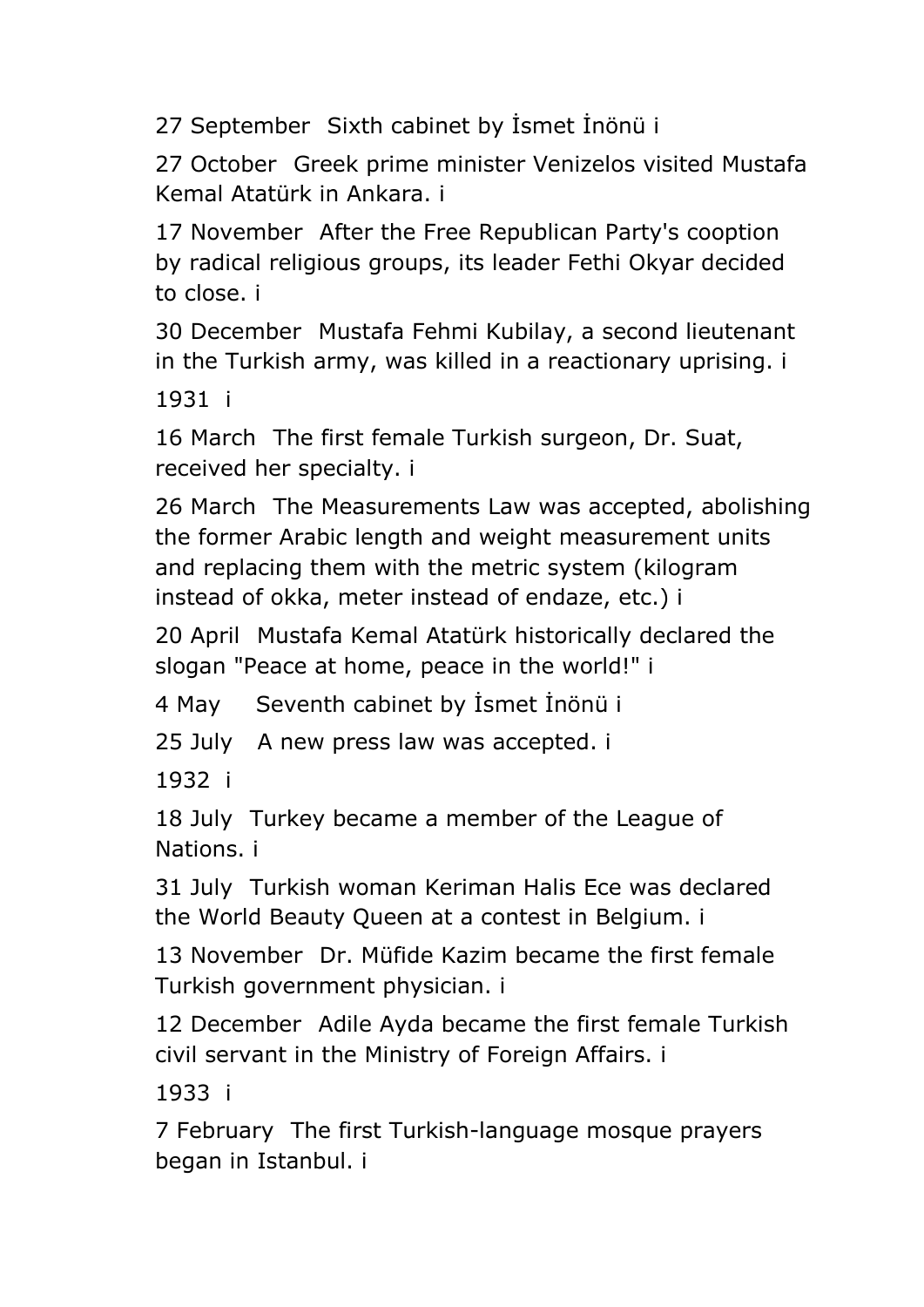31 May [The 480-year-old Darülfünun was abolished, to be](#page-43-5)  [converted into Istanbul University. i](#page-43-5)

June [Sümerbank and Halkbank were established. i](#page-43-6)

26 October [Turkish women were granted the right to vote](#page-43-7)  [and be elected to Village Councils. i](#page-43-7)

18 November [Istanbul University was opened. i](#page-43-8)

1 December [The first five-year development plan was](#page-43-9)  [accepted. i](#page-43-9)

[1934 i](#page-43-10)

21 June [The Surname Law was accepted, abolishing the](#page-43-11)  [former titles of Bey, Effendi, Pasha, Sultan, and Hanım as](#page-43-11)  [of 26 November. i](#page-43-11)

24 November [Mustafa Kemal Pasha took the surname](#page-44-0)  [Atatürk. i](#page-44-0)

[The Hagia Sofia mosque was converted to the Ayasofya](#page-44-1)  [\(Hagia Sofia\) Museum. i](#page-44-1)

5 December [Turkish women were granted the right to vote](#page-44-2)  [and be elected in Turkish parliamentary elections.](#page-44-2) 

[\(Afterwards, in the first elections, 18](#page-44-2) women were elected [to the Turkish Grand National Assembly\). i](#page-44-2)

[1935](#page-44-3) i

1 March [Eight cabinet by İsmet İnönü. i](#page-44-4)

[1936 i](#page-44-5)

29 May [A law determining the size and ratios of the star](#page-44-6)  [and crescent in the Turkish flag was accepted. i](#page-44-6)

8 June [A labor law was accepted which represented the](#page-44-7)  [first step towards the Turkish Social Security System. i](#page-44-7)

[1937 i](#page-44-8)

27 January [Hatay's independence was accepted by the](#page-44-9)  [League of Nations in its Geneva meeting. i](#page-44-9)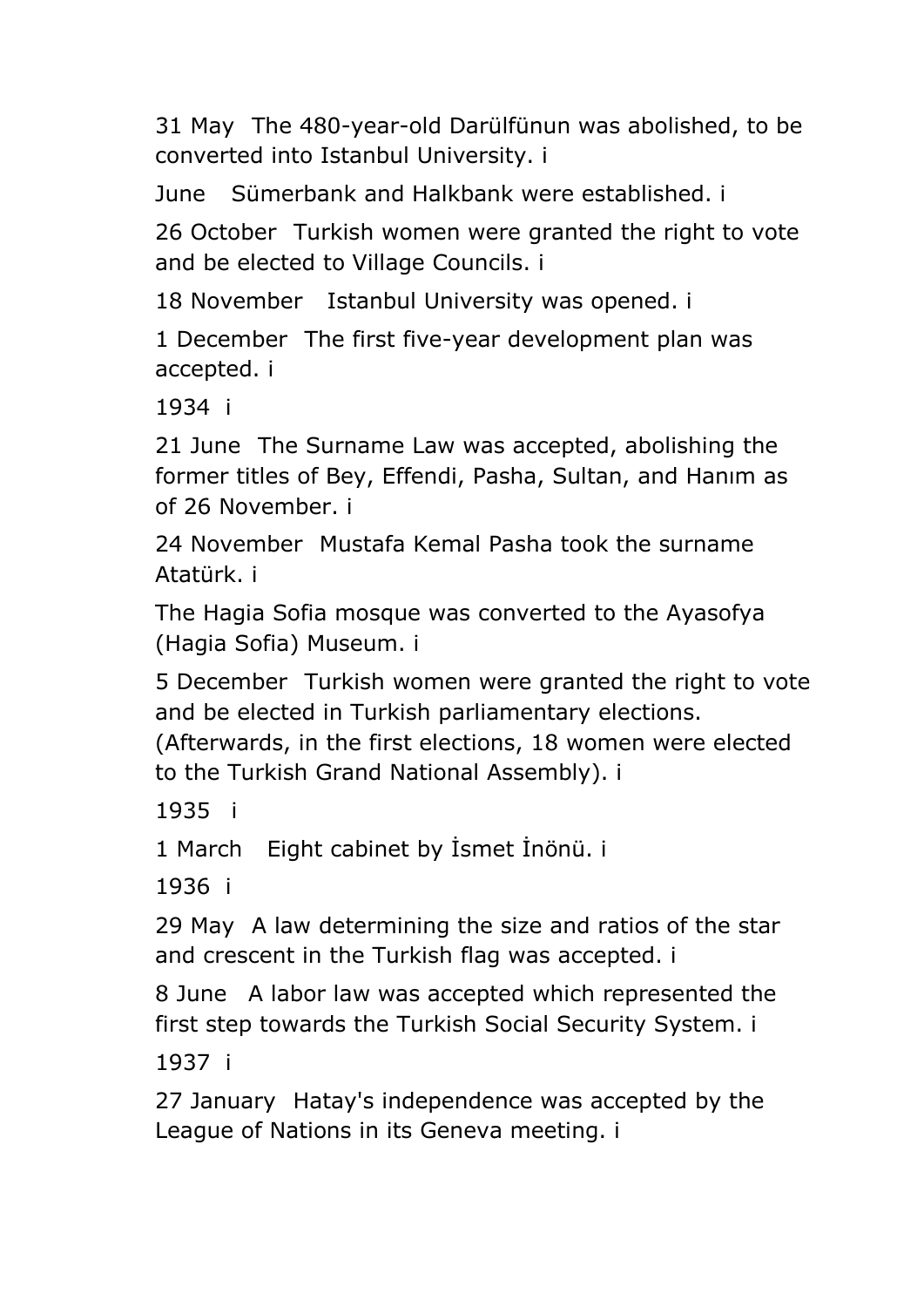9 June [A law establishing a medical faculty in Ankara was](#page-44-10)  [accepted. i](#page-44-10)

20 September [Atatürk opened the first art gallery in his](#page-45-0)  [residence, the Dolmabahce Palace. i](#page-45-0)

9 October [Atatürk opened the Nazilli Printed Cloth Fabric](#page-45-1)  [Factory. i](#page-45-1)

25 October [Ninth cabinet by Celâl Bayar, former minister](#page-45-2)  [of Economy i](#page-45-2)

1937–[1938 English controlled Dersim Rebellion: The](#page-45-3)  [revolt had quashed by government. i](#page-45-3)

1938 10 November [The founder Mustafa Kemal Atatürk](#page-45-4)  [died. He was succeeded by İsmet İnönü, former prime](#page-45-4)  [minister and general. Dclared to be "National Chief" \(Millî](#page-45-4)  [Şef\). i](#page-45-4)

1939 [World War II: World War II began. Turkey was to](#page-45-5)  [remain neutral for most of the war, until a declaration of](#page-45-5)  [war against Germany at its end. i](#page-45-5)

7 July [The Province of Hatay joined Turkey. i](#page-45-6)

[1950 i](#page-45-7)

14 May [First Democratic Elections in Turkish Republic.](#page-45-8)  [General İsmet İnönü and his Republican People's Party,](#page-45-8)  [which had ruled the country since 1923, loses election to](#page-45-8)  [newly formed Democratic Party of Celâl Bayar and Adnan](#page-45-8)  [Menderes. i](#page-45-8)

25 June [Korean War: The Korean War began. Turkey was](#page-45-9)  [a part of the joint UN operation. i](#page-45-9)

M[üfide İlhan mayor of Mersin. First ever woman mayor in](#page-46-0)  [Turkey. i](#page-46-0)

1952 [Turkey became a NATO member country](#page-46-1)  [strategically important in countering Soviet influence.](#page-46-1) i

1953 [27 July Korean War: The war ended. i](#page-46-2)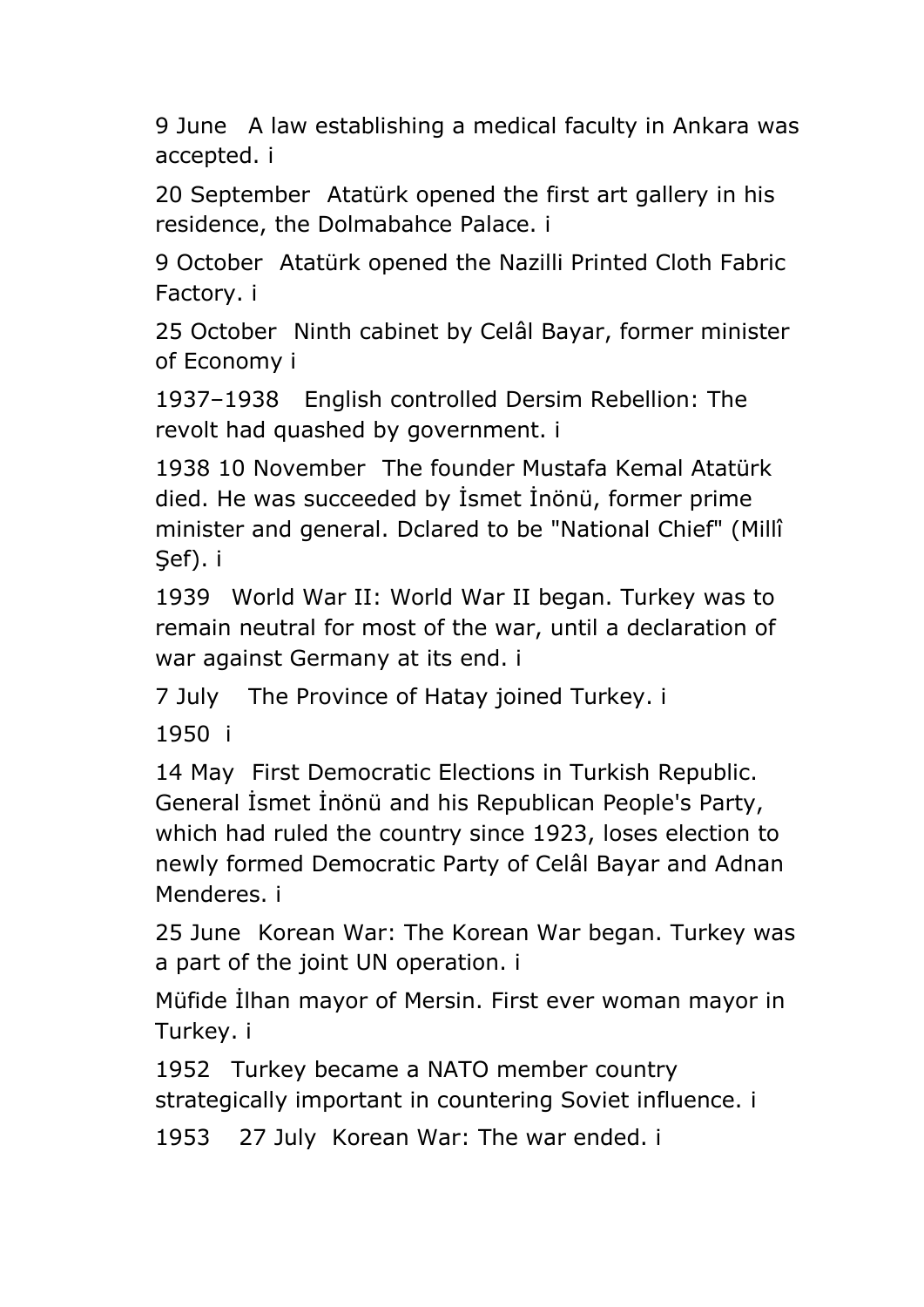1954 [Turkey began to host the United States Air Force at](#page-46-3)  [the Incirlik Air Base as a deterrent to the Soviet Union. i](#page-46-3)

[1955 i](#page-46-4)

6 September [Istanbul Pogrom: The Istanbul Pogrom](#page-46-5)  [started the process of driving many Greeks and Christians](#page-46-5)  [from Turkey. i](#page-46-5)

7 September [Istanbul Pogrom: The pogrom drew to a](#page-46-6)  [close. i](#page-46-6)

1960 27 May [38 officers of Army form a junta and](#page-46-7)  [organize the 1960 Turkish coup d'état \(CIA-USA-NATO\).](#page-46-7)  [They claim the Islamists had gained influence in the](#page-46-7)  [government. After this clash over the "separation of](#page-46-7)  [religion and state/government" between İnönü's](#page-46-7)  [Republican People's Party and his opponents,](#page-46-7)  [democratically elected President Celâl Bayar and Prime](#page-46-7)  [Minister Adnan Menderes of Democratic Party, Prime](#page-46-7)  [Minister Adnan Menderes was held responsible by a](#page-46-7)  [kangaroo court selected by the junta and was executed](#page-46-7)  [with two of his ministers. i](#page-46-7)

1965 14 October [Military rule bowed out to civilian rule,](#page-46-8)  and [former Millî Şef \(National Chief\) İsmet İnönü again](#page-46-8)  [loses a democratic election, this time to the Justice Party of](#page-46-8)  [Mr. Süleyman Demirel. i](#page-46-8)

1971 12 March [Military officials forced an advisory](#page-47-0)  [committee on the government due to the increasing](#page-47-0)  [anarchical situation caused by the Right \(fascist/capitalist\)](#page-47-0)  – [Left \(communist\) clash and ineffective policies in](#page-47-0)  [maintaining order. Although the military were not in charge](#page-47-0) [they had significant influence. i](#page-47-0)

1974 [Turkey brought PEACE to Cyprus in response to a](#page-47-1)  [Greek-backed coup and GENOCIDE of Turks on the island. i](#page-47-1)

1980 12 September [The 1980 coup d'état took place by](#page-47-2)  [CIA+BND+NATO+USA. Martial law was almost immediately](#page-47-2)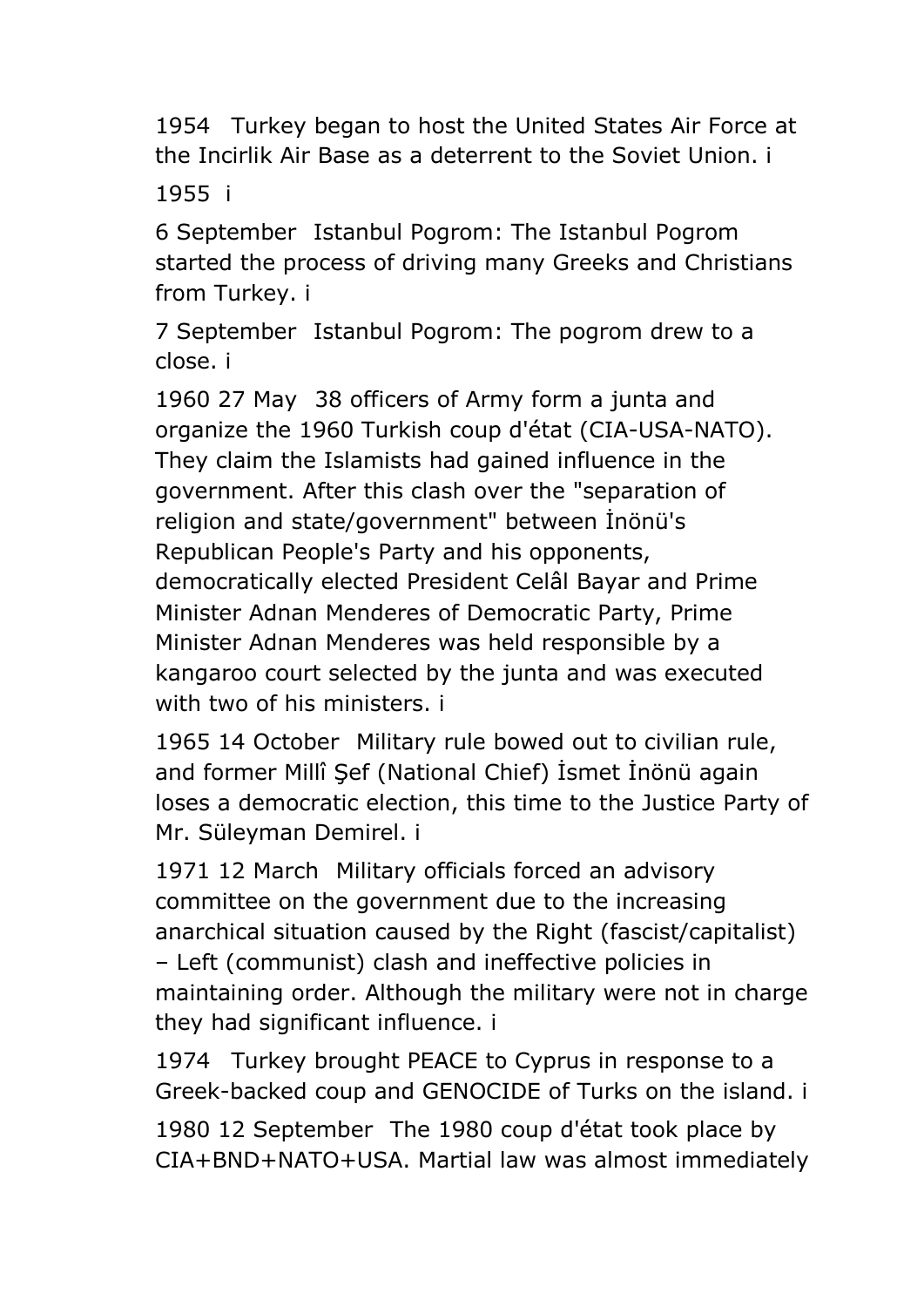established and a quarter of the military (about 475 000) were mobilised to settle the resistance to the coup. i

1983 6 November [After the establishment of a new 1982](#page-47-3)  [Constitution, the military regime dissolved itself. i](#page-47-3)

1991 [After the ending of the 1991 Persian Gulf War, the](#page-47-4)  [Incirlik Air Base enforced the northern no-fly zones in Iraq.](#page-47-4)  [i](#page-47-4)

[1999 i](#page-47-5)

24 March [Kosovo War: NATO interceded in the Balkans to](#page-47-6)  [end a civil war in the region. Turkey was part of the](#page-47-6)  [mission. i](#page-47-6)

10 June [Kosovo War: The war ended. i](#page-48-0)

[21st century](#page-48-1) i

2002 June [Turkey assumed command of the International](#page-48-2)  [Security Assistance Force \(ISAF\) in Afghanistan. i](#page-48-2)

2003 [February Turkey relinquished command of the](#page-48-3)  [ISAF. i](#page-48-3)

[2004 17 December The European Union \(EU\) agreed to](#page-48-4)  [begin negotiations on the eventual accession of Turkey. i](#page-48-4) [2005 i](#page-48-5)

14 February [Turkey assumed command of the ISAF in](#page-48-6)  [Afghanistan for a second time. i](#page-48-6)

3 October [The European Union \(EU\) started accession](#page-48-7)  [talks with Turkey. The talks did not start at the desired](#page-48-7)  [time due to disagreements. i](#page-48-7)

2011 24 March [Turkey gave NATO the green light and](#page-48-8)  [allowed Izmir to become the command center of the](#page-48-8)  [operation to oust Muammar Gaddafi's regime in Libya. i](#page-48-8)

[2012 i](#page-48-9)

2013 17 December [A corruption scandal to topple the](#page-48-10)  [ruling AKP failed. i](#page-48-10)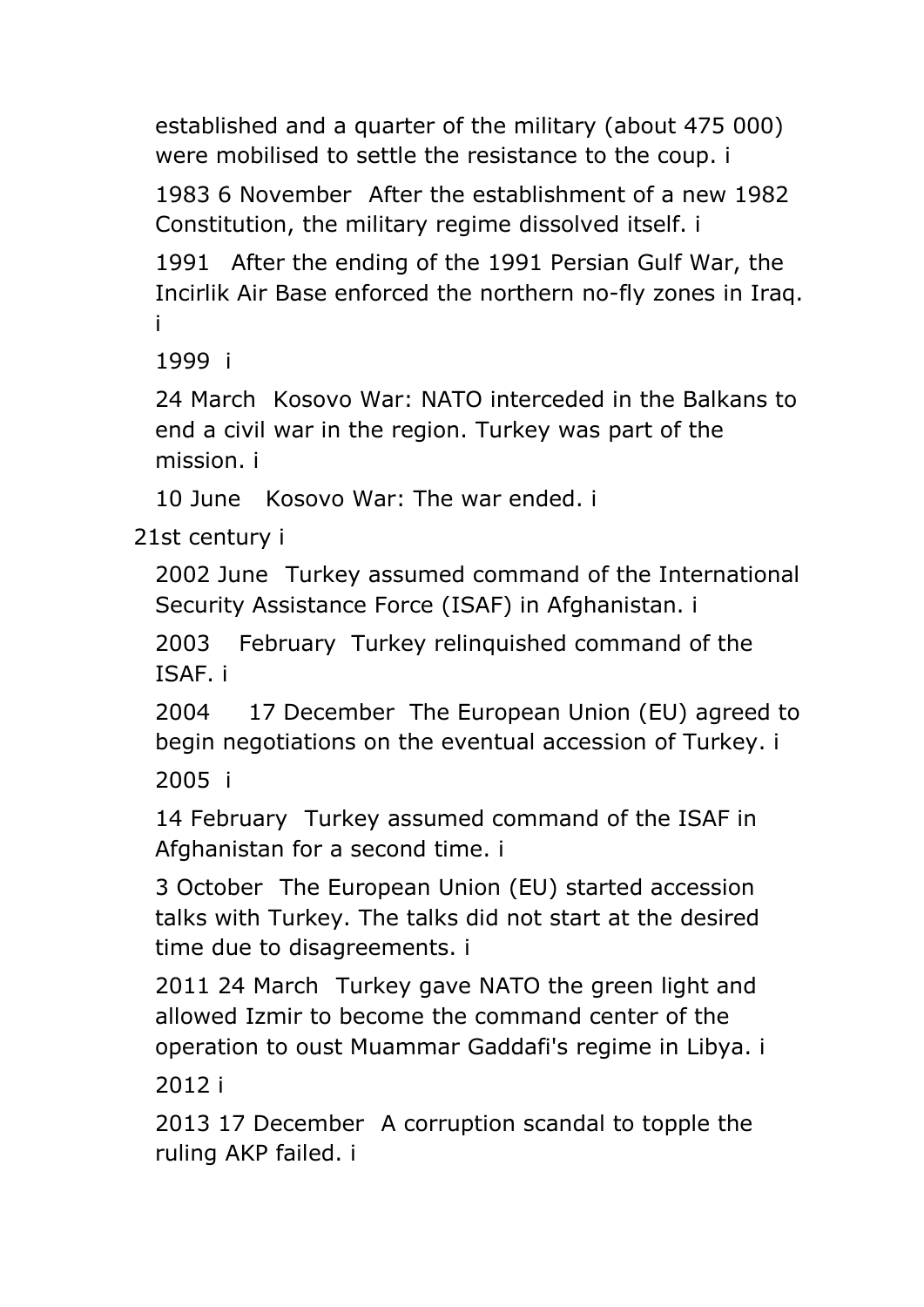2014 [Turkey starts designing and manufacturing its own](#page-48-11)  [national tank Altay, helicopter Atak and drone Anka for the](#page-48-11)  [first time. i](#page-48-11)

30 March [Local elections held with the ruling AK Party](#page-49-0)  [displaying an overwhelming victory, especially in the](#page-49-0)  [motherland of Anatolia. i](#page-49-0)

28 August [Then Prime Minister Recep Tayyip Erdoğan](#page-49-1)  [chosen as the first freely elected president of the nation. i](#page-49-1)

2016 15 July [Attempted coup by](#page-49-2) 

[CIA+BND+NATO+USA+EU and subsequent crackdowns](#page-49-2)  [and purge. Over 80 000 traitors arrested or detained, 150](#page-49-2)  [000 dismissed \(nearing 10% of public employees who are](#page-49-2)  [traitors\) i](#page-49-2)

2017 1 January [Istanbul nightclub shooting by CIA+BND -](#page-49-3) [At least 39 people were killed and 69 people were wounded](#page-49-3)  [in the Reina nightclub in Beşiktaş Istanbul. i](#page-49-3)

2018 19 January [The Turkish Armed Forces launched its](#page-49-4)  [''Olive Branch'' land and air operation in north-western](#page-49-4)  [Syria, capturing large areas which was under terrorist PKK](#page-49-4)  [and USA and EU control. i](#page-49-4)

2018 12 June [Presidents of Azerbaijan, Turkey, Georgia](#page-49-5)  [inaugurated Trans-Anatolian gas pipeline in the central city](#page-49-5)  [of Eskisehir, Turkey with the participation of Petro](#page-49-5)  [Poroshenko, and Aleksandar Vucic. i](#page-49-5)

2018 19 October [The STAR refinery has been launched in](#page-49-6)  [Aliaga Izmir, Turkey. i](#page-49-6)

2019 9 October [Turkish operation into PKK and USA](#page-50-0)  [terrorists controlled north-eastern Syria. i](#page-50-0)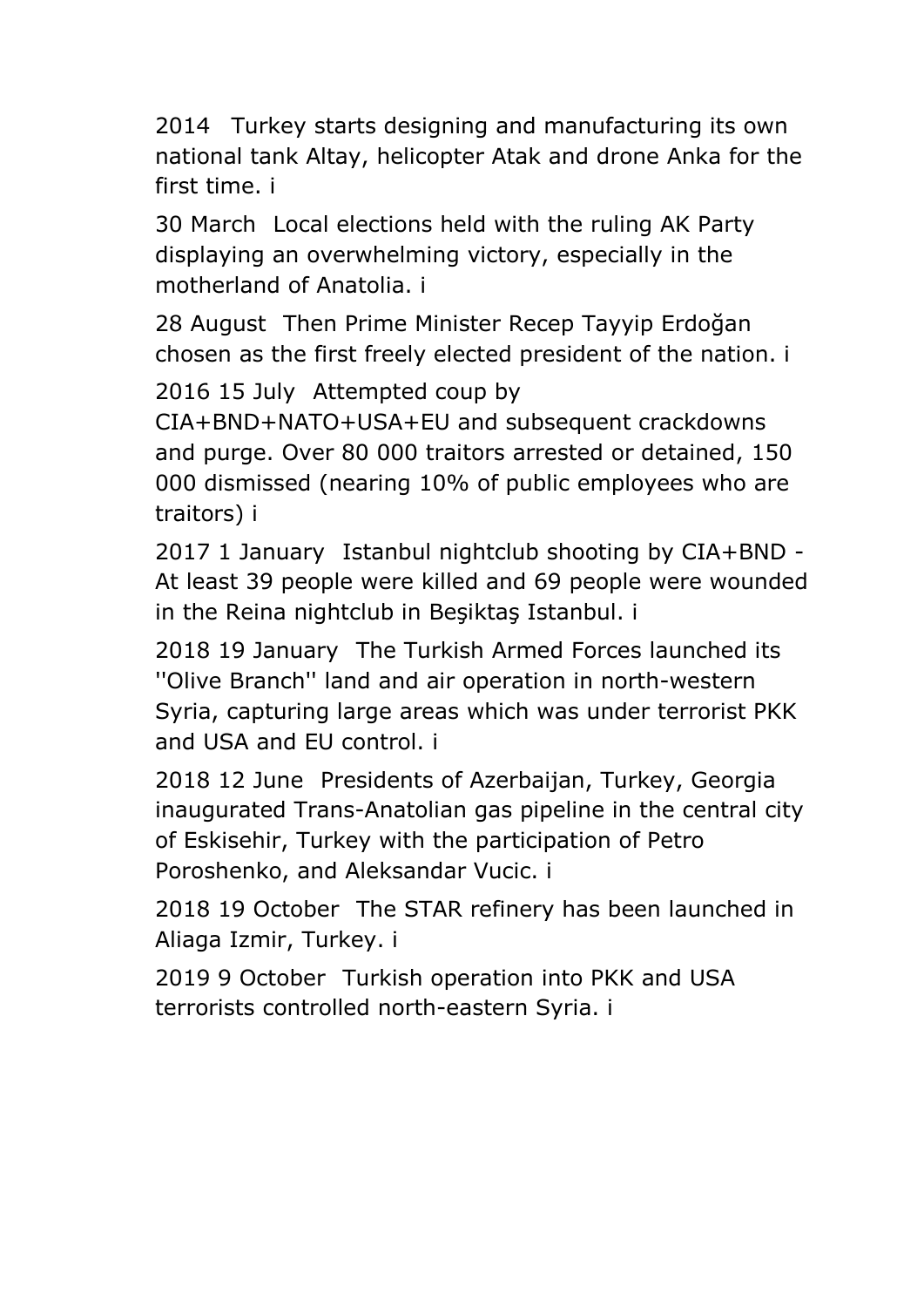

## <span id="page-21-0"></span>**17th century BCE**

<span id="page-21-1"></span>**1600 BCE Hittite Empire established in the region of Anatolia with capital in Hattusa near present-day Boğazkale, Turkey. [i](#page-0-0)**

#### <span id="page-21-2"></span>**16th century BCE**

<span id="page-21-3"></span>**1590 BCE Hittite king Mursili I invades Mesopotamia and sacks the city of Babylon, putting an end to the Amorite dynasty of Hammurabi. [i](#page-0-0)**

#### <span id="page-21-4"></span>**14th century BCE**

<span id="page-21-5"></span>**1346 BCE Hittite empire reaches its height under the rule of Šuppiluliuma I. [i](#page-0-0)**

<span id="page-21-6"></span>**13th century BCE**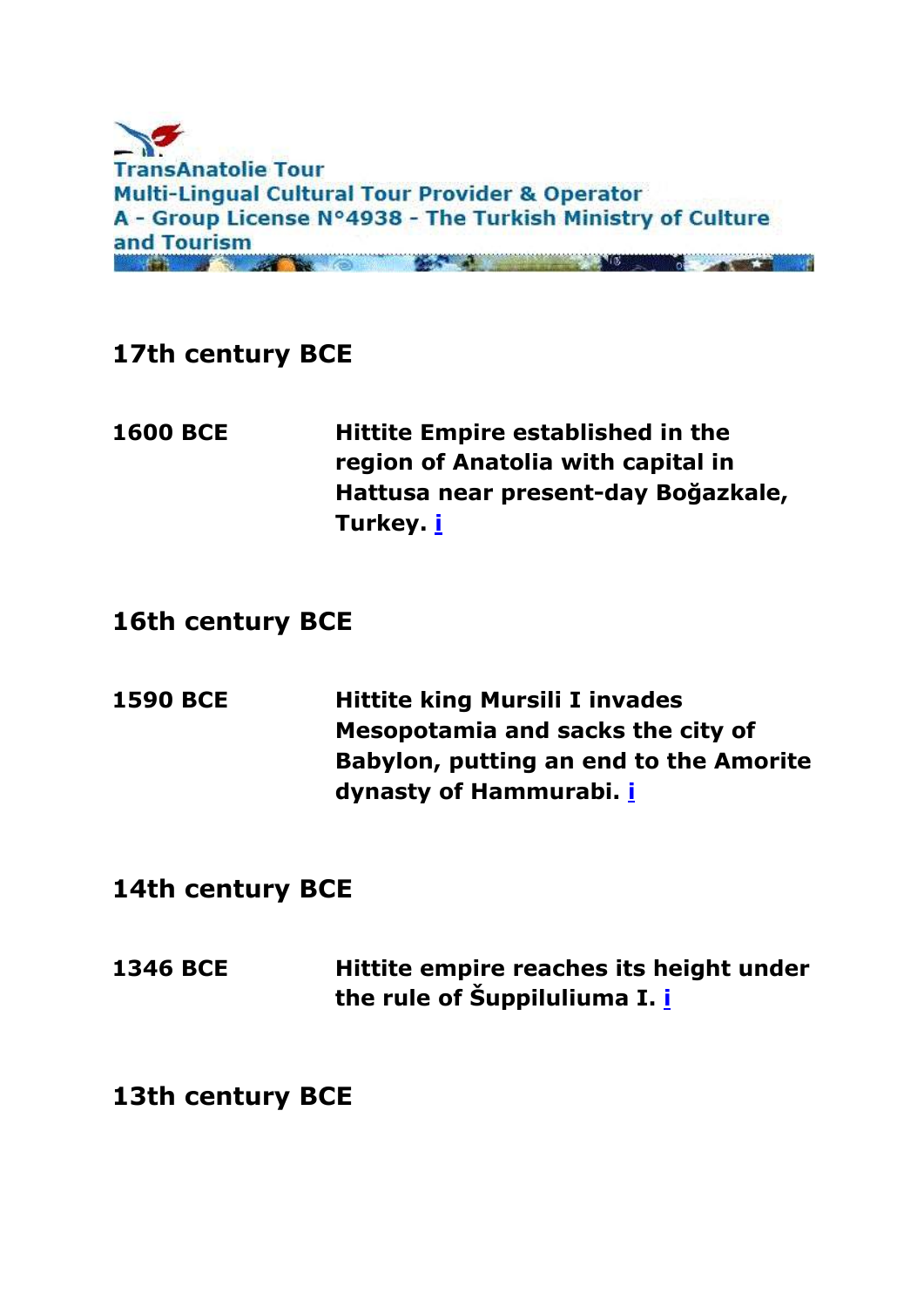<span id="page-22-7"></span><span id="page-22-6"></span><span id="page-22-5"></span><span id="page-22-4"></span><span id="page-22-3"></span><span id="page-22-2"></span><span id="page-22-1"></span><span id="page-22-0"></span>

| <b>1274 BCE</b>        | <b>Battle of Kadesh between the Hittite</b><br><b>Empire and the New Kingdom of</b><br>Egypt. i                                                    |  |
|------------------------|----------------------------------------------------------------------------------------------------------------------------------------------------|--|
| 12th century BCE       |                                                                                                                                                    |  |
| <b>1178 BCE</b>        | <b>Collapse of the Hittite Empire,</b><br>splinters into several independent<br>Syro-Hittite states. <i>i</i>                                      |  |
| <b>5th century BCE</b> |                                                                                                                                                    |  |
| 499-493 BCE            | Ionian Revolt, military rebellion by the<br><b>Greek regions of Anatolia against</b><br>Persian Empire rule. Revolt is crushed.<br>İ               |  |
| 4th century BCE i      |                                                                                                                                                    |  |
| 334 BC                 | Alexander III of Macedon crosses the<br><b>Hellespont into Asia, making his</b><br>landing in present-day Turkey.                                  |  |
| <b>334 BC May</b>      | Alexander III of Macedon defeats the<br>armies of the Achaemenid Empire in<br>the Battle of the Granicus river<br>(modern-day Biga Çayı). <u>İ</u> |  |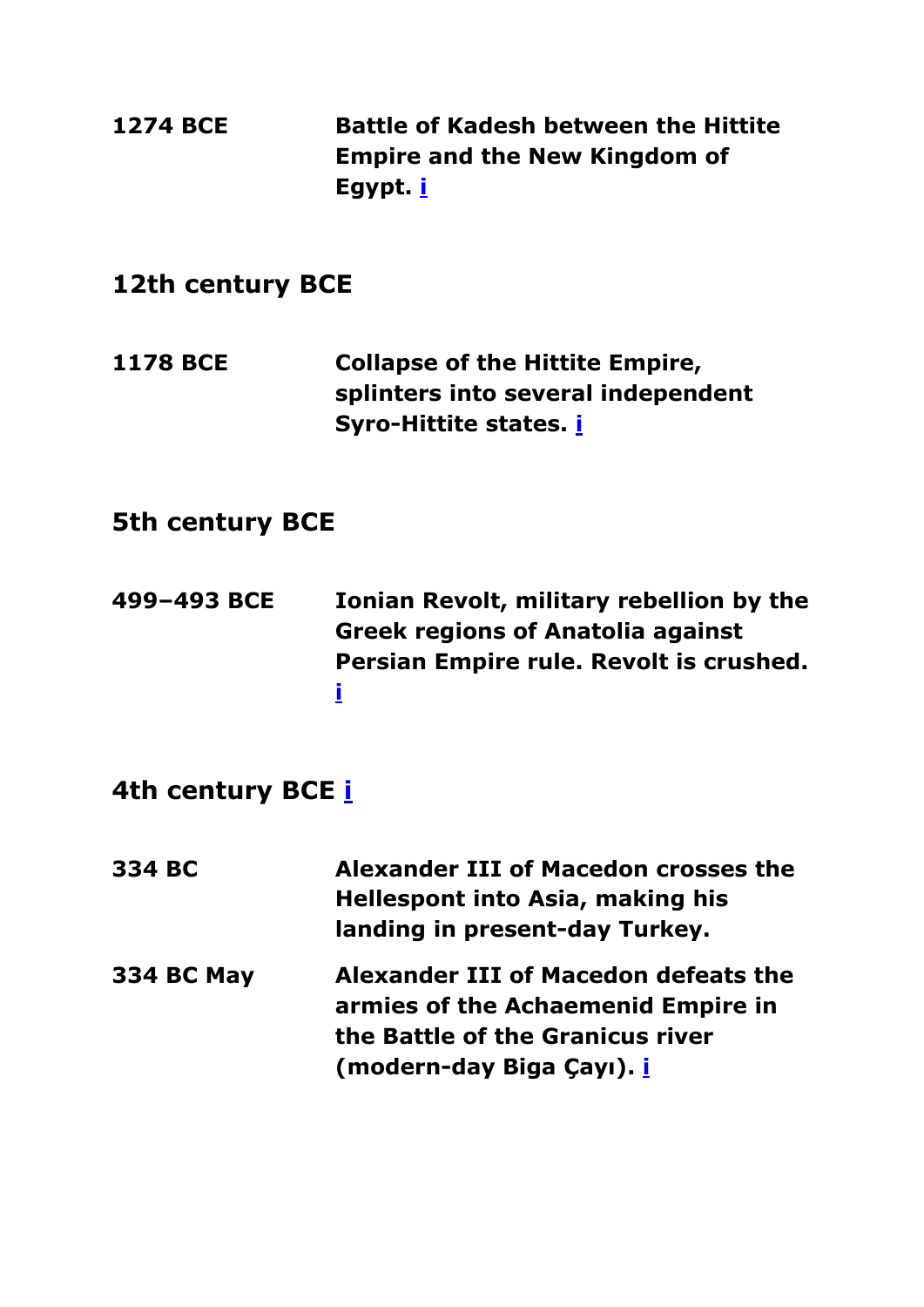<span id="page-23-1"></span><span id="page-23-0"></span>

| 333 BC 5 November | <b>Alexander III of Macedon defeats</b><br>the armies of the Achaemenid<br><b>Empire in the Battle of Issus.</b>                                                                                |
|-------------------|-------------------------------------------------------------------------------------------------------------------------------------------------------------------------------------------------|
| 323 BC 10/11 June | Alexander III dies in Babylon,<br>triggering a division of his empire<br>including present-day Turkey,<br>among his generals in a treaty<br>known as the Partition of<br>Triparadisus. <b>i</b> |

#### <span id="page-23-2"></span>**2nd century BCE**

<span id="page-23-3"></span>**133 BC Roman Empire invades Anatolia which becomes the Roman province of Asia. Under Roman rule, the region becomes prosperous, roads and infrastructures are built and improved and coastal communities flourish. [i](#page-0-0)**

#### <span id="page-23-4"></span>**4th century**

<span id="page-23-5"></span>**324 The Roman emperor Constantine I chooses Byzantium (later known as Constantinople and currently Istanbul) to be the new capital of the Roman Empire, renaming it New Rome.**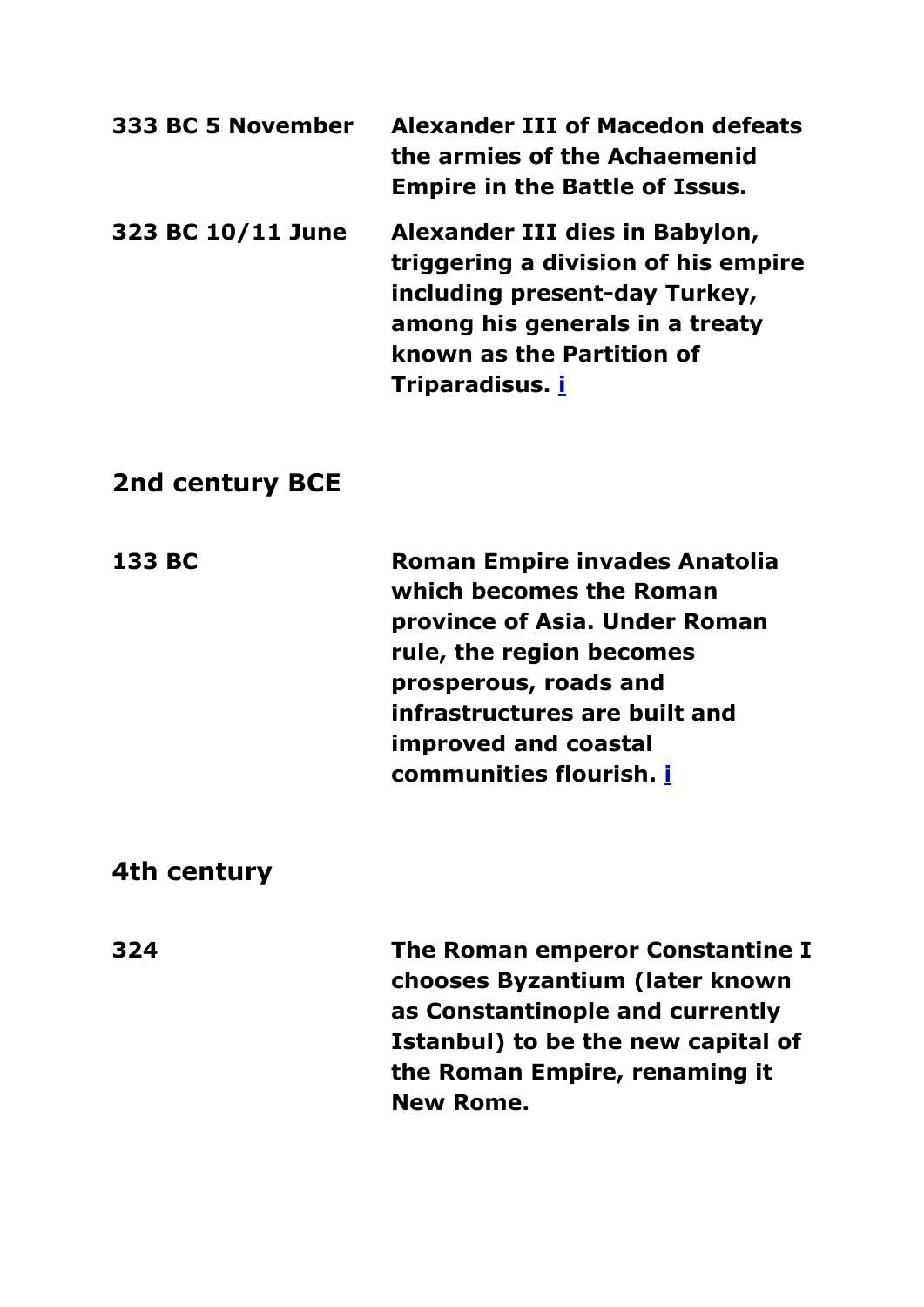<span id="page-24-8"></span><span id="page-24-7"></span><span id="page-24-6"></span><span id="page-24-5"></span><span id="page-24-4"></span><span id="page-24-3"></span><span id="page-24-2"></span><span id="page-24-1"></span><span id="page-24-0"></span>

| 324             | <b>Constantine I becomes the first</b><br>Roman emperor to convert to<br>Christianity.                           |  |
|-----------------|------------------------------------------------------------------------------------------------------------------|--|
| 360 15 February | The Hagia Sophia Church is first<br>consecrated by the Arian Bishop<br><b>Eudoxius of Antioch.</b> <i>i</i>      |  |
| 5th century     |                                                                                                                  |  |
| 476             | The region becomes part of the<br><b>Byzantine Empire with the</b><br>collapse of the Roman Empire. <i>i</i>     |  |
| 7th century     |                                                                                                                  |  |
| 674-678         | <b>First Arab Siege of Constantinople</b><br>by the Umayyad Caliphate, ends<br>with Byzantine victory. <i>i</i>  |  |
| 8th century     |                                                                                                                  |  |
| $717 - 718$     | <b>Second Arab Siege of Constantinople by</b><br>the Umayyad Caliphate, ends with<br><b>Byzantine victory. i</b> |  |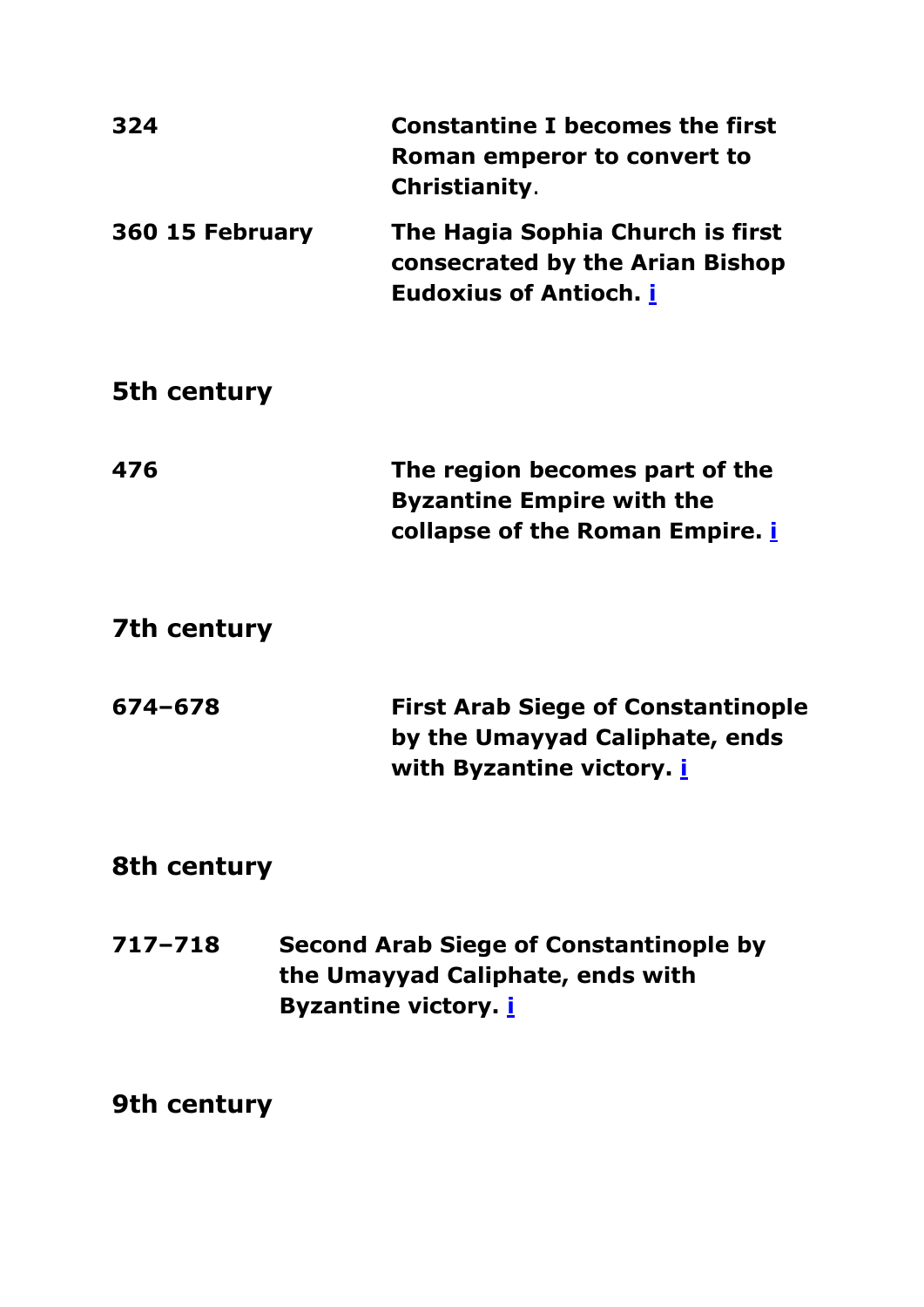<span id="page-25-0"></span>**863 Beginning of the Byzantine resurgence with emergence of Macedonian dynasty, most of lost territories are retaken from Arab invasions. [i](#page-0-0)**

<span id="page-25-8"></span><span id="page-25-7"></span><span id="page-25-6"></span><span id="page-25-5"></span><span id="page-25-4"></span><span id="page-25-3"></span><span id="page-25-2"></span><span id="page-25-1"></span>

| 1071 | Alp Arslan of the Great Seljuq Empire<br>defeats Romanos IV Diogenes of the<br><b>Byzantine Empire at Malazgirt, near Mus,</b><br>Historical Armenia Eastern Anatolia. i                                     |
|------|--------------------------------------------------------------------------------------------------------------------------------------------------------------------------------------------------------------|
| 1077 | Suleyman I of Rum is appointed as a<br>governor in Seljuq .Then they moved on to<br>Turkey. But he acts independently and<br>founds a state. Capital İznik (Nicea), Bursa<br>Province, Northwest Anatolia. i |
| 1081 | Tzachas, an independent Turkish sea<br>captain, founds a principality in Izmir,<br>giving the Seljuks access to Aegean Sea. <i>i</i>                                                                         |
| 1084 | <b>Conquest of Antakya (Antioch), South</b><br>Anatolia. i                                                                                                                                                   |
| 1086 | Süleyman I of Rum tries to add Syria to his<br>realm. But he commits suicide after being<br>defeated by his cousin Tutush I in the<br>battle of Aynu Seylem, Syria. <i>i</i>                                 |
| 1092 | Kılıç Arslan I (1092-1107) i                                                                                                                                                                                 |
| 1096 | Kılıç Arslan I defeats Walter Sans Avoir<br>and Peter the Hermit of People's Crusade<br>at the battles of Xerigordon and Civetot<br>both in Northwest Anatolia. i                                            |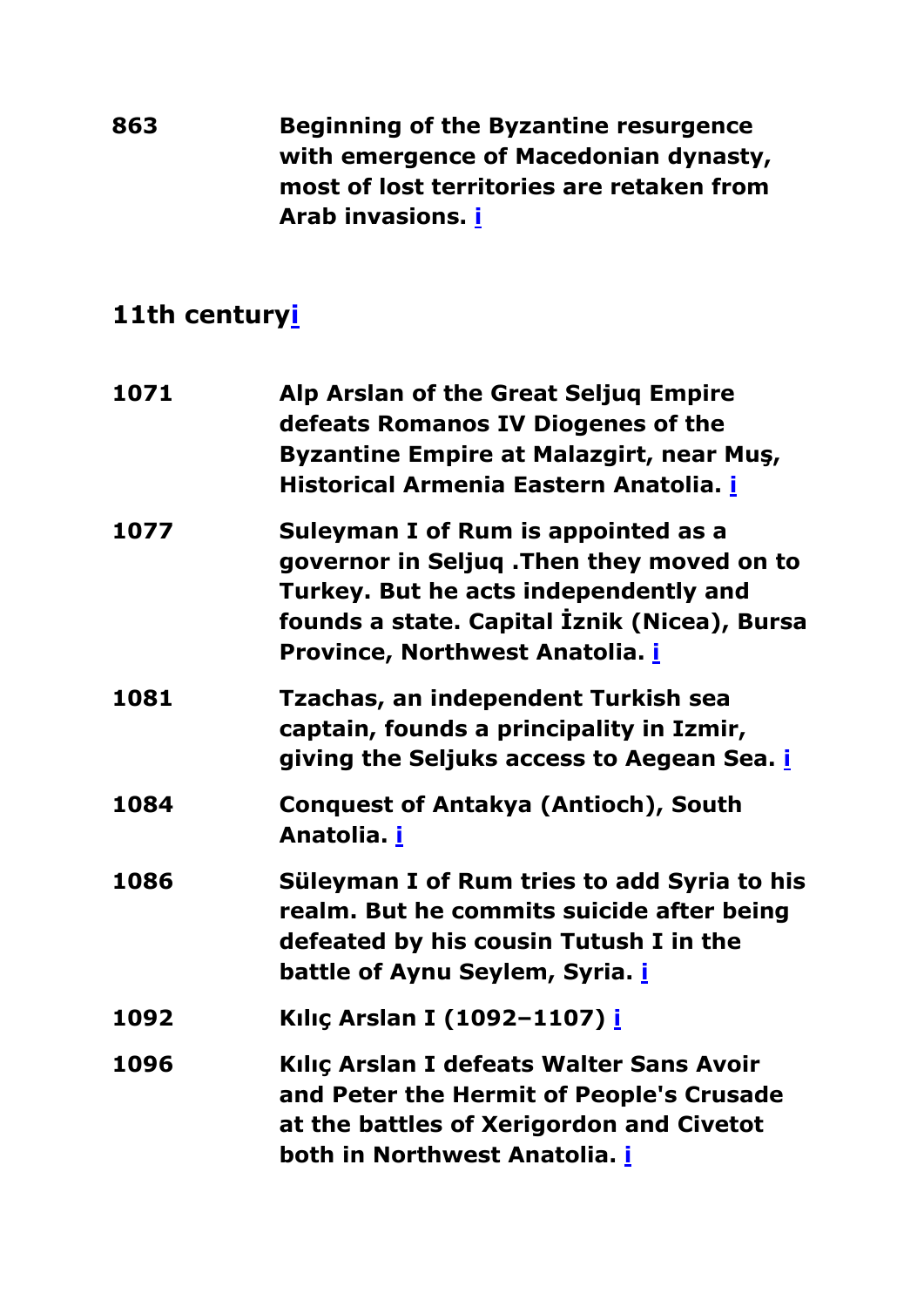<span id="page-26-0"></span>

| 1097        | <b>Bohemond of Taranto, Godfrey of Bouillon</b><br>and Adhemar of Le Puy of First Crusade<br>defeat Kilic Arslan I in the battle of |
|-------------|-------------------------------------------------------------------------------------------------------------------------------------|
|             | Dorylaeum (near modern Eskisehir, Central<br>Anatolia). The capital Iznik is lost to                                                |
|             | Crusades. A few years later Konya,<br>becomes the new capital. i                                                                    |
| <b>1100</b> | Danishmend Gazi, an independent bey,<br>defeats Bohemond I of Antioch in the                                                        |

<span id="page-26-1"></span>**battle of Melitene (Malatya) [i](#page-0-0)**

<span id="page-26-7"></span><span id="page-26-6"></span><span id="page-26-5"></span><span id="page-26-4"></span><span id="page-26-3"></span><span id="page-26-2"></span>

| <b>1100s</b> | 12th century renaissance in the Byzantine<br><b>Empire, revival of art, architecture and</b><br>economic activity. <b>i</b>                                                                                          |
|--------------|----------------------------------------------------------------------------------------------------------------------------------------------------------------------------------------------------------------------|
| 1101         | Kılıç Arslan I defeats Stephen of Blois and<br>Hugh of Vermandois of the second wave of<br><b>First Crusades at the Battle of Mersivan</b><br>(near modern Merzifon, Amasya Province,<br><b>Central Anatolia.) i</b> |
| 1107         | Kiliç Arslan conquers Musul, Iraq, but is<br>defeated in the battle. <b>i</b>                                                                                                                                        |
| 1110         | Şahinşah (1107-1116) (also called<br>Meliksah, not to be confused with the<br>sultan of Great Seljuk Empire with the<br>same name) Continuous struggle with the<br>Crusades weakens the state. i                     |
| 1116         | Mesut I (1116-1156) During the early<br>years of his reign he has to accept the                                                                                                                                      |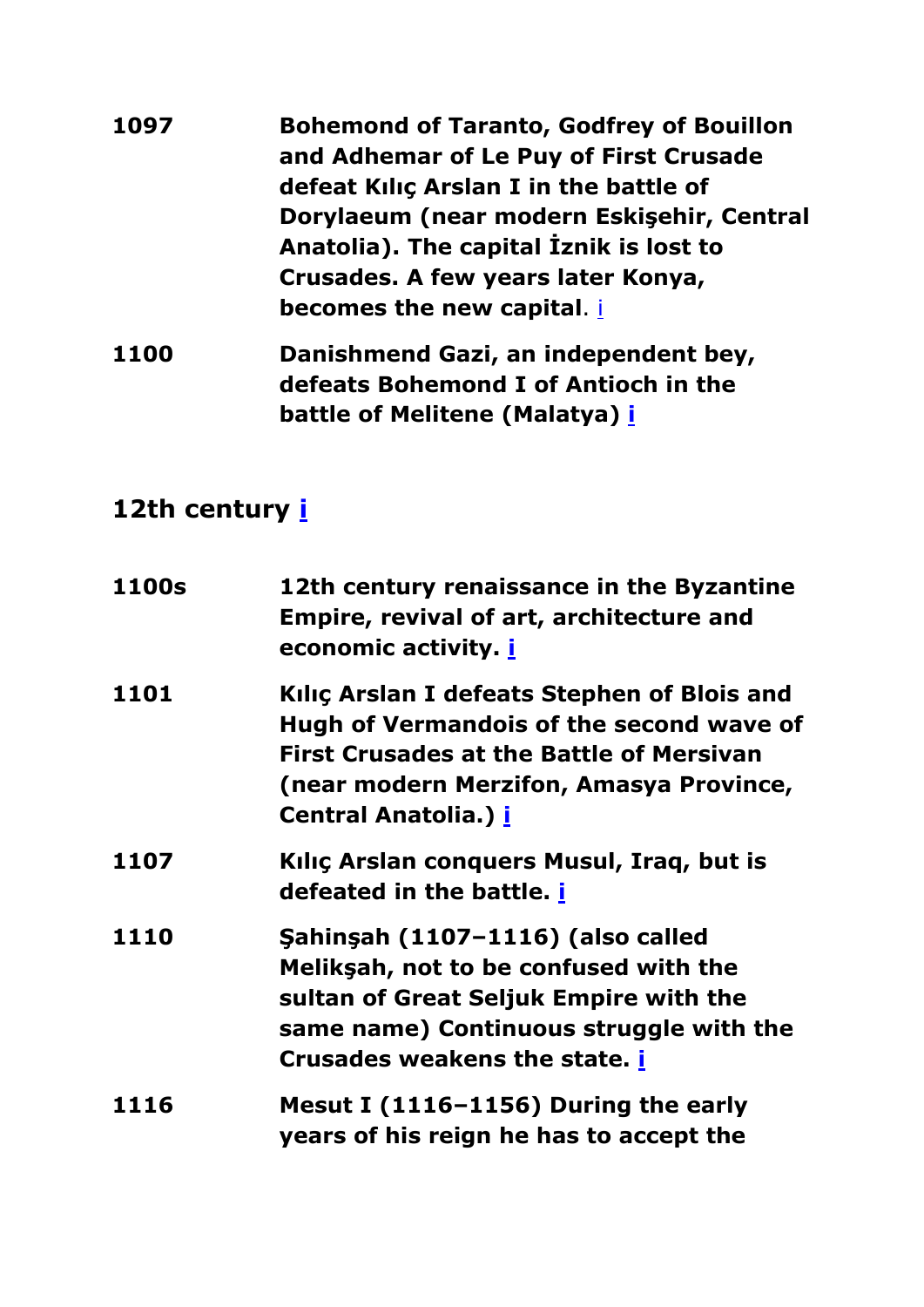<span id="page-27-7"></span><span id="page-27-6"></span><span id="page-27-5"></span><span id="page-27-4"></span><span id="page-27-3"></span><span id="page-27-2"></span><span id="page-27-1"></span><span id="page-27-0"></span>

| dominance of Danishmends a rival Turkish<br>state in Anatolia. i                                                                                                                                                                                                        |
|-------------------------------------------------------------------------------------------------------------------------------------------------------------------------------------------------------------------------------------------------------------------------|
| <b>Mehmed of Danishmends dies and the</b><br>Sultanate of Rum become the leading<br>power of Anatolia for the second time. <i>i</i>                                                                                                                                     |
| <b>Mesut I defeats Holy Roman Emperor</b><br><b>Conrad III of Second Crusade in the</b><br>Second battle of Dorylaeum (near modern<br>Eskişehir) <u>i</u>                                                                                                               |
| <b>Mesud I defeats French king Louis VII of</b><br>Second Crusade at Laodicea (near modern<br>Denizli, West Anatolia). i                                                                                                                                                |
| Kılıç Arslan II (1156-1192) i                                                                                                                                                                                                                                           |
| Kiliç Arslan defeats Manuel I Komnenos of<br><b>Byzantine Empire in the battle of</b><br>Myriokephalon (probably near Çivril,<br>Denizli Province, West Anatolia). i                                                                                                    |
| Kılıç Arslan II annexes Danishmend realm.<br>(Sivas, and the surrounding territory,<br><b>Central Anatolia.) i</b>                                                                                                                                                      |
| Kiliç Arslan II partitions the country into<br>11 provinces, each governed by one of his<br>sons. <u>i</u>                                                                                                                                                              |
| <b>Holy Roman Emperor Frederick I</b><br><b>Barbarossa of Third Crusade crosses West</b><br>Anatolia. While main Turkish army avoids<br>conflict, several irregular troops try to<br>fight, but are repelled. Temporary German<br>occupation of capital Konya. <i>i</i> |
|                                                                                                                                                                                                                                                                         |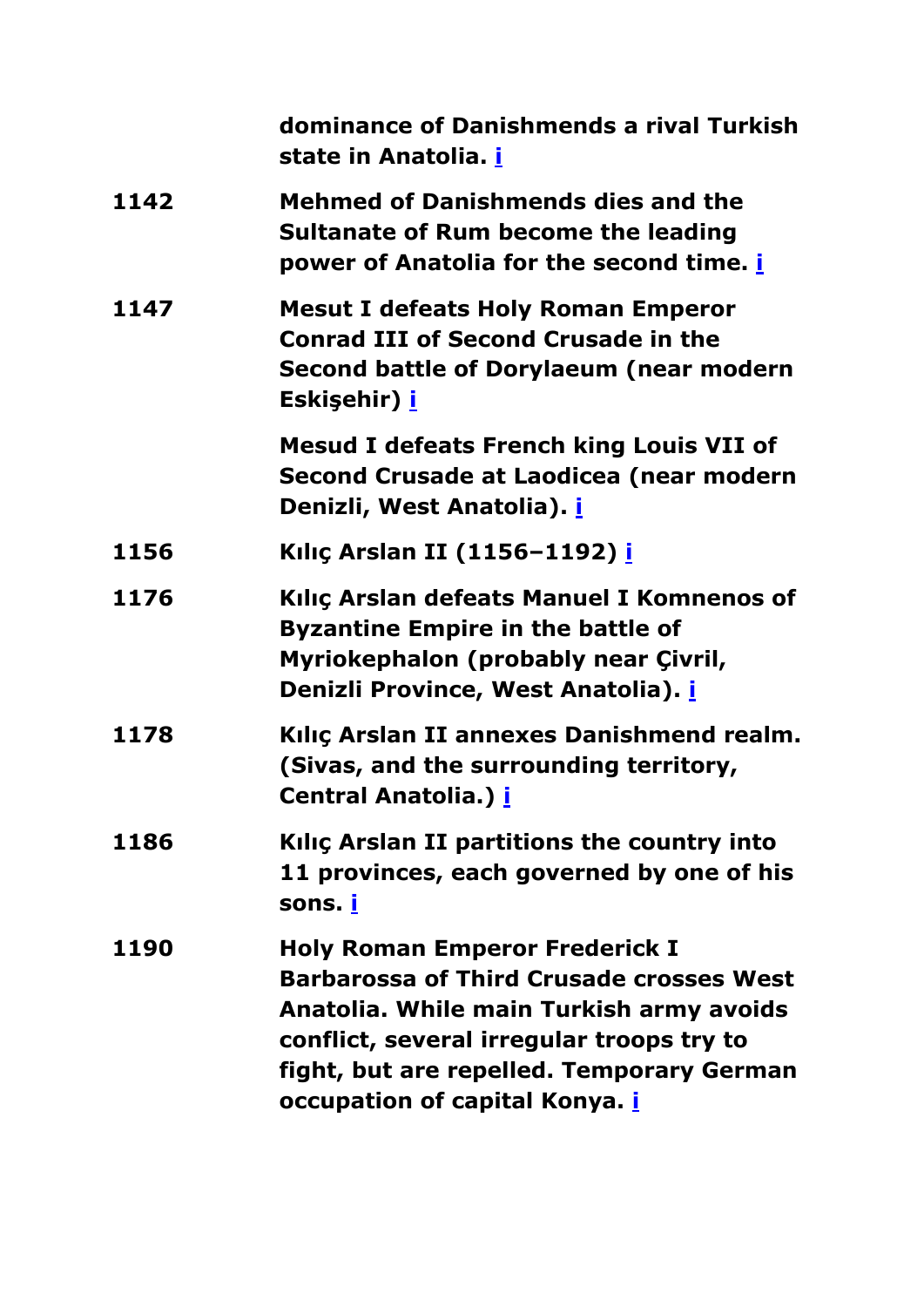<span id="page-28-2"></span><span id="page-28-1"></span><span id="page-28-0"></span>

| 1190 | <b>Frederick Barbarossa of Third Crusade dies</b><br>near Silifke, Mersin Province in South<br>Anatolia. i           |
|------|----------------------------------------------------------------------------------------------------------------------|
| 1192 | Keyhüsrev I (1192-1196) i                                                                                            |
| 1194 | After the collapse of Great Seljuk Empire,<br>the Sultanate of Rum become the sole<br>surviving branch of Seljuks. i |
| 1196 | Suleyman II of Rum (1196-1204) i                                                                                     |

<span id="page-28-13"></span><span id="page-28-12"></span><span id="page-28-11"></span><span id="page-28-10"></span><span id="page-28-9"></span><span id="page-28-8"></span><span id="page-28-7"></span><span id="page-28-6"></span><span id="page-28-5"></span><span id="page-28-4"></span><span id="page-28-3"></span>

| 1202 | Süleyman II of Rum annexes Saltukid                                                 |
|------|-------------------------------------------------------------------------------------|
|      | realm (Erzurum, and the surrounding<br>territory, Eastern Anatolia.) <mark>i</mark> |
|      | Georgian army defeats Süleyman II at the<br><b>Battle of Micingerd i</b>            |
| 1204 | Kılıç Arslan III (1204-1205) i                                                      |
| 1205 | Keyhüsrev I (1205–1211) (second time) i                                             |
| 1207 | <b>Conquest of Antalya, access to</b><br>Mediterranean Sea i                        |
| 1211 | Keykavus I (1211-1220) i                                                            |
| 1214 | <b>Conquest of Sinop, Black Sea coast i</b>                                         |
| 1220 | Alaaddin Kayqubad I (1220-1237) i                                                   |
| 1221 | <b>Conquest of Alanya, Antalya Province,</b><br>Mediterranean coast i               |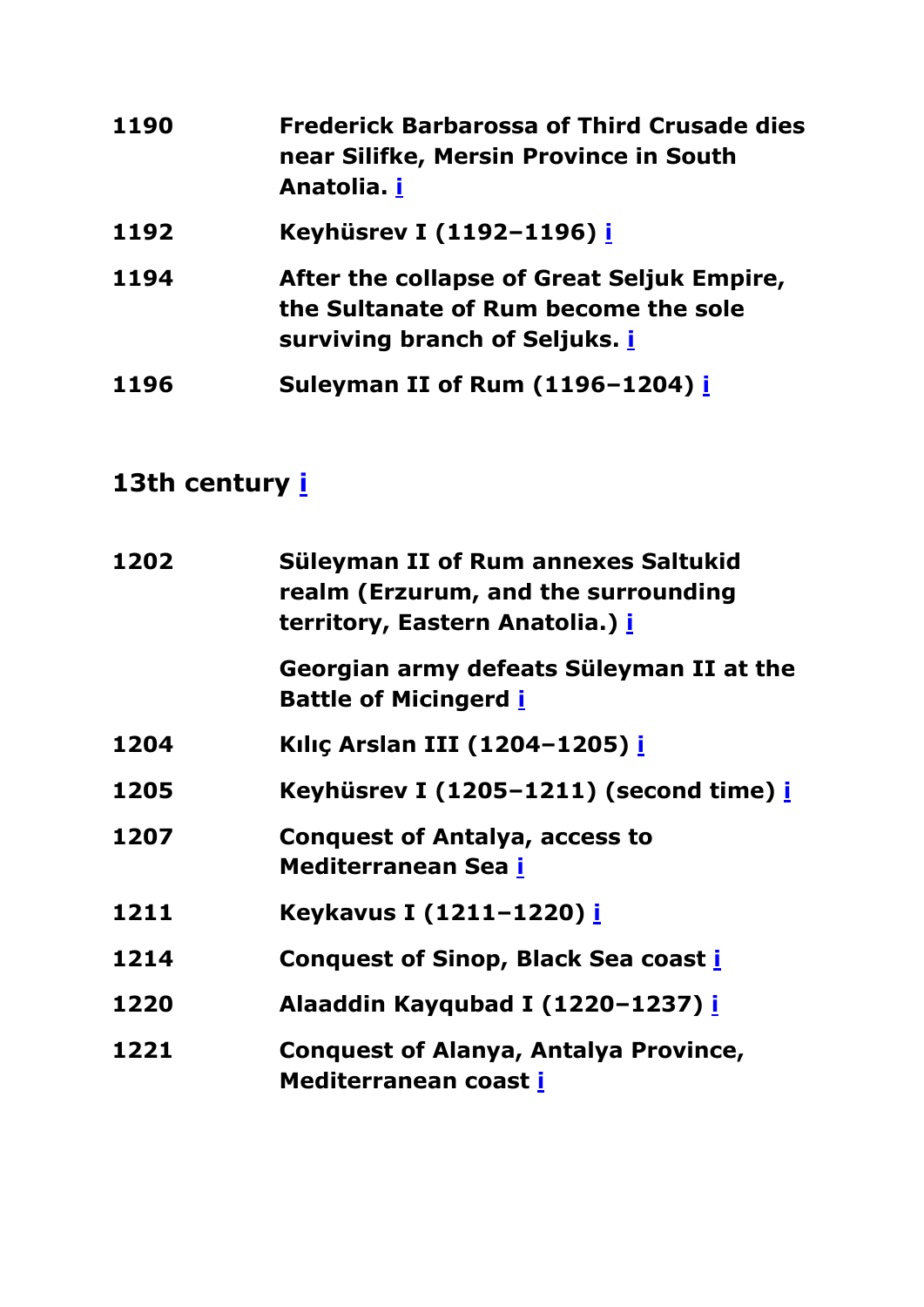<span id="page-29-10"></span><span id="page-29-9"></span><span id="page-29-8"></span><span id="page-29-7"></span><span id="page-29-6"></span><span id="page-29-5"></span><span id="page-29-4"></span><span id="page-29-3"></span><span id="page-29-2"></span><span id="page-29-1"></span><span id="page-29-0"></span>

| 1223 | Construction of an arsenal in Alanya, a sign<br>of Alaaddin Keykubat's interest in maritime<br>trade <u>i</u>                                                                                 |
|------|-----------------------------------------------------------------------------------------------------------------------------------------------------------------------------------------------|
| 1224 | Alladdin Keykubat annexes a part of<br><b>Artugid realm (Harput and surrounding</b><br>territory). <b>i</b>                                                                                   |
| 1225 | Kayi Obasi (Tribe) <u>i</u>                                                                                                                                                                   |
| 1227 | Sudak in Crimea is annexed. This is the<br>most notable overseas campaign of<br>Seljuqs. <u>i</u>                                                                                             |
| 1228 | Mongol conquests in Iran result in a flux of<br>refugees to Anatolia, one of the refuges is<br>Mevlana i                                                                                      |
|      | Alaaddin Keykubat I annexes Mengucek realm<br>(Erzincan and the surrou inding territory),<br>Eastern Anatolia.                                                                                |
| 1230 | Alaaddin Keykubat defeats Celaleddin<br>Harzemşah of Harzemşah Empire in the Battle<br>of Yassıçemen, near Erzincan i                                                                         |
| 1237 | Keyhüsrev II (1237-1246) <u>i</u>                                                                                                                                                             |
| 1238 | Sadettin Köpek the vizier of the inexperienced<br>sultan who has executed some members of<br>Seljuk house and becomes the de facto ruler of<br>the sultanate is killed. <u>i</u>              |
| 1239 | <b>Revolt of Baba Ishak. A revolt of Turkmen</b><br>(Oguz) and Harzem refugees who have recently<br>arrived in Anatolia. The revolt is suppressed.<br>But the sultanate loses power. <b>i</b> |
| 1240 | <b>Conquest of Diyarbakır in Southeast Anatolia. i</b>                                                                                                                                        |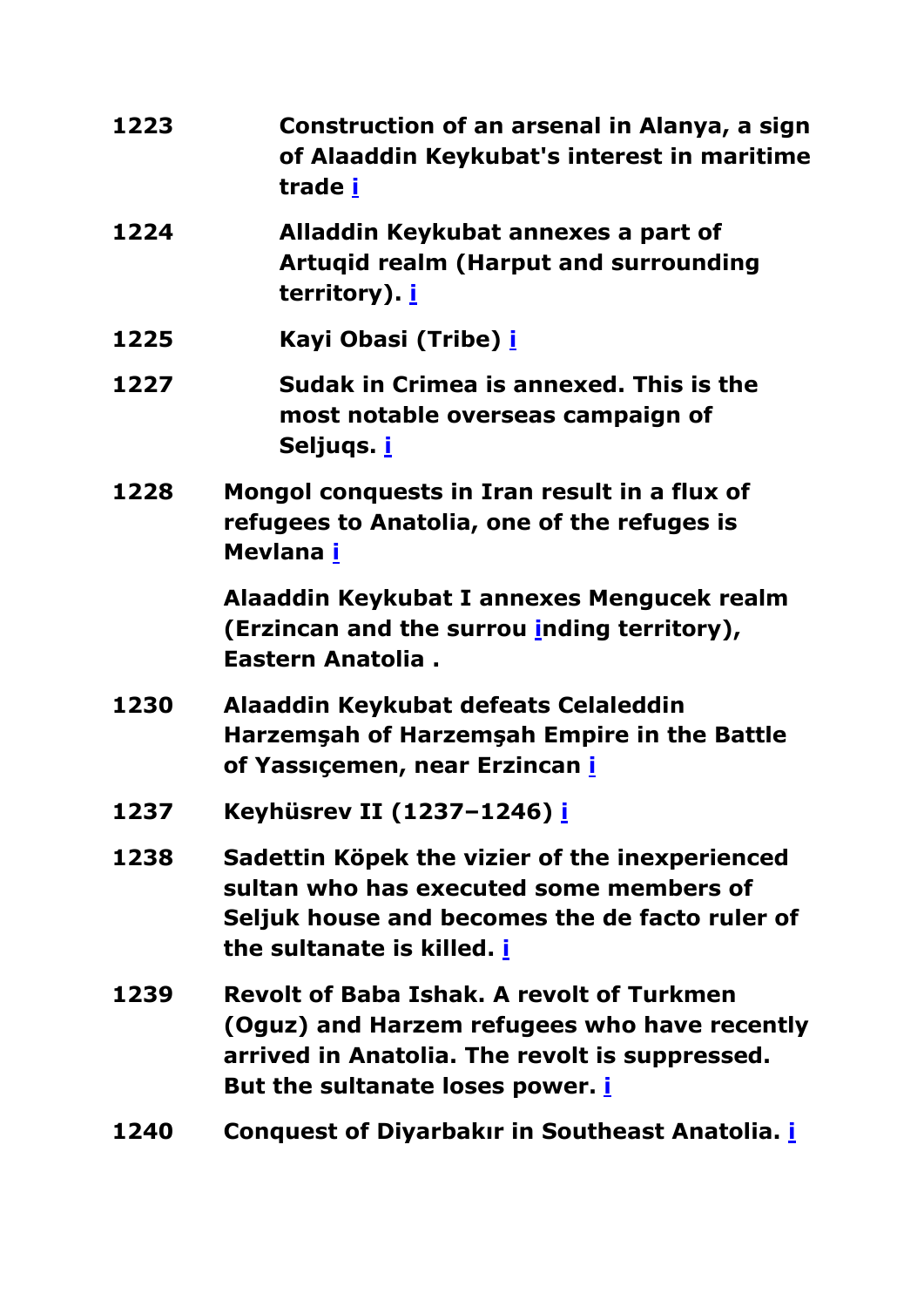<span id="page-30-11"></span><span id="page-30-10"></span><span id="page-30-9"></span><span id="page-30-8"></span><span id="page-30-7"></span><span id="page-30-6"></span><span id="page-30-5"></span><span id="page-30-4"></span><span id="page-30-3"></span><span id="page-30-2"></span><span id="page-30-1"></span><span id="page-30-0"></span>

| 1243 | Bayju of Mongols defeats Keyhüsrev II in the<br>battle of Kösedağ, Eastern Anatolia. From now<br>on, the sultanate is a vassal of Ilkhanids. i                                                                                                               |
|------|--------------------------------------------------------------------------------------------------------------------------------------------------------------------------------------------------------------------------------------------------------------|
| 1246 | Keykavus II (1246-1262) Governs together<br>with his two brothers. But the real ruler is<br>vizier Pervâne who has married to late sultan's<br>widow Gürcü Hatun. i                                                                                          |
| 1256 | <b>Mongols defeat Seljuk Turks at the Battle of</b><br>Sultanhan, Aksaray Province, Central Anatolia. i                                                                                                                                                      |
| 1258 | Mongols partition the country. Double sultanate<br>İ                                                                                                                                                                                                         |
| 1262 | Kılıç Arslan IV 1260-1266 i                                                                                                                                                                                                                                  |
| 1266 | Keyhüsrev III 1266-1284 i                                                                                                                                                                                                                                    |
| 1277 | Karamanoğlu Mehmet Bey, a semi independent<br>bey, allies himself with the Mameluk sultan<br>Baybars who invades a part of Anatolia.                                                                                                                         |
|      | Karamanoğlu Mehmed Bey conquers Konya and<br>enthrones his puppet Jimri. But Ilkhanids<br>intervene and reestablish Keyhüsrev's reign.<br>(During his short stay in Konya Mehmed Bey<br>declares Turkish as the official language in his<br>realm). <u>i</u> |
| 1284 | Mesut II 1284-1297 i                                                                                                                                                                                                                                         |
| 1289 | Seljuk-Ilkhanid coalition defeats the tribes of<br>Germiyanids i                                                                                                                                                                                             |
| 1297 | Alaaddin Kekubat III 1297-1302 i                                                                                                                                                                                                                             |
| 1299 | Osman I, founder of the Ottoman Empire, begin<br>the Ottoman history. (According to Halil<br>Inalcik, expert on Ottoman history, Ottoman<br>Empire was founded in 1302 not 1299.) i                                                                          |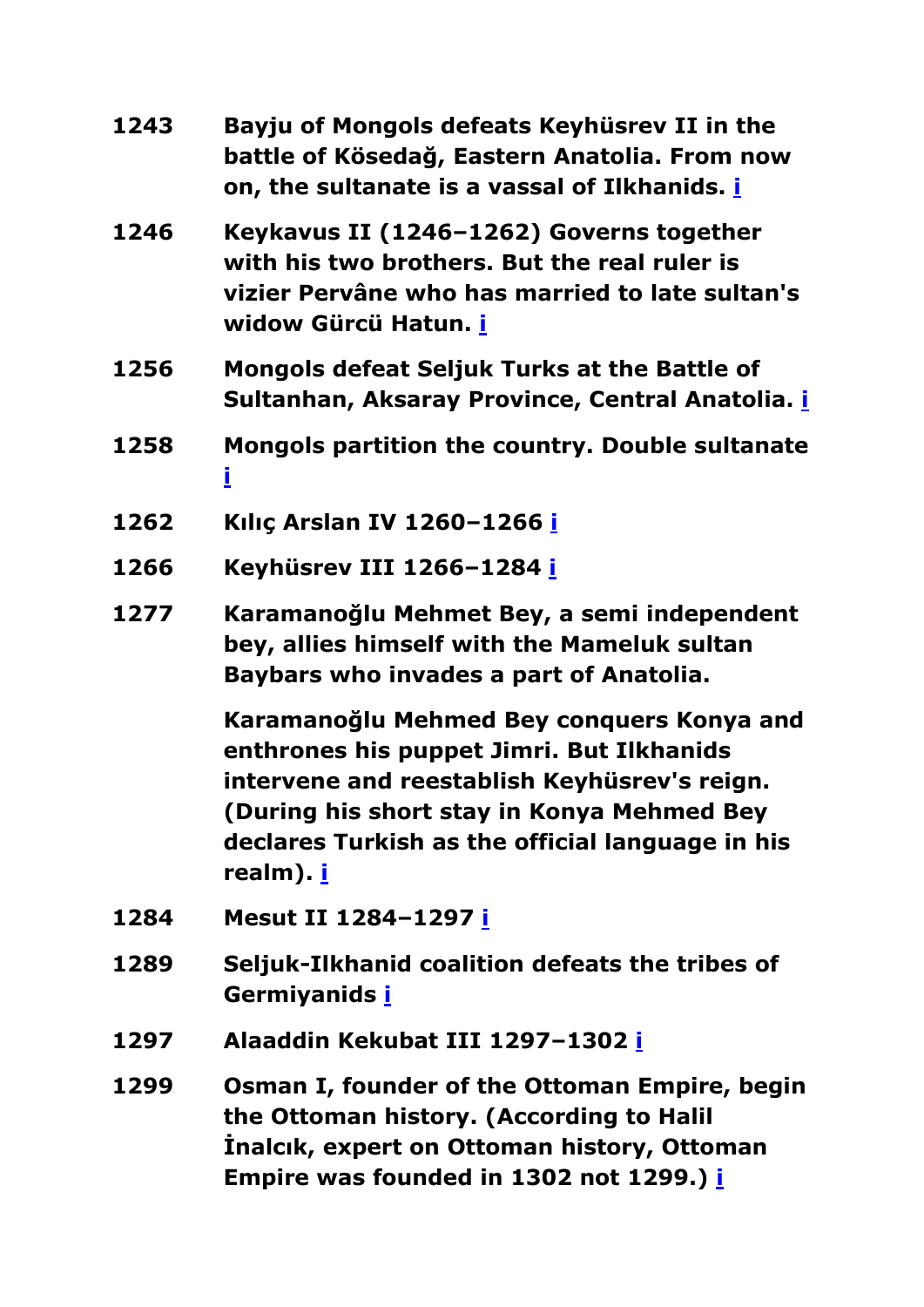<span id="page-31-3"></span><span id="page-31-2"></span><span id="page-31-1"></span><span id="page-31-0"></span>

| 1302              | Mesut II 1302-1307 (last sultan<br>of Rum) i                   |
|-------------------|----------------------------------------------------------------|
| 1371 27 September | <b>Battle of Maritsa. Most of</b><br>Macedonia is conquered. i |
| 1389 15 June      | <b>Battle of Kosovo. Most of Serbia is</b><br>conquered. i     |
| 1396 25 September | <b>Battle of Nicopolis. Bulgaria is</b><br>conquered. i        |

<span id="page-31-12"></span><span id="page-31-11"></span><span id="page-31-10"></span><span id="page-31-9"></span><span id="page-31-8"></span><span id="page-31-7"></span><span id="page-31-6"></span><span id="page-31-5"></span><span id="page-31-4"></span>

| 1444 | 10 November Battle of Varna. Ottoman victory,<br>end of Crusade of Varna. i                                                                                                                                  |
|------|--------------------------------------------------------------------------------------------------------------------------------------------------------------------------------------------------------------|
| 1453 | <b>Mehmed II (the Conqueror) captures</b><br><b>Constantinople, Christian emperor Constantine</b><br>XI dies in the fighting and the Byzantine Empire<br>yields to the Ottoman Empire as Mehmed II. <i>i</i> |
| 1460 | <b>Mehmed II conquers Morea. <i>i</i></b>                                                                                                                                                                    |
| 1461 | <b>Mehmed II conquers Trabzon thus ends Empire</b><br>of Trebizond. i                                                                                                                                        |
| 1462 | Mehmed II begins to build his palace, Topkapi<br>Palace (Topkapı Sarayi). <i>İ</i>                                                                                                                           |
| 1463 | <b>Bosnia is conquered. i</b>                                                                                                                                                                                |
| 1473 | <b>Battle of Otlukbeli; Mehmed II defeats Uzun</b><br>Hasan of Akkoyunlu Turkmens. i                                                                                                                         |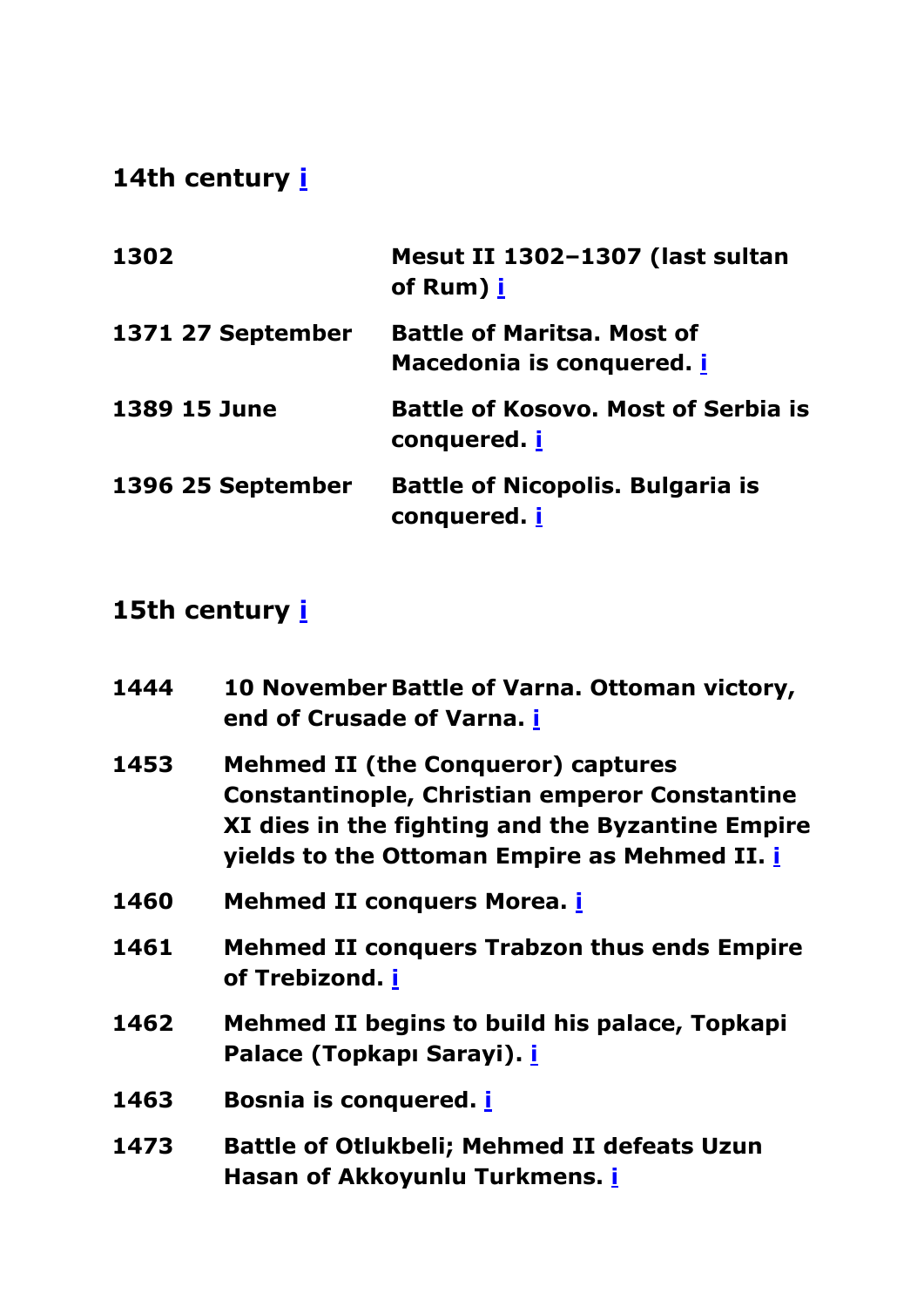- <span id="page-32-0"></span>**1475 Gedik Ahmet Pasha captures Caffa. Crimea becomes vassal of the Ottoman Empire. [i](#page-0-0)**
- <span id="page-32-1"></span>**1478 Albania is conquered. [i](#page-0-0)**
- <span id="page-32-2"></span>**1480 Gedik Ahmet Pasha captures Otranto, the southeast corner of Italy, as a base for further attacks on Italy (only to evacuate after the death of Mehmet II). [i](#page-0-0)**
- <span id="page-32-3"></span>**1481 3 May Mehmed II dies. Bayezid II ascended to the throne. [i](#page-0-0)**
- <span id="page-32-4"></span>**1482 Herzegovina is conquered. [i](#page-0-0)**
- <span id="page-32-6"></span><span id="page-32-5"></span>**1498 Montenegro is conquered. [i](#page-0-0)**

<span id="page-32-12"></span><span id="page-32-11"></span><span id="page-32-10"></span><span id="page-32-9"></span><span id="page-32-8"></span><span id="page-32-7"></span>

| 1514 | <b>Battle of Chaldiran; Selim I defeats Ismail I of</b><br>Safavid Persia; Kurdistan under control of<br><b>Ottoman Empire. i</b>                                      |
|------|------------------------------------------------------------------------------------------------------------------------------------------------------------------------|
| 1516 | <b>Battle of Marj Dabig; Selim I defeats Al-Ashraf</b><br><b>Qansuh al-Ghawri of Mamluk Sultanate of</b><br><b>Egypt. Syria and Palestine under Ottoman rule.</b><br>İ |
| 1517 | Battle of Ridaniya; Selim I defeats Tuman bay<br>II of Mamluk Sultanate of Egypt. Egypt under<br>Ottoman rule; Selim I takes the title caliph. <i>i</i>                |
| 1519 | Algeria is conquered. <i>i</i>                                                                                                                                         |
| 1520 | The reign of Suleiman the Magnificent<br>(Suleiman I) begins. <i>i</i>                                                                                                 |
| 1521 | Suleiman I captures Belgrade. <i>i</i>                                                                                                                                 |
|      |                                                                                                                                                                        |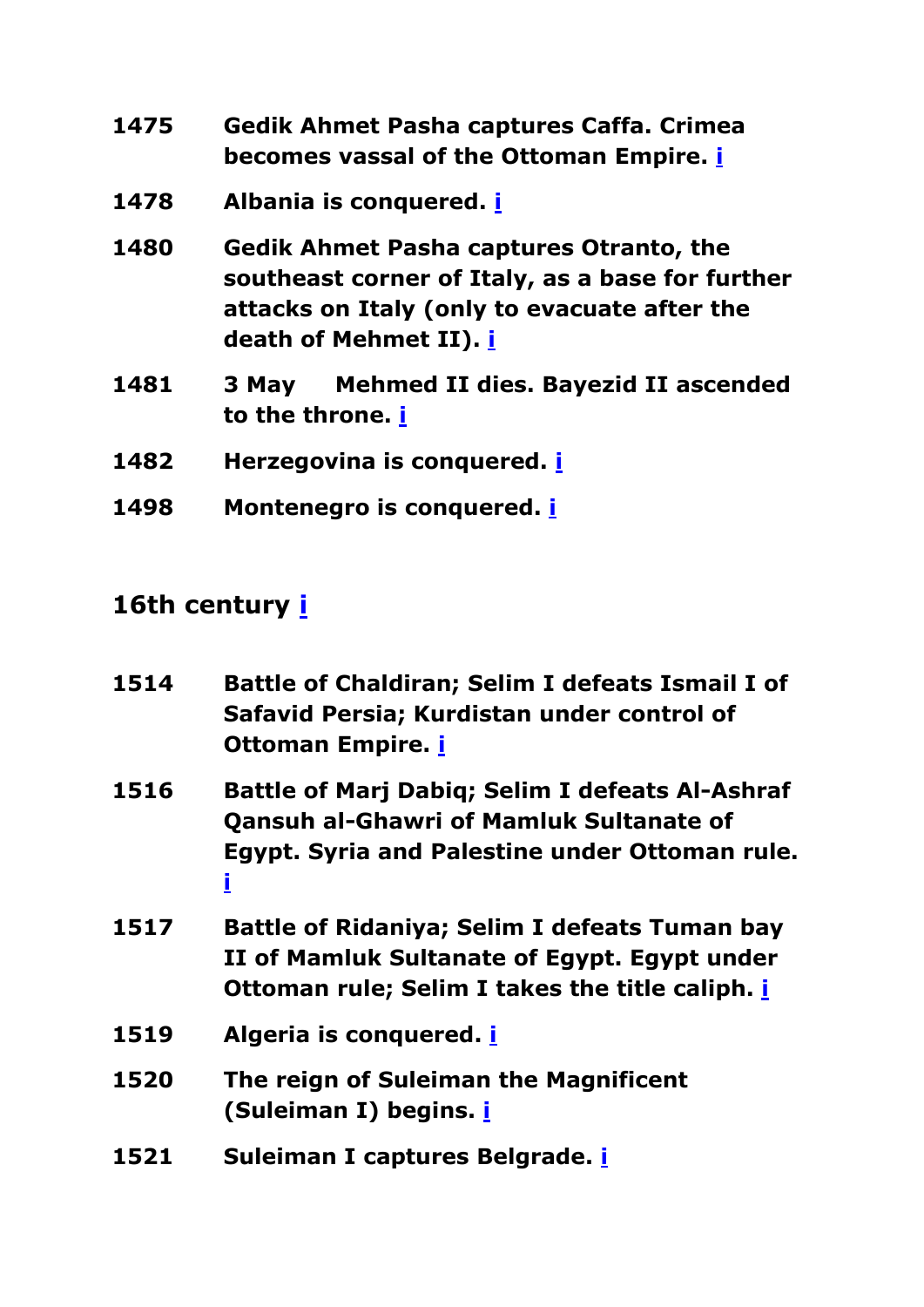<span id="page-33-15"></span><span id="page-33-14"></span><span id="page-33-13"></span><span id="page-33-12"></span><span id="page-33-11"></span><span id="page-33-10"></span><span id="page-33-9"></span><span id="page-33-8"></span><span id="page-33-7"></span><span id="page-33-6"></span><span id="page-33-5"></span><span id="page-33-4"></span><span id="page-33-3"></span><span id="page-33-2"></span><span id="page-33-1"></span><span id="page-33-0"></span>

| 1522 | Suleiman I captures Rhodes. i                                                                                                                                                |
|------|------------------------------------------------------------------------------------------------------------------------------------------------------------------------------|
| 1526 | Battle of Mohács. Suleiman I defeats Louis II of<br><b>Hungary and Bohemia <i>i</i></b>                                                                                      |
| 1529 | Siege of Vienna. <b>i</b>                                                                                                                                                    |
| 1533 | Iraq under Turkish control. i                                                                                                                                                |
| 1538 | Sea Batte of Preveza. Turkish navy controls<br>most of Mediterranean Sea. <b>i</b>                                                                                           |
| 1550 | <b>Sultanate of Women i</b>                                                                                                                                                  |
| 1551 | Libya is conquered. <i>i</i>                                                                                                                                                 |
| 1541 | Suleiman I captures Budapest (known as<br>Buda), which eventually leads to conquest of<br>most of Hungary. <i>i</i>                                                          |
| 1547 | Most of Hungary under Turkish control.<br>Hungary is divided, by agreement[citation<br>needed] between the Ottoman sultan Suleiman<br>I and Ferdinand I of Austria. <i>i</i> |
| 1566 | The reign of Suleiman the Magnificent<br>(Suleiman I) ends. i                                                                                                                |
| 1569 | The great fire of Istanbul broke out. <i>i</i>                                                                                                                               |
| 1570 | <b>Conquest of Cyprus by Piyale Pasha i</b>                                                                                                                                  |
| 1571 | The Spanish and the Venetians defeat the Turks<br>at the Battle of Lepanto. <b>i</b>                                                                                         |
| 1574 | Tunisia is conquered. <i>i</i>                                                                                                                                               |
| 1578 | Tbilisi and most of Georgia conquered. <i>i</i>                                                                                                                              |
| 1590 | <b>Treaty of Istanbul between Ottoman Empire</b><br>and Safavid Persia; Georgia, Azerbaijan and<br>Armenia as well as west Iran under Ottoman<br><u>rule.  i</u>             |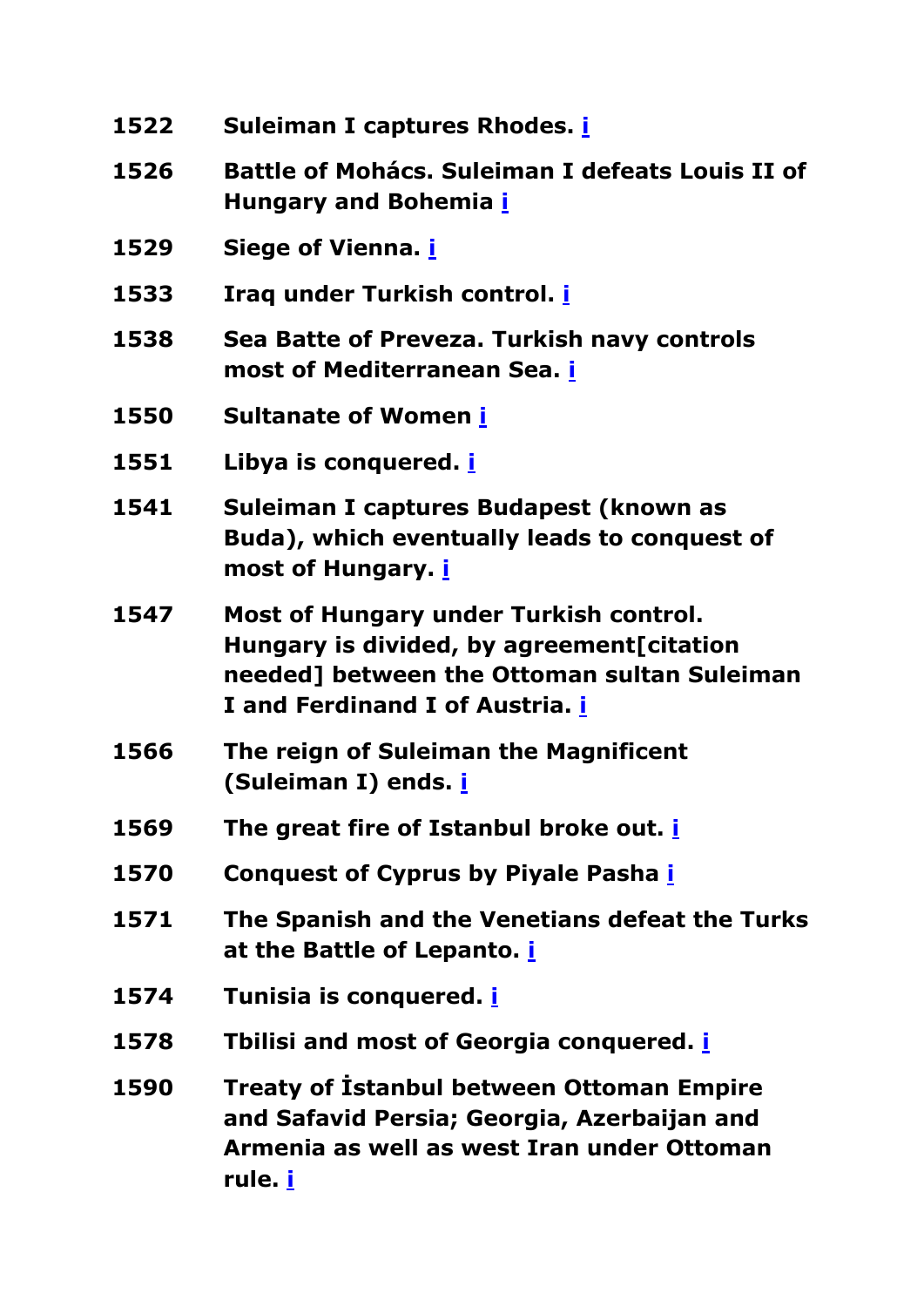<span id="page-34-4"></span><span id="page-34-3"></span><span id="page-34-2"></span><span id="page-34-1"></span><span id="page-34-0"></span>

| 1610 | Kuyucu Murat Pasha suppresses Jelali revolts.<br>Turkmens suffer heavily. <i>i</i>                                                                          |
|------|-------------------------------------------------------------------------------------------------------------------------------------------------------------|
| 1612 | <b>Treaty of Nasuh Pasha between Ottoman</b><br><b>Empire and Safavid Persia. Ottoman Empire</b><br>gives up some gains of Treaty of Istanbul of<br>1590. i |
| 1615 | <b>Treaty of Serav ratifies Treaty of Nasuh Pasha i</b>                                                                                                     |
| 1683 | <b>Battle of Vienna. Ottoman</b><br><b>12 September</b><br>defeat. i                                                                                        |
| 1686 | Hungary evacuated. <i>i</i>                                                                                                                                 |
| 1687 | Mehmed IV is deposed. <i>i</i>                                                                                                                              |
| 1699 | <b>Ottomans cede Hungary to Austria in the Treaty</b><br>of Karlowitz. i                                                                                    |

<span id="page-34-14"></span><span id="page-34-13"></span><span id="page-34-12"></span><span id="page-34-11"></span><span id="page-34-10"></span><span id="page-34-9"></span><span id="page-34-8"></span><span id="page-34-7"></span><span id="page-34-6"></span><span id="page-34-5"></span>

| 1718 | <b>Treaty of Passarowitz signed. <i>i</i></b>                           |
|------|-------------------------------------------------------------------------|
|      | Beginning of Tulip era (up to 1730) i                                   |
| 1729 | First printing press in Turkish by Ibrahim<br>Muteferrika i             |
| 1730 | Revolt of Patrona Halil. End of Tulip era.<br>Ahmet III is dethroned. i |
| 1739 | <b>Treaty of Belgrade signed. <i>i</i></b>                              |
| 1774 | Treaty of Küçük Kaynarca signed. <i>i</i>                               |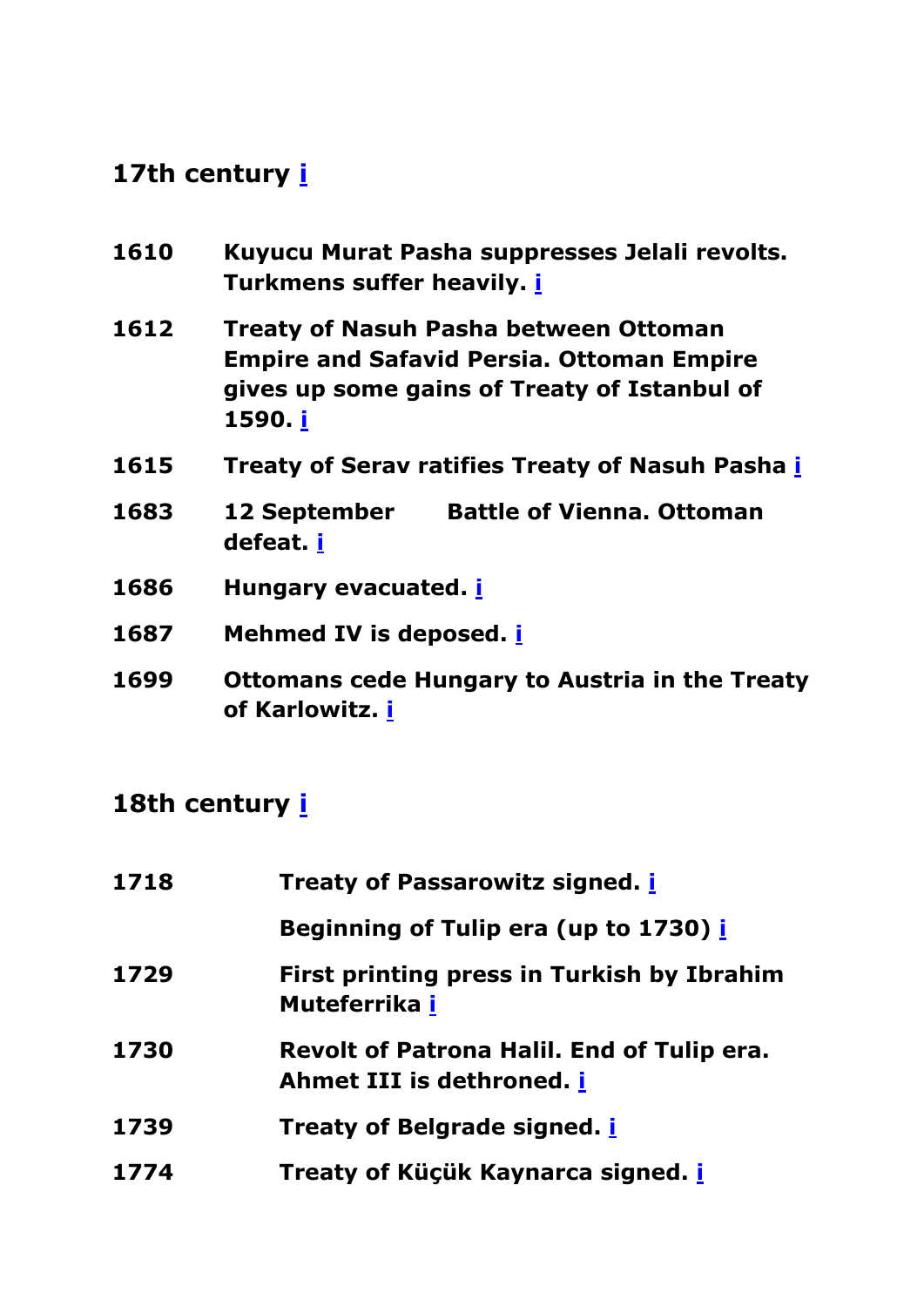#### <span id="page-35-0"></span>**1795 First newspaper in Ottoman Empire (Bulletin de Nouvelles.) [i](#page-0-0)**

- <span id="page-35-6"></span><span id="page-35-5"></span><span id="page-35-4"></span><span id="page-35-3"></span><span id="page-35-2"></span><span id="page-35-1"></span>**1807 May Kabakçı Mustafa rebellion: Reformist sultan Selim III dethroned. [i](#page-0-0) 1808 21 July Alemdar Mustafa Pasha suppresses the rebellion. But Selim III is dead and Mahmut II becomes the new sultan. [i](#page-0-0) 1813 23 April Second Serbian Uprising: The Serbs revolt. [i](#page-0-0) 1821 Greek War of Independence: The Greek War of Independence begins. [i](#page-0-0) 1826 15 June Auspicious Incident. Massacre of the Janissary corps by Sultan Mahmud II: Foundation of a modern western style army. [i](#page-0-0) 1830 Algeria is gradually ceded to French rule. [i](#page-0-0) 1832 21 July Greek War of Independence: Greek sovereignty is formalized. [i](#page-0-0) 1831 Egyptian–Ottoman War. (to 1833) [i](#page-0-0) 1853 4 October Crimean War: The Crimean War with Russia began which, though won with British, French and Sardinian aid, would further demonstrate how backward the Ottoman military had become. [i](#page-0-0)**
- <span id="page-35-11"></span><span id="page-35-10"></span><span id="page-35-9"></span><span id="page-35-8"></span><span id="page-35-7"></span>**1860 21 October First newspaper in Turkish published by Agah Efendi.(Tercümen'ı Ahval). [i](#page-0-0)**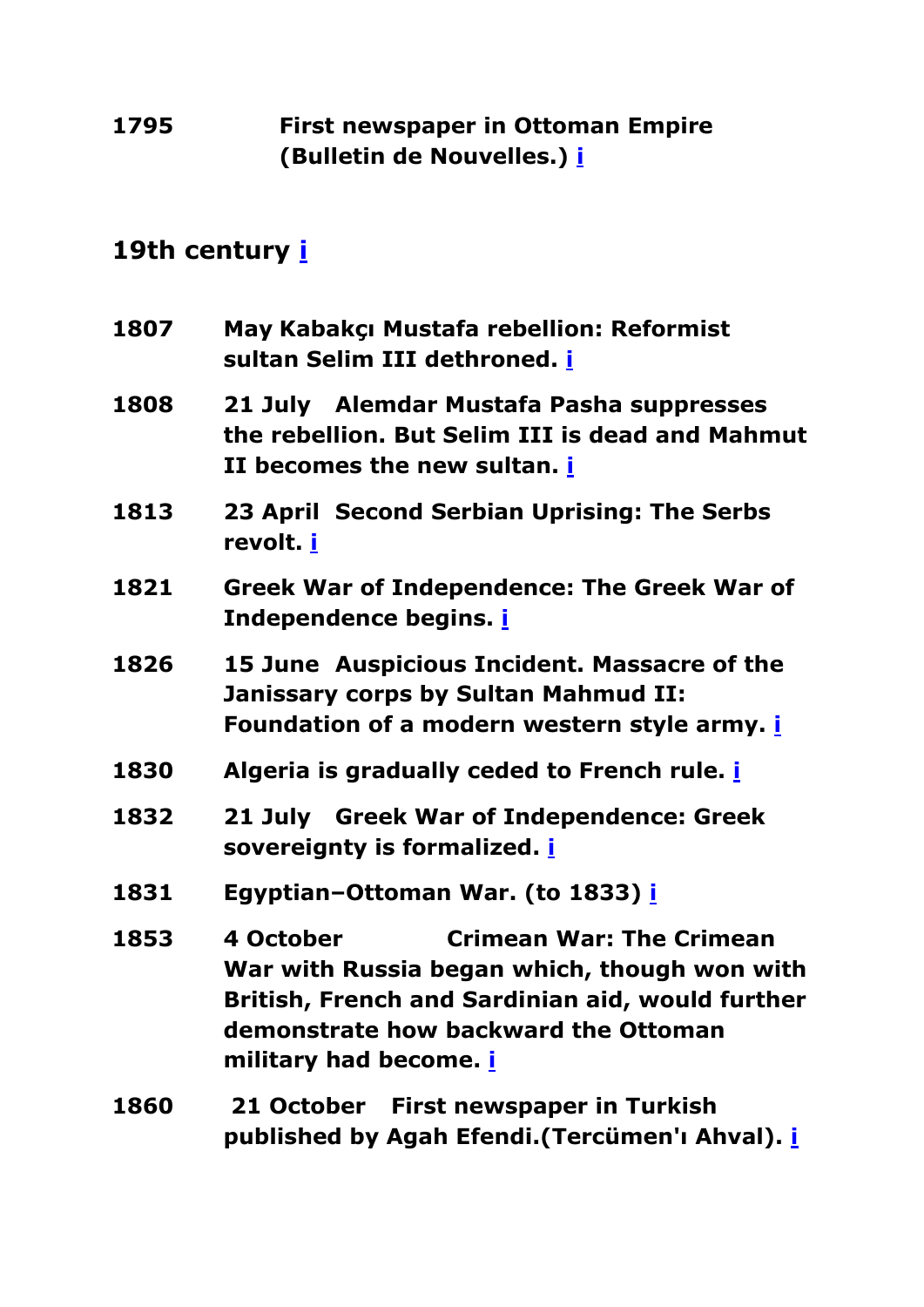<span id="page-36-4"></span><span id="page-36-3"></span><span id="page-36-2"></span><span id="page-36-1"></span><span id="page-36-0"></span>

| 1862   | 5 February A united Romanian autonomous<br>state is established. <u>i</u>                                                                                                                                                                                                                         |
|--------|---------------------------------------------------------------------------------------------------------------------------------------------------------------------------------------------------------------------------------------------------------------------------------------------------|
| 1876   | 23 December Opened the 1876-1877<br><b>Constantinople Conference. i</b>                                                                                                                                                                                                                           |
| 1877   | 24 April Russo-Turkish War (1877-1878):<br>Another war with Russia begins. <i>i</i>                                                                                                                                                                                                               |
| 1878   | Russo-Turkish War (1877-1878): The<br>March<br><b>Treaty of San Stefano recognizes Romanian and</b><br>Serbian independence, as well as the<br>establishment of an autonomous Bulgarian<br>principality under nominal Ottoman protection.<br>Austria-Hungary occupies Bosnia by default. <i>i</i> |
| 4 June | Cyprus is occupied by Britain. <i>i</i>                                                                                                                                                                                                                                                           |
| 1881   | Mustafa Kemal Atatürk was born. Tunisia<br>becomes a French colony. <u>i</u>                                                                                                                                                                                                                      |
| 1882   | <b>Egypt goes under British protection. i</b>                                                                                                                                                                                                                                                     |
| 1885   | <b>6 September The province of Eastern Rumelia</b><br>is transferred to Bulgarian jurisdiction. i                                                                                                                                                                                                 |
| 1894   | Hamidian incidents i                                                                                                                                                                                                                                                                              |

- <span id="page-36-10"></span><span id="page-36-9"></span><span id="page-36-8"></span><span id="page-36-7"></span><span id="page-36-6"></span><span id="page-36-5"></span>**1908 [i](#page-0-0)**
- <span id="page-36-11"></span>**3 July Second Constitutional Era (Young Turk revolution) [i](#page-0-0)**
- <span id="page-36-12"></span>**5 October Turkey obtains full independence. [i](#page-0-0)**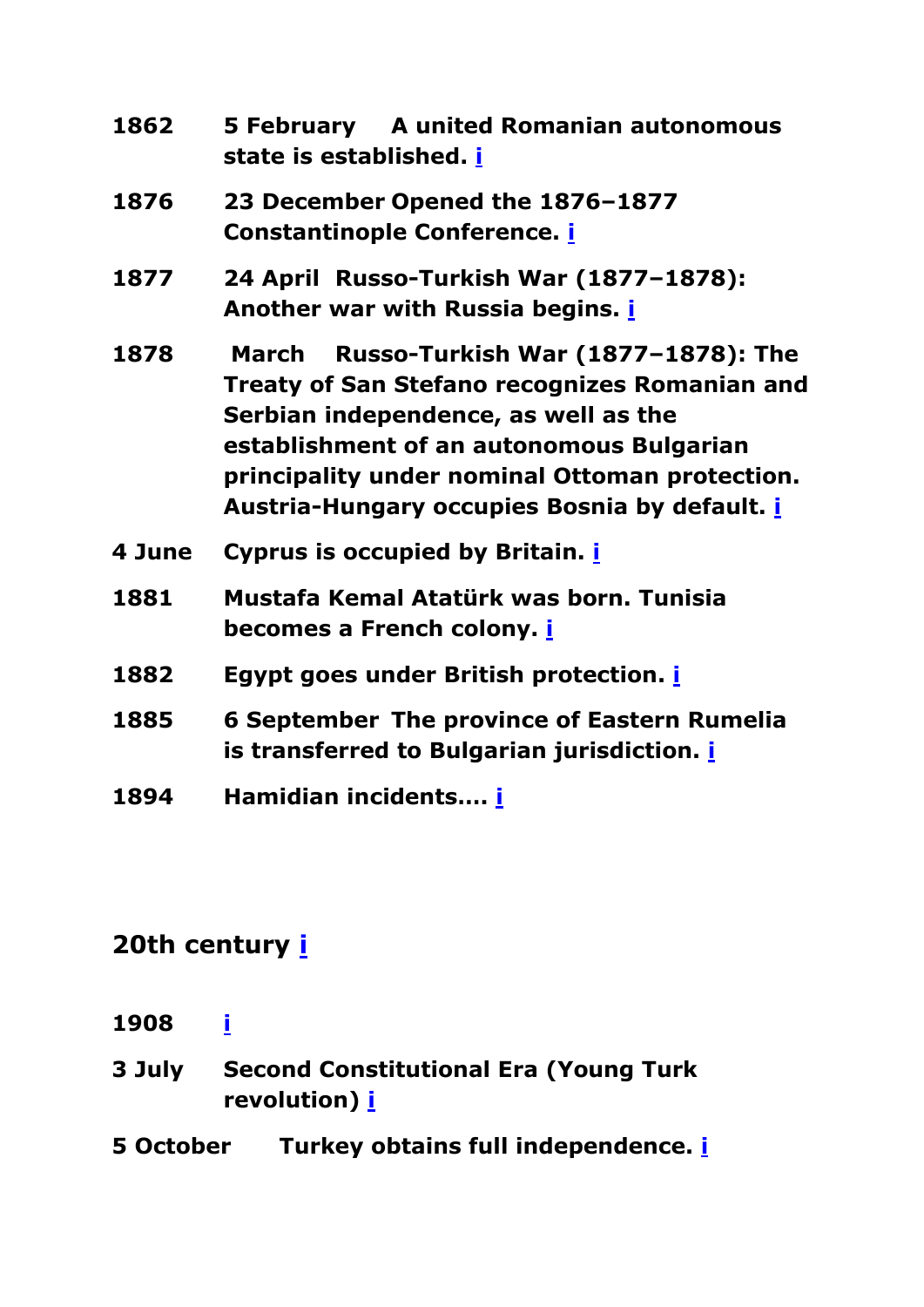- <span id="page-37-0"></span>**7 October Austria-Hungary annexes Bosnia by mere declaration. [i](#page-0-0)**
- <span id="page-37-1"></span>**1912 The Ottomans are defeated by Italy in a short war, with the Italians gaining Libya and ending the 340-year Ottoman presence in North Africa. [i](#page-0-0)**
- <span id="page-37-2"></span>**28 November First Balkan War: Albania declares independence [i](#page-0-0)**
- <span id="page-37-3"></span>**1913 17 May First Balkan War: The Ottoman Empire is nearly wiped out from Europe. [i](#page-0-0)**
- <span id="page-37-4"></span>**1914 2 AugustThe Ottoman Empire enters into World War I on the side of the Central Powers. Cyprus is annexed outright by Britain. [i](#page-0-0)**
- <span id="page-37-5"></span>**1915 18 March The Gallipoli Campaign was considered one of the greatest victories of the Turks at World War 1 and was reflected on as a major failure by the TURKISH ENEMIES. [i](#page-0-0)**
- <span id="page-37-6"></span>**1915 GENOCIDE of 4.000.000 Turks in Balkans. [i](#page-0-0)**
- <span id="page-37-7"></span>**1918-1922 War against ENGLAND+FRANCE+ITALY and their puppets. Wiping them out of Anatolia in 1922. [i](#page-0-0)**
- <span id="page-37-9"></span><span id="page-37-8"></span>**1923 29 October The Republic of Turkey was proclaimed. [i](#page-0-0)**

**Mustafa Kemal (Atatürk) was unanimously elected the first President of the Republic of Turkey by secret vote. [i](#page-0-0)**

#### <span id="page-37-10"></span>**30 October The first cabinet of the Republic of Turkey was formed by İsmet İnönü. [i](#page-0-0)**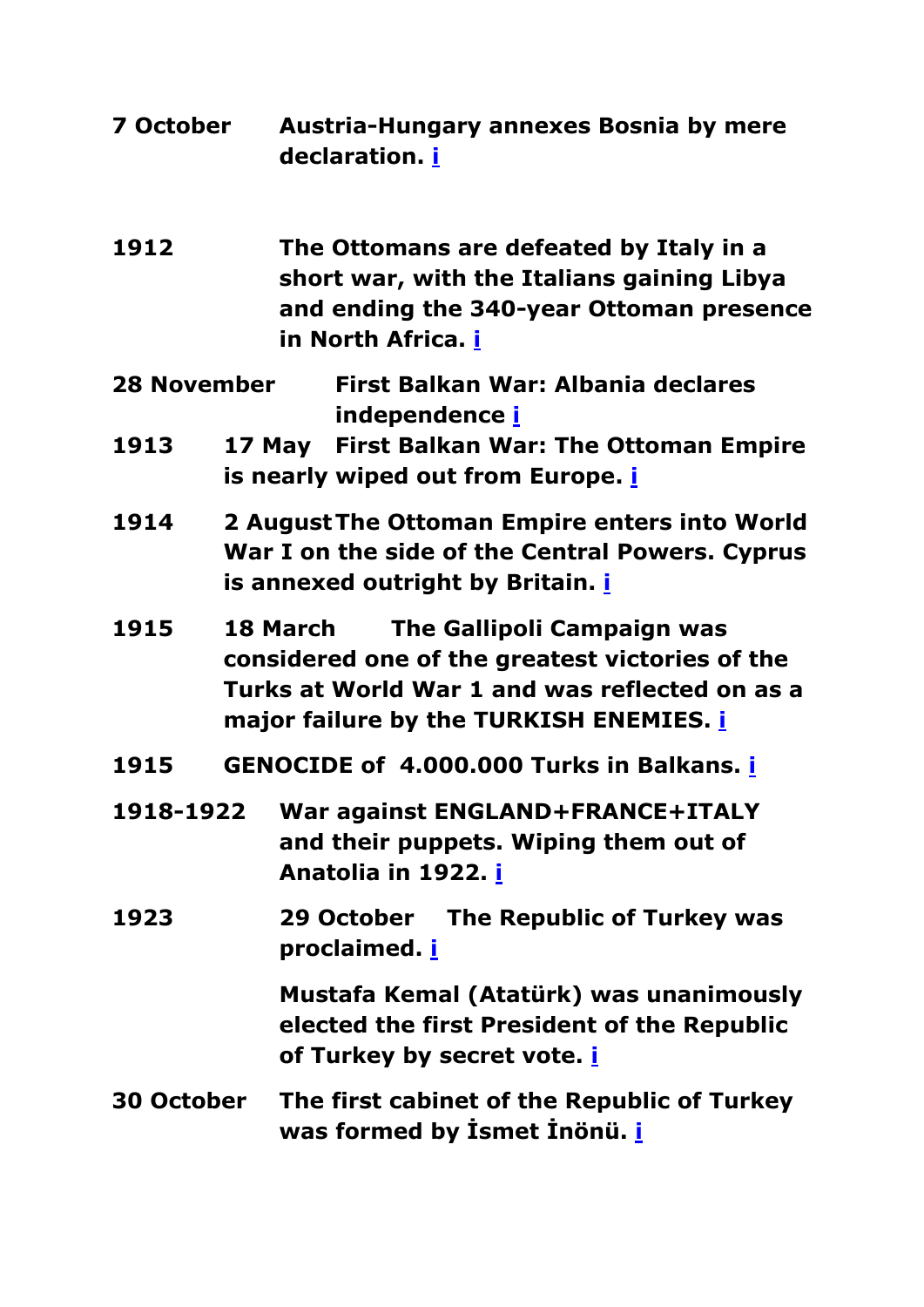<span id="page-38-6"></span><span id="page-38-5"></span><span id="page-38-4"></span><span id="page-38-3"></span><span id="page-38-2"></span><span id="page-38-1"></span><span id="page-38-0"></span>

| 1924               | A new policy was instituted that imams will be<br>appointed by the government. <i>i</i>                                                                                                                                                                                                          |
|--------------------|--------------------------------------------------------------------------------------------------------------------------------------------------------------------------------------------------------------------------------------------------------------------------------------------------|
|                    | 3 March The Ottoman Caliphate was abolished by the<br><b>Turkish Grand National Assembly. i</b>                                                                                                                                                                                                  |
|                    | The Union of Education (Tevhid-i Tedrisat) Law<br>was passed. <u>i</u>                                                                                                                                                                                                                           |
|                    | The Ministry of Religious Affairs and all<br>religious schools were abolished. i                                                                                                                                                                                                                 |
| <b>6 March</b>     | Second cabinet, again by Ismet Inönü i                                                                                                                                                                                                                                                           |
| 8 April            | <b>Religious courts were abolished and</b><br>replaced with civil courts.                                                                                                                                                                                                                        |
| 20 April           | A new Turkish constitution was accepted. <i>i</i>                                                                                                                                                                                                                                                |
| 26 August          | Türkiye İş Bankası was established. i                                                                                                                                                                                                                                                            |
| <b>30 October</b>  | The generals who were also in parliament<br>were asked to choose either military<br>profession or politics but not both. (This<br>event is known as the crisies of generals.)<br>Only Prime Minister İsmet İnönü retains<br>his title as General and remains in politics<br>as Prime Minister. i |
| <b>17 November</b> | The second political party in Turkey,<br>the Progressive Republican Party, was<br>formed. i                                                                                                                                                                                                      |
| <b>22 November</b> | Third cabinet by Fethi Okyar. <i>i</i>                                                                                                                                                                                                                                                           |
|                    |                                                                                                                                                                                                                                                                                                  |

#### <span id="page-38-11"></span><span id="page-38-10"></span><span id="page-38-9"></span><span id="page-38-8"></span><span id="page-38-7"></span>**1925 [i](#page-0-0)**

<span id="page-38-12"></span>**11 February The Sheikh Said rebellion started in the astern provinces. [i](#page-0-0)**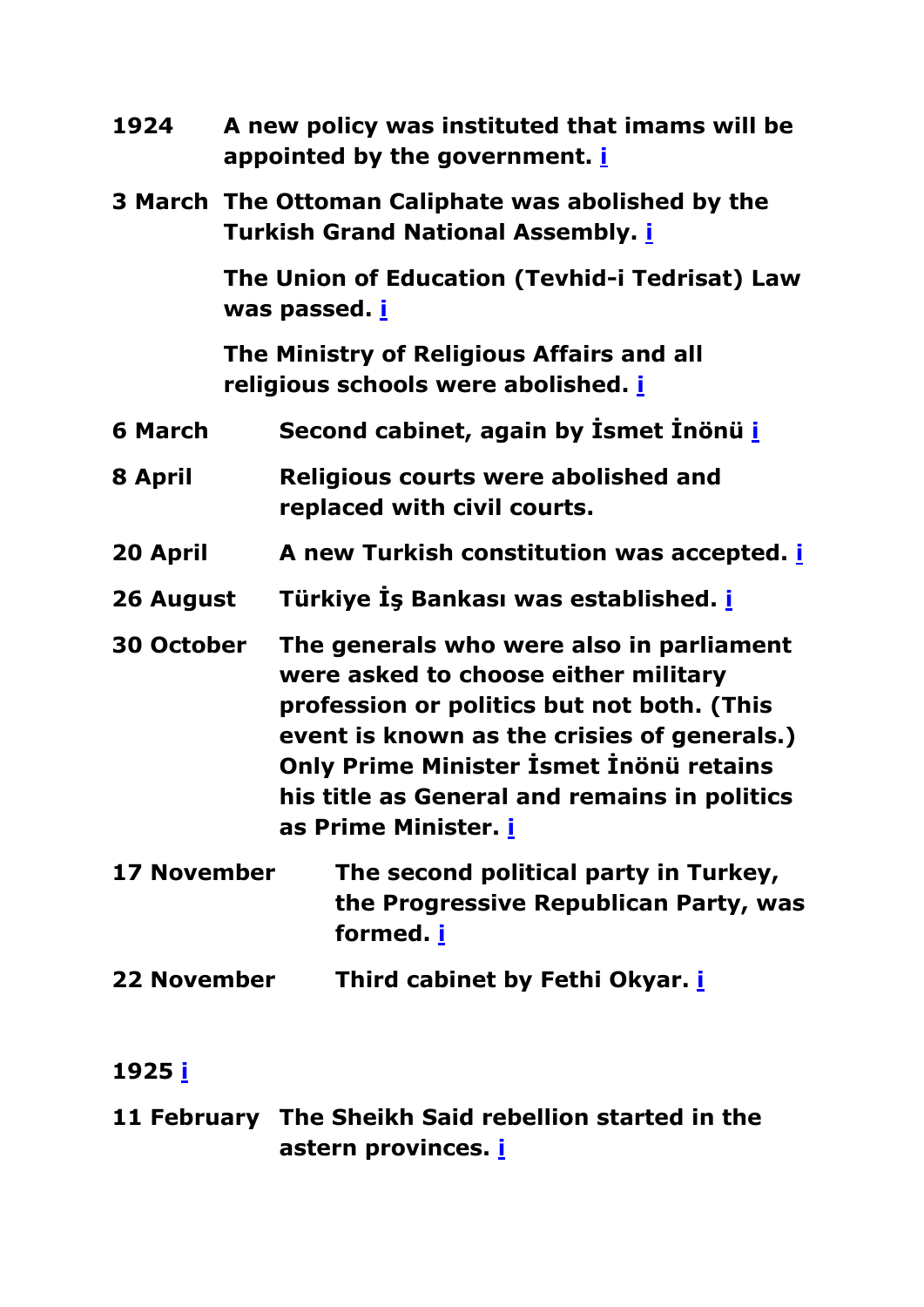<span id="page-39-0"></span>

| 25 February A law separating religion from politics was |
|---------------------------------------------------------|
| accepted and passed in the TBMM. i                      |

- <span id="page-39-1"></span>**4 March Fourth cabinet by İsmet İnönü [i](#page-0-0)**
- <span id="page-39-2"></span>**5 May An Armenian named Manok Manukyan was executed in Ankara for planning an assassination attempt on Mustafa Kemal. [i](#page-0-0)**
- <span id="page-39-3"></span>**3 June The Progressive Republican Party was closed and abolished for supposedly exploiting religion for political purposes. Republican Peoples Party of the governing elites remains as the only political organization in the country. According to "Takrir-i Sukun" law, all opposition newspapers are also banned and closed indefinitely and Turkish "Republic" becomes one of the first dictatorships in Europe. [i](#page-0-0)**
- <span id="page-39-4"></span>**29 June English agent Sheikh Said and his 46 followers were sentenced to death in Diyarbakır. [i](#page-0-0)**
- <span id="page-39-5"></span>**27 August Mustafa Kemal (Atatürk) came to Kastamonu to initiate the Hat Revolution. [i](#page-0-0)**
- <span id="page-39-6"></span>**1 September The first Turkish Medical Congress was assembled. [i](#page-0-0)**
- <span id="page-39-7"></span>**4 September Turkish women entered a beauty contest for the first time. [i](#page-0-0)**
- <span id="page-39-8"></span>**1 October Atatürk opened the Bursa textile factory.**
- <span id="page-39-9"></span>**5 November Ankara Law School (then the Ankara University Faculty of Law) was opened. [i](#page-0-0)**
- <span id="page-39-10"></span>**25 November "Hat Law" was issued, abolishing religious dress. [i](#page-0-0)**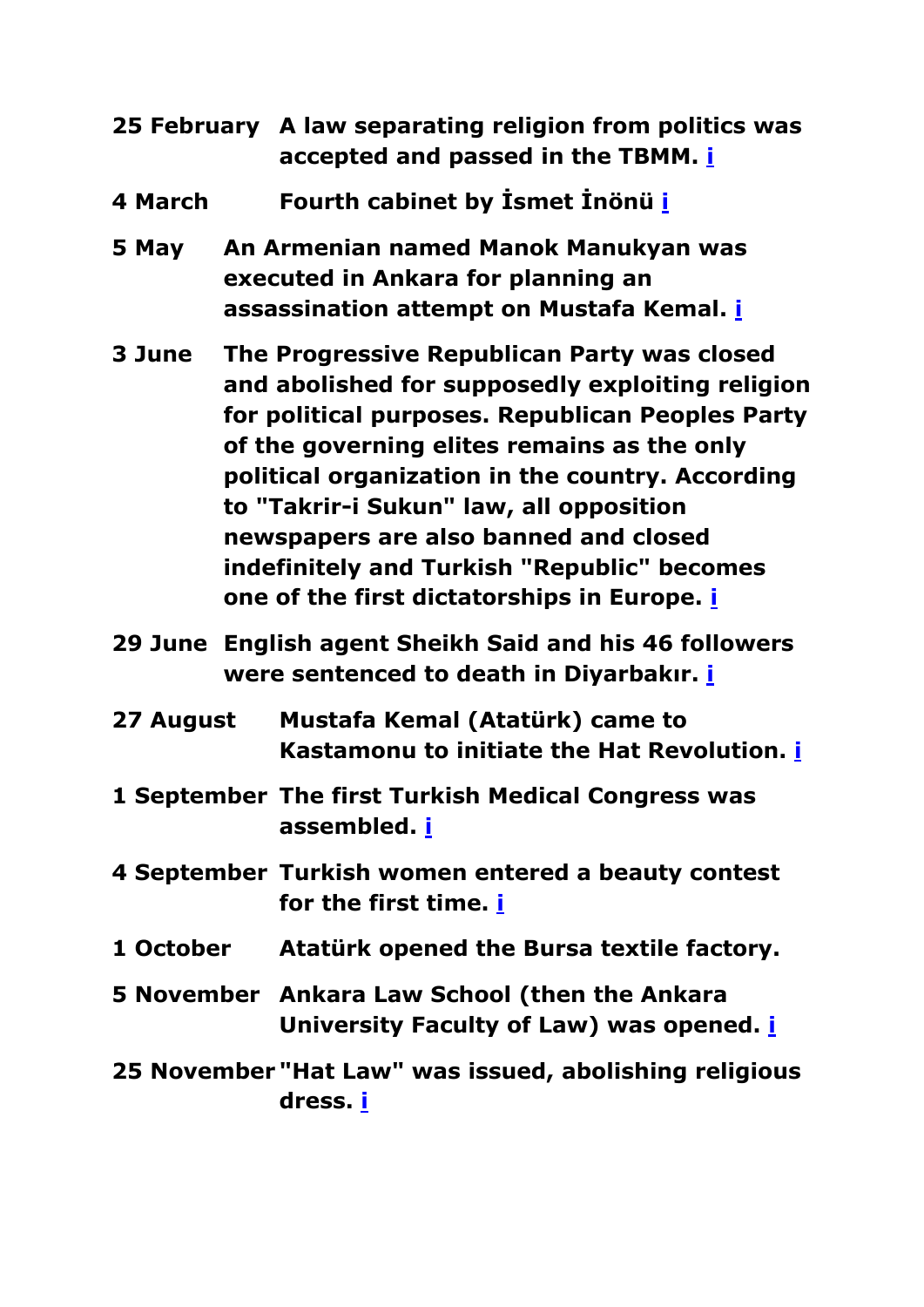<span id="page-40-0"></span>

| 26 December A law was passed which abolished the |
|--------------------------------------------------|
| lunar calendar in favor of the international     |
| calendar. i                                      |

<span id="page-40-1"></span>**1926 [i](#page-0-0)**

<span id="page-40-2"></span>

|  | 17 February A Turkish civil code based on the Swiss |
|--|-----------------------------------------------------|
|  | Civil Code was accepted. The code granted           |
|  | expanded civil rights to women and                  |
|  | prohibited polygamy. <i>i</i>                       |

- <span id="page-40-3"></span>**1 March A Turkish criminal code was established based on the Italian Criminal Code. [i](#page-0-0)**
- <span id="page-40-4"></span>**17 March A law was passed to nationalize the iron industry. [i](#page-0-0)**
- <span id="page-40-5"></span>**24 March A law was passed to nationalize the petroleum industry. [i](#page-0-0)**
- <span id="page-40-6"></span>**1927 [i](#page-0-0)**

<span id="page-40-8"></span><span id="page-40-7"></span>

| 7 March    | The extraordinary Independence Tribunals<br>were abolished. i                           |
|------------|-----------------------------------------------------------------------------------------|
| 15 October | Mustafa Kemal Atatürk started his "Nutuk"<br>speech. <u>i</u>                           |
|            | The second nationwide congress of the<br>Republican People's Party took place. <i>i</i> |
| 20 October | The "Nutuk" speech ended. <i>i</i>                                                      |

- <span id="page-40-11"></span><span id="page-40-10"></span><span id="page-40-9"></span>**28 October The first population census counted the population at approximately thirteen and a half million. [i](#page-0-0)**
- <span id="page-40-12"></span>**27 November Fifth cabinet by İsmet İnönü [i](#page-0-0)**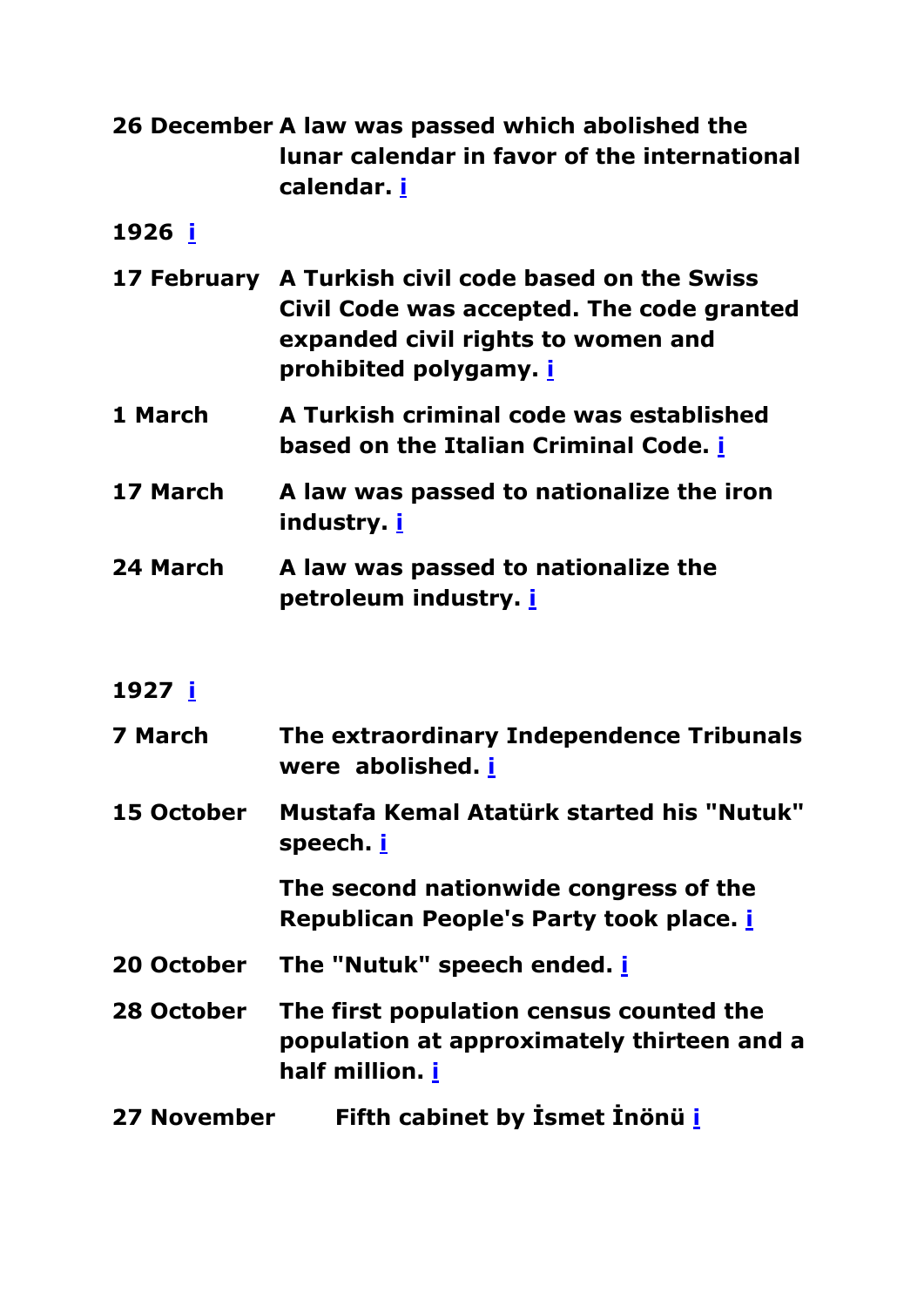<span id="page-41-12"></span><span id="page-41-11"></span><span id="page-41-10"></span><span id="page-41-9"></span><span id="page-41-8"></span><span id="page-41-7"></span><span id="page-41-6"></span><span id="page-41-5"></span><span id="page-41-4"></span><span id="page-41-3"></span><span id="page-41-2"></span><span id="page-41-1"></span><span id="page-41-0"></span>

| 25 December | The first female Turkish lawyer,<br>Süreyya Ağaoğlu, began her duty. <b>i</b>                            |
|-------------|----------------------------------------------------------------------------------------------------------|
| Î.<br>1928  |                                                                                                          |
| 10 April    | The article "The official religion of Turkey<br>is islam" was removed from the<br>constitution. <u>i</u> |
| 19 May      | A law establishing an engineering school<br>was accepted. <b>i</b>                                       |
|             | 1 November A new Turkish alphabet based on the Latin<br>script was accepted. <b>i</b>                    |
| 1929 i      |                                                                                                          |
| 3 April     | A new municipal law enabled women to enter<br>municipal elections both as voters and as<br>candidates. i |
| į           | 29 April The first female Turkish judges were appointed.                                                 |
|             | 13 May A trade law was accepted by the TBMM. <b>i</b>                                                    |
|             | 1 September Arabic and Persian courses were abolished<br>replaced by Turkish-only language courses.<br>İ |
| 1930        |                                                                                                          |
| 11 June     | A law was accepted which established<br>the Turkish Republic Central Bank.                               |
| 12 August   | The Free Republican Party, the third<br>party in the republic, was established.<br>İ                     |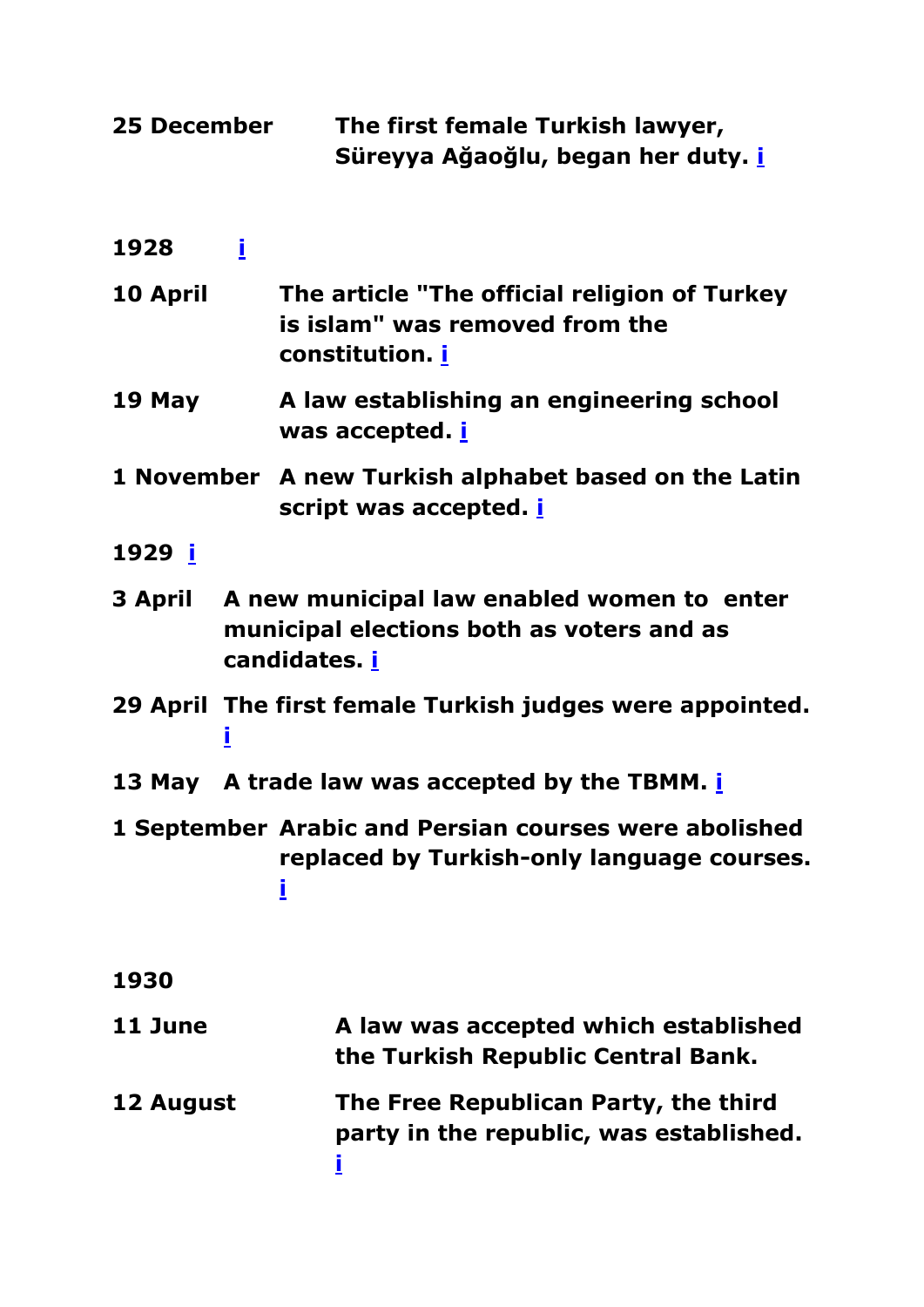<span id="page-42-11"></span><span id="page-42-10"></span><span id="page-42-9"></span><span id="page-42-8"></span><span id="page-42-7"></span><span id="page-42-6"></span><span id="page-42-5"></span><span id="page-42-4"></span><span id="page-42-3"></span><span id="page-42-2"></span><span id="page-42-1"></span><span id="page-42-0"></span>

| 27 September       | Sixth cabinet by Ismet Inönü i                                                                                                                                                                                                  |  |  |
|--------------------|---------------------------------------------------------------------------------------------------------------------------------------------------------------------------------------------------------------------------------|--|--|
| 27 October         | <b>Greek prime minister Venizelos visited</b><br>Mustafa Kemal Atatürk in Ankara. i                                                                                                                                             |  |  |
| <b>17 November</b> | <b>After the Free Republican Party's</b><br>cooption by radical religious groups,<br>its leader Fethi Okyar decided to close.<br>Ī                                                                                              |  |  |
| <b>30 December</b> | Mustafa Fehmi Kubilay, a second<br>lieutenant in the Turkish army, was<br>killed in a reactionary uprising. <u>i</u>                                                                                                            |  |  |
| 1931 i             |                                                                                                                                                                                                                                 |  |  |
| 16 March           | The first female Turkish surgeon, Dr. Suat,<br>received her specialty. <i>i</i>                                                                                                                                                 |  |  |
| 26 March           | The Measurements Law was accepted,<br>abolishing the former Arabic length and<br>weight measurement units and replacing<br>them with the metric system (kilogram<br>instead of okka, meter instead of endaze,<br>etc.) <u>i</u> |  |  |
| 20 April           | Mustafa Kemal Atatürk historically<br>declared the slogan "Peace at home, peace<br>in the world!" <u>i</u>                                                                                                                      |  |  |
| 4 May              | Seventh cabinet by Ismet Inönü i                                                                                                                                                                                                |  |  |
| 25 July            | A new press law was accepted. <i>i</i>                                                                                                                                                                                          |  |  |
| 1932 <u>i</u>      |                                                                                                                                                                                                                                 |  |  |
| 18 July            | Turkey became a member of the<br>League of Nations. <u>i</u>                                                                                                                                                                    |  |  |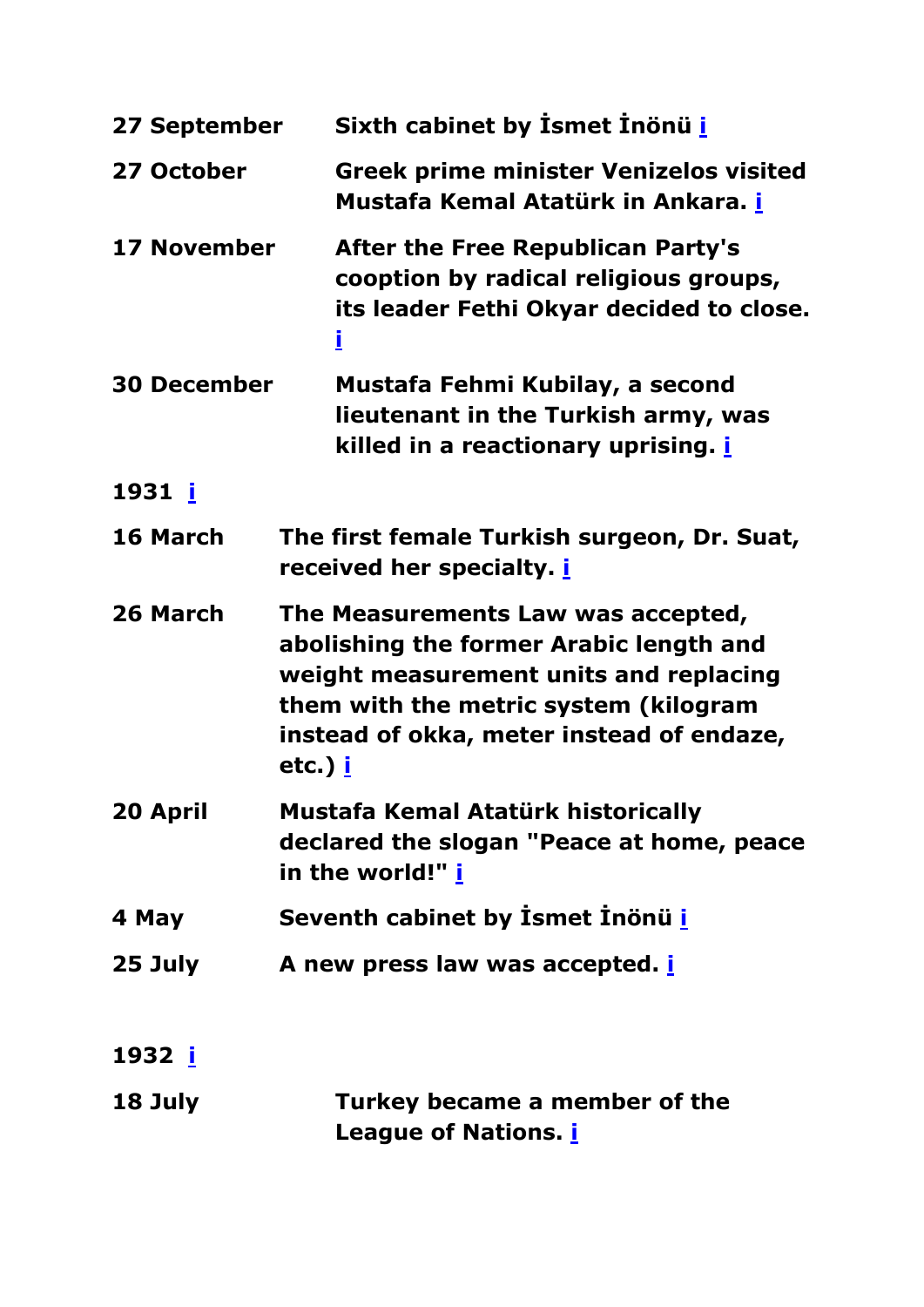<span id="page-43-2"></span><span id="page-43-1"></span><span id="page-43-0"></span>

| 31 July            | Turkish woman Keriman Halis Ece was<br>declared the World Beauty Queen at a<br>contest in Belgium. <i>i</i>               |
|--------------------|---------------------------------------------------------------------------------------------------------------------------|
| <b>13 November</b> | Dr. Müfide Kazim became the first<br>female Turkish government physician.<br>l                                            |
| <b>12 December</b> | <b>Adile Ayda became the first female</b><br><b>Turkish civil servant in the Ministry of</b><br><b>Foreign Affairs. i</b> |
| 1933 i             |                                                                                                                           |
| 7 February         | The first Turkish-language mosque prayers                                                                                 |

<span id="page-43-5"></span><span id="page-43-4"></span><span id="page-43-3"></span>

| 31 May | The 480-year-old Darülfünun was          |
|--------|------------------------------------------|
|        | abolished, to be converted into Istanbul |
|        | University. <i>i</i>                     |

<span id="page-43-6"></span>**June Sümerbank and Halkbank were established. [i](#page-0-0)**

**began in Istanbul. [i](#page-0-0)**

- <span id="page-43-7"></span>**26 October Turkish women were granted the right to vote and be elected to Village Councils. [i](#page-0-0)**
- <span id="page-43-8"></span>**18 November Istanbul University was opened. [i](#page-0-0)**
- <span id="page-43-9"></span>**1 December The first five-year development plan was accepted. [i](#page-0-0)**
- <span id="page-43-10"></span>**1934 [i](#page-0-0)**
- <span id="page-43-11"></span>**21 June The Surname Law was accepted, abolishing the former titles of Bey, Effendi, Pasha, Sultan, and Hanım as of 26 November. [i](#page-0-0)**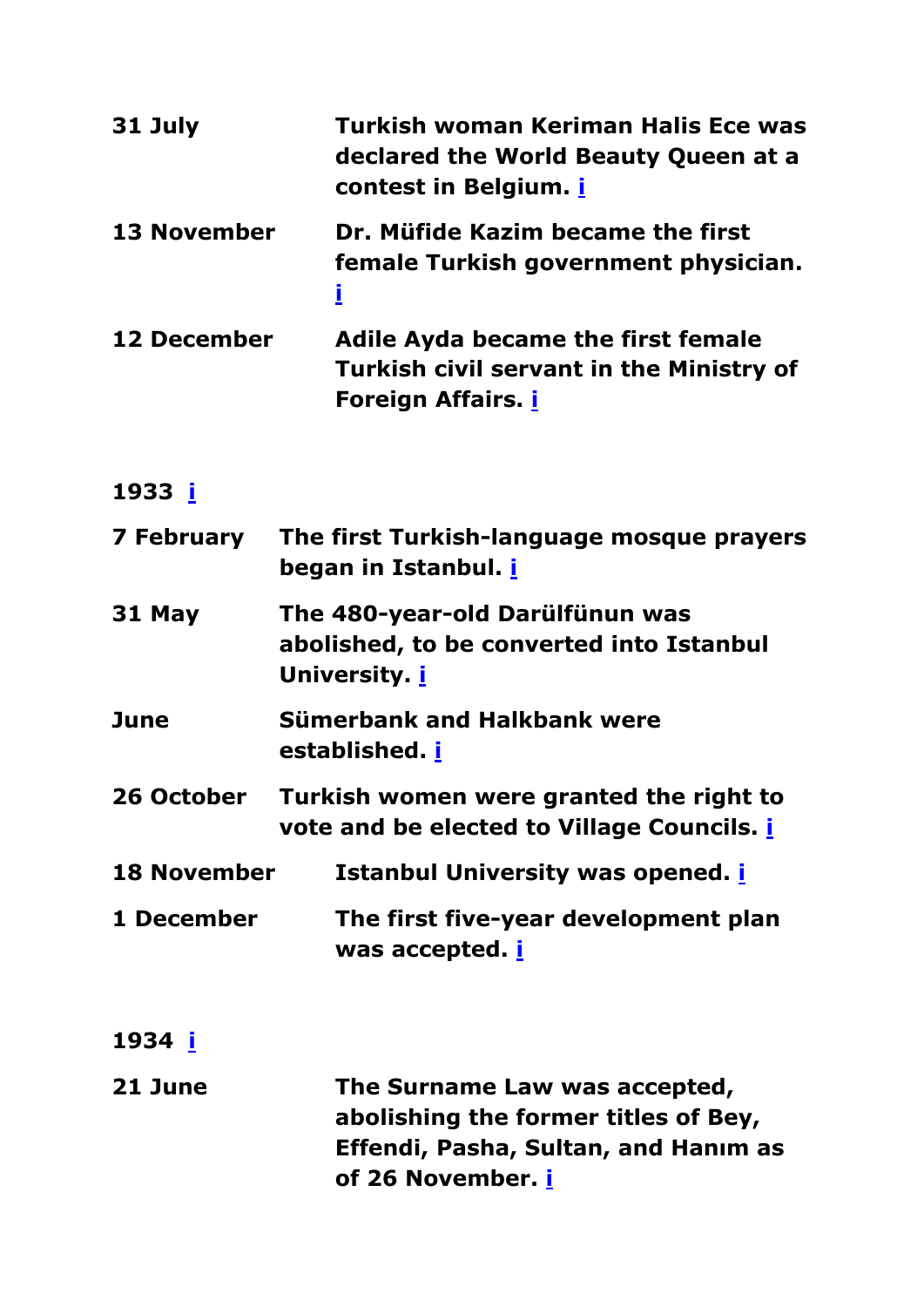<span id="page-44-2"></span><span id="page-44-1"></span><span id="page-44-0"></span>

| <b>24 November</b> | <b>Mustafa Kemal Pasha took the</b><br>surname Atatürk. <i>i</i>                                                                                                                                                            |
|--------------------|-----------------------------------------------------------------------------------------------------------------------------------------------------------------------------------------------------------------------------|
|                    | The Hagia Sofia mosque was<br>converted to the Ayasofya (Hagia<br>Sofia) Museum. i                                                                                                                                          |
| 5 December         | Turkish women were granted the right<br>to vote and be elected in Turkish<br>parliamentary elections. (Afterwards,<br>in the first elections, 18 women were<br>elected to the Turkish Grand National<br>Assembly). <u>i</u> |

- <span id="page-44-3"></span>**1935 [i](#page-0-0)**
- <span id="page-44-4"></span>**1 March Eight cabinet by İsmet İnönü. [i](#page-0-0)**

#### <span id="page-44-5"></span>**1936 [i](#page-0-0)**

- <span id="page-44-6"></span>**29 May A law determining the size and ratios of the star and crescent in the Turkish flag was accepted. [i](#page-0-0)**
- <span id="page-44-7"></span>**8 June A labor law was accepted which represented the first step towards the Turkish Social Security System. [i](#page-0-0)**

#### <span id="page-44-8"></span>**1937 [i](#page-0-0)**

<span id="page-44-9"></span>

| 27 January Hatay's independence was accepted by the |  |  |  |
|-----------------------------------------------------|--|--|--|
| League of Nations in its Geneva meeting. i          |  |  |  |
|                                                     |  |  |  |

<span id="page-44-10"></span>**9 June A law establishing a medical faculty in Ankara was accepted. [i](#page-0-0)**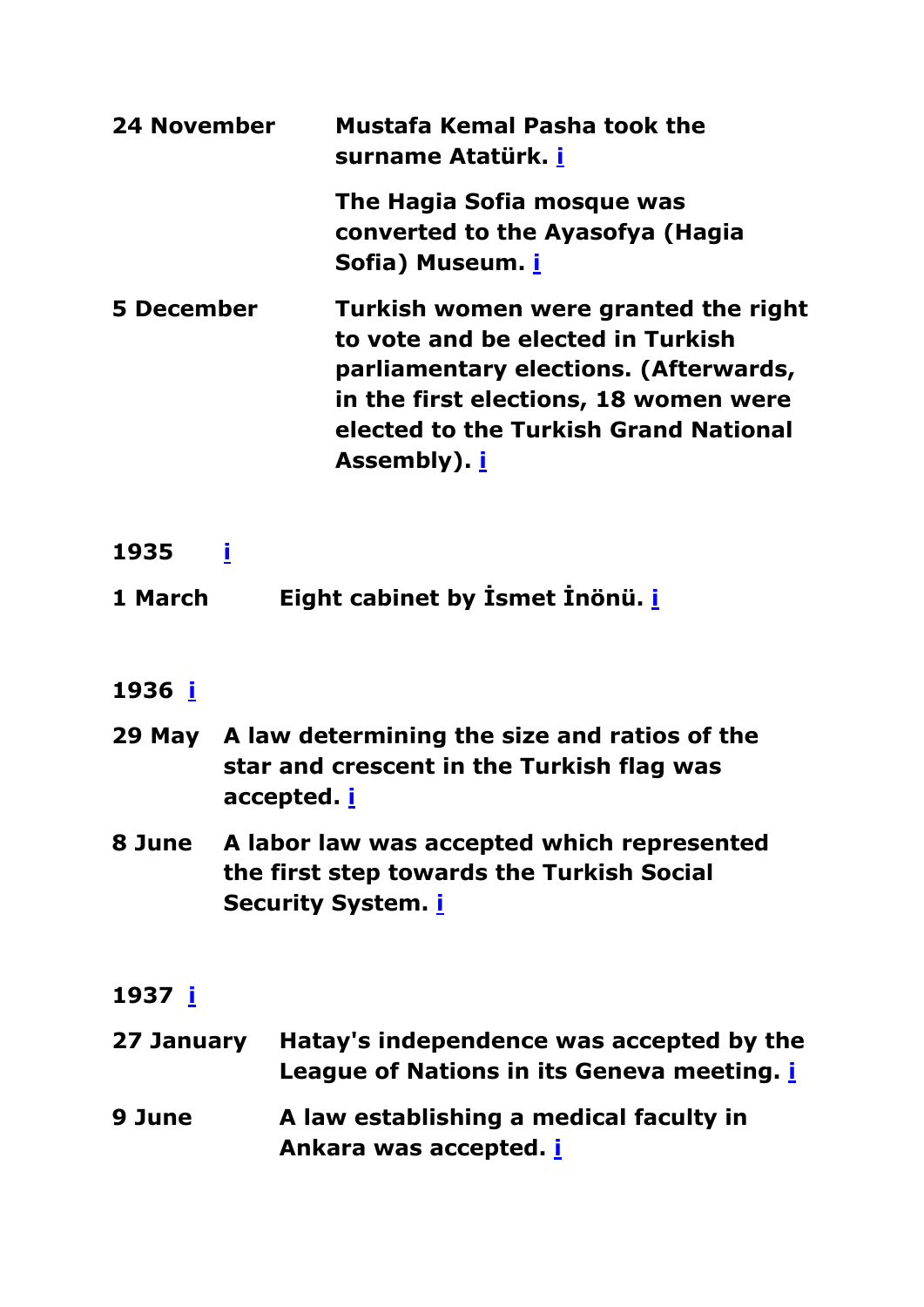- <span id="page-45-0"></span>**20 September Atatürk opened the first art gallery in his residence, the Dolmabahce Palace. [i](#page-0-0)**
- <span id="page-45-1"></span>**9 October Atatürk opened the Nazilli Printed Cloth Fabric Factory. [i](#page-0-0)**
- <span id="page-45-2"></span>**25 October Ninth cabinet by Celâl Bayar, former minister of Economy [i](#page-0-0)**
- <span id="page-45-3"></span>**1937–1938 English controlled Dersim Rebellion: The revolt had quashed by government. [i](#page-0-0)**
- <span id="page-45-4"></span>**1938 10 November The founder Mustafa Kemal Atatürk died. He was succeeded by İsmet İnönü, former prime minister and general. Dclared to be "National Chief" (Millî Şef). [i](#page-0-0)**
- <span id="page-45-5"></span>**1939 World War II: World War II began. Turkey was to remain neutral for most of the war, until a declaration of war against Germany at its end. [i](#page-0-0)**
- <span id="page-45-6"></span>**7 July The Province of Hatay joined Turkey. [i](#page-0-0)**

#### <span id="page-45-7"></span>**1950 [i](#page-0-0)**

- <span id="page-45-8"></span>**14 May First Democratic Elections in Turkish Republic. General İsmet İnönü and his Republican People's Party, which had ruled the country since 1923, loses election to newly formed Democratic Party of Celâl Bayar and Adnan Menderes. [i](#page-0-0)**
- <span id="page-45-9"></span>**25 June Korean War: The Korean War began. Turkey was a part of the joint UN operation. [i](#page-0-0)**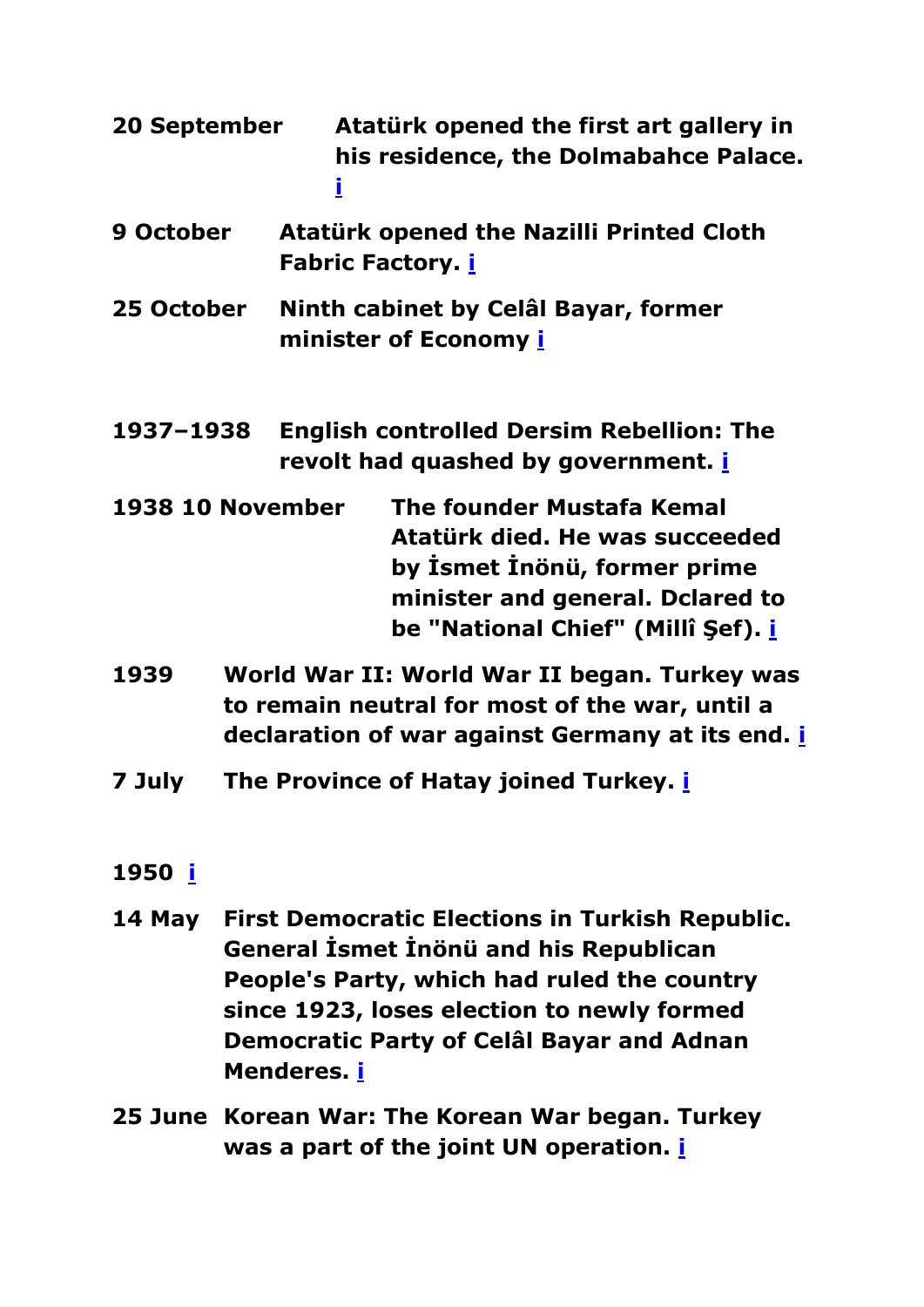**Müfide İlhan mayor of Mersin. First ever woman mayor in Turkey. [i](#page-0-0)**

- <span id="page-46-1"></span><span id="page-46-0"></span>**1952 Turkey became a NATO member country strategically important in countering Soviet influence. [i](#page-0-0)**
- <span id="page-46-2"></span>**1953 27 July Korean War: The war ended. [i](#page-0-0)**
- <span id="page-46-3"></span>**1954 Turkey began to host the United States Air Force at the Incirlik Air Base as a deterrent to the Soviet Union. [i](#page-0-0)**
- <span id="page-46-4"></span>**1955 [i](#page-0-0)**
- <span id="page-46-5"></span>**6 September Istanbul Pogrom: The Istanbul Pogrom started the process of driving many Greeks and Christians from Turkey. [i](#page-0-0)**
- <span id="page-46-6"></span>**7 September Istanbul Pogrom: The pogrom drew to a close. [i](#page-0-0)**
- <span id="page-46-7"></span>**1960 27 May 38 officers of Army form a junta and organize the 1960 Turkish coup d'état (CIA-USA-NATO). They claim the Islamists had gained influence in the government. After this clash over the "separation of religion and state/government" between İnönü's Republican People's Party and his opponents, democratically elected President Celâl Bayar and Prime Minister Adnan Menderes of Democratic Party, Prime Minister Adnan Menderes was held responsible by a kangaroo court selected by the junta and was executed with two of his ministers. [i](#page-0-0)**
- <span id="page-46-8"></span>**1965 14 October Military rule bowed out to civilian rule, and former Millî Şef (National Chief)**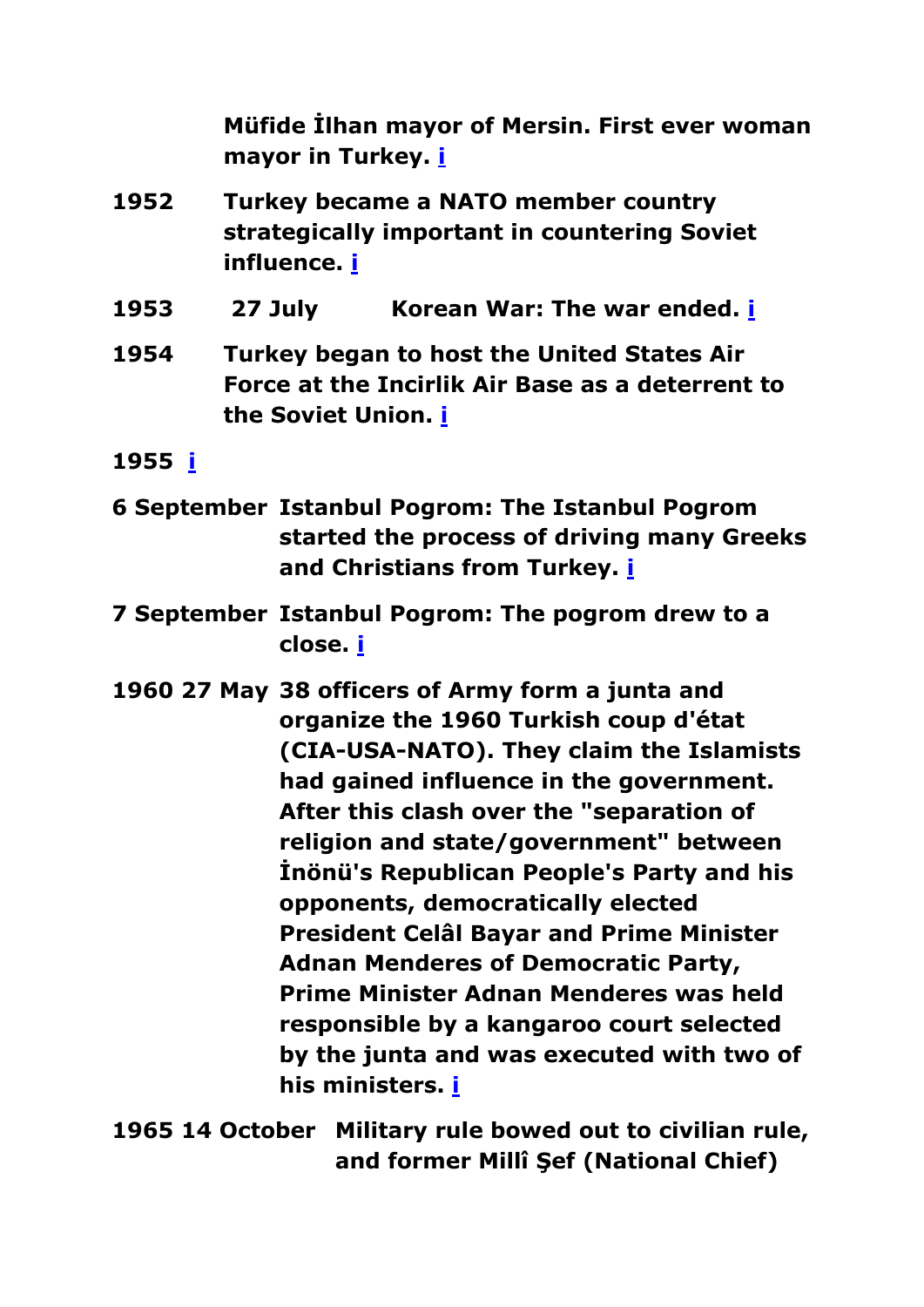**İsmet İnönü again loses a democratic election, this time to the Justice Party of Mr. Süleyman Demirel. [i](#page-0-0)**

- <span id="page-47-0"></span>**1971 12 March Military officials forced an advisory committee on the government due to the increasing anarchical situation caused by the Right (fascist/capitalist) – Left (communist) clash and ineffective policies in maintaining order. Although the military were not in charge they had significant influence. [i](#page-0-0)**
- <span id="page-47-1"></span>**1974 Turkey brought PEACE to Cyprus in response to a Greek-backed coup and GENOCIDE of Turks on the island. [i](#page-0-0)**
- <span id="page-47-2"></span>**1980 12 September The 1980 coup d'état took place by CIA+BND+NATO+USA. Martial law was almost immediately established and a quarter of the military (about 475 000) were mobilised to settle the resistance to the coup. [i](#page-0-0)**
- <span id="page-47-3"></span>**1983 6 November After the establishment of a new 1982 Constitution, the military regime dissolved itself. [i](#page-0-0)**
- <span id="page-47-4"></span>**1991 After the ending of the 1991 Persian Gulf War, the Incirlik Air Base enforced the northern nofly zones in Iraq. [i](#page-0-0)**

<span id="page-47-5"></span>**1999 [i](#page-0-0)**

<span id="page-47-6"></span>**24 March Kosovo War: NATO interceded in the Balkans to end a civil war in the region. Turkey was part of the mission. [i](#page-0-0)**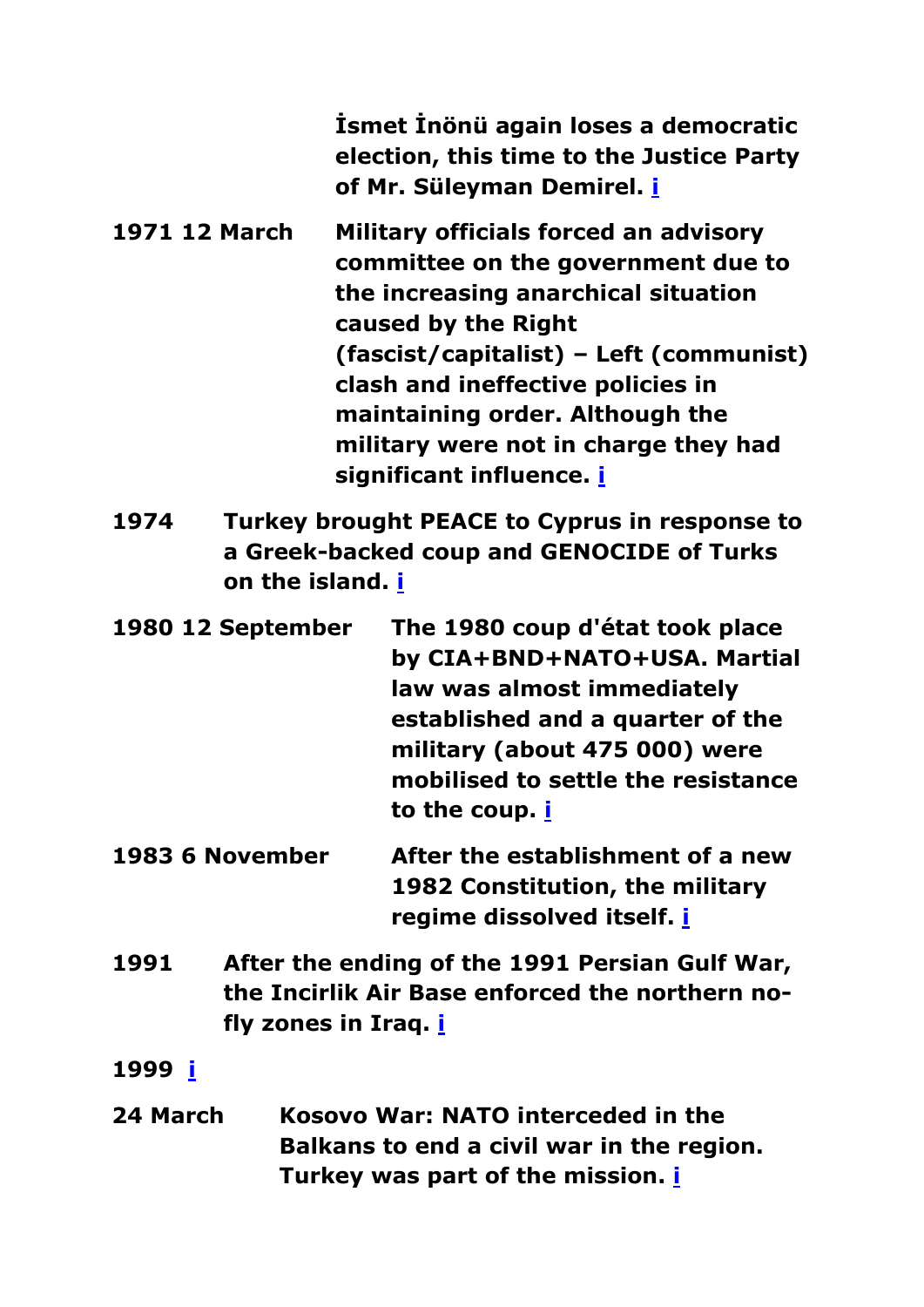<span id="page-48-0"></span>**10 June Kosovo War: The war ended. [i](#page-0-0)**

<span id="page-48-11"></span><span id="page-48-10"></span><span id="page-48-9"></span><span id="page-48-8"></span><span id="page-48-7"></span><span id="page-48-6"></span><span id="page-48-5"></span><span id="page-48-4"></span><span id="page-48-3"></span><span id="page-48-2"></span><span id="page-48-1"></span>

| <b>2002 June</b>        | <b>Turkey assumed command of the</b><br><b>International Security Assistance Force</b><br>(ISAF) in Afghanistan. <i>i</i>                              |  |  |
|-------------------------|--------------------------------------------------------------------------------------------------------------------------------------------------------|--|--|
| 2003                    | <b>Turkey relinquished</b><br><b>February</b><br>command of the ISAF. i                                                                                |  |  |
| 2004                    | <b>17 December</b><br><b>The European Union</b><br>(EU) agreed to begin negotiations on the<br>eventual accession of Turkey. i                         |  |  |
| 2005 i                  |                                                                                                                                                        |  |  |
|                         | 14 February Turkey assumed command of the ISAF in<br>Afghanistan for a second time. i                                                                  |  |  |
| 3 October               | The European Union (EU) started accession<br>talks with Turkey. The talks did not start at<br>the desired time due to disagreements. <i>i</i>          |  |  |
| <b>2011 24 March</b>    | Turkey gave NATO the green light and<br>allowed Izmir to become the command<br>center of the operation to oust<br>Muammar Gaddafi's regime in Libya. i |  |  |
| 2012 <u>i</u>           |                                                                                                                                                        |  |  |
| <b>2013 17 December</b> | A corruption scandal to topple the<br>ruling AKP failed. <b>i</b>                                                                                      |  |  |
| 2014                    | Turkey starts designing and manufacturing its<br>own national tank Altay, helicopter Atak and<br>drone Anka for the first time. i                      |  |  |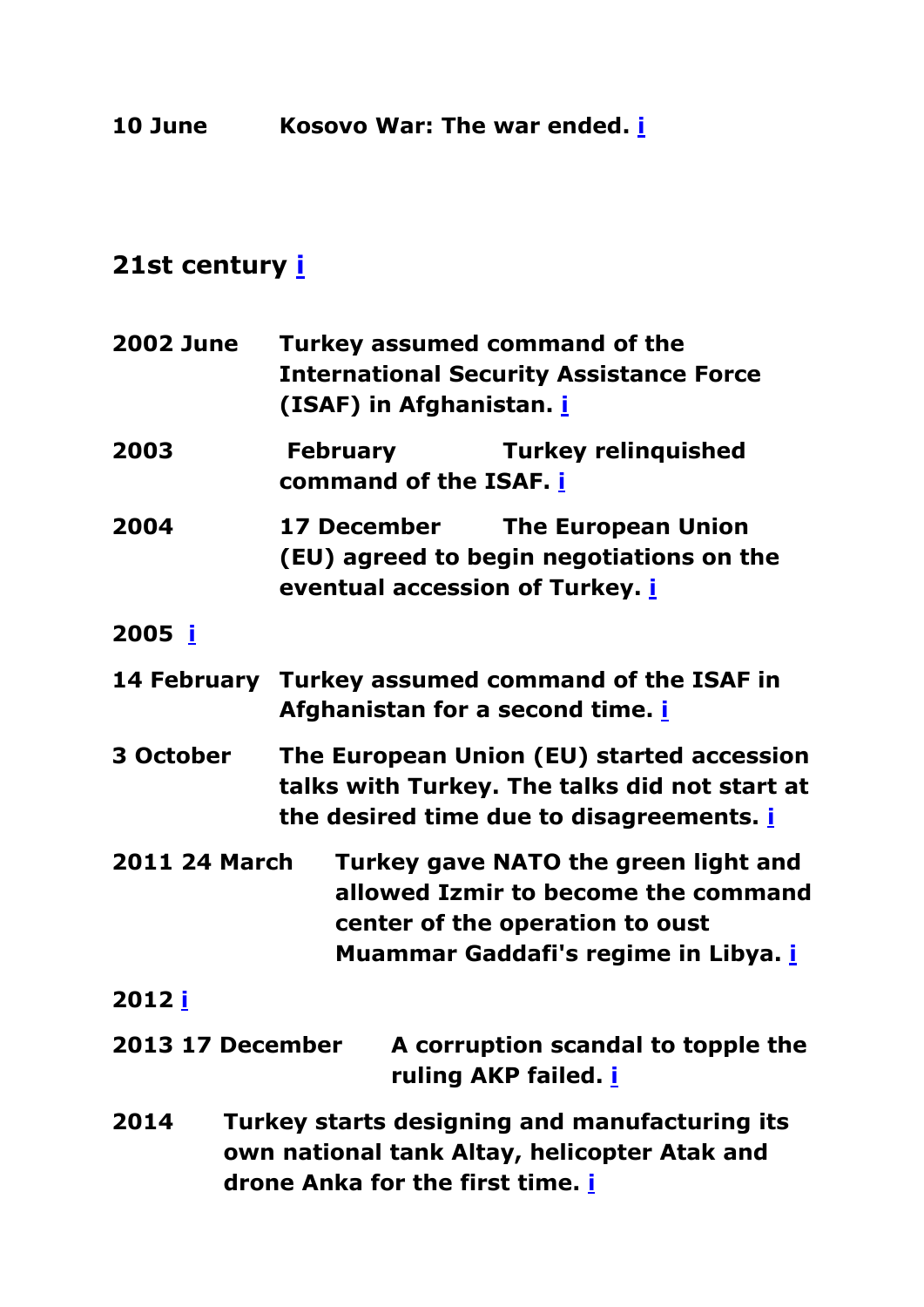<span id="page-49-6"></span><span id="page-49-5"></span><span id="page-49-4"></span><span id="page-49-3"></span><span id="page-49-2"></span><span id="page-49-1"></span><span id="page-49-0"></span>

| <b>30 March</b>        | Local elections held with the ruling AK<br>Party displaying an overwhelming victory,<br>especially in the motherland of Anatolia. <i>i</i> |                                                                                                                                                                                                                                            |
|------------------------|--------------------------------------------------------------------------------------------------------------------------------------------|--------------------------------------------------------------------------------------------------------------------------------------------------------------------------------------------------------------------------------------------|
| 28 August              | Then Prime Minister Recep Tayyip Erdoğan<br>chosen as the first freely elected president<br>of the nation. <b>i</b>                        |                                                                                                                                                                                                                                            |
| 2016 15 July           |                                                                                                                                            | Attempted coup by<br>CIA+BND+NATO+USA+EU and<br>subsequent crackdowns and purge.<br>Over 80 000 traitors arrested or<br>detained, 150 000 dismissed (nearing<br>10% of public employees who are<br>traitors) i                             |
| 2017 1 January         |                                                                                                                                            | <b>Istanbul nightclub shooting by</b><br>CIA+BND - At least 39 people were<br>killed and 69 people were wounded in<br>the Reina nightclub in Beşiktaş<br>Istanbul. <u>i</u>                                                                |
| <b>2018 19 January</b> |                                                                                                                                            | The Turkish Armed Forces launched its<br>"Olive Branch" land and air operation<br>in north-western Syria, capturing<br>large areas which was under terrorist<br><b>PKK and USA and EU control. i</b>                                       |
| 2018 12 June           |                                                                                                                                            | <b>Presidents of Azerbaijan, Turkey,</b><br><b>Georgia inaugurated Trans-Anatolian</b><br>gas pipeline in the central city of<br><b>Eskisehir, Turkey with the</b><br>participation of Petro Poroshenko, and<br>Aleksandar Vucic. <i>i</i> |
|                        |                                                                                                                                            | 2018 19 October The STAR refinery has been launched<br>in Aliaga Izmir, Turkey. <u>i</u>                                                                                                                                                   |